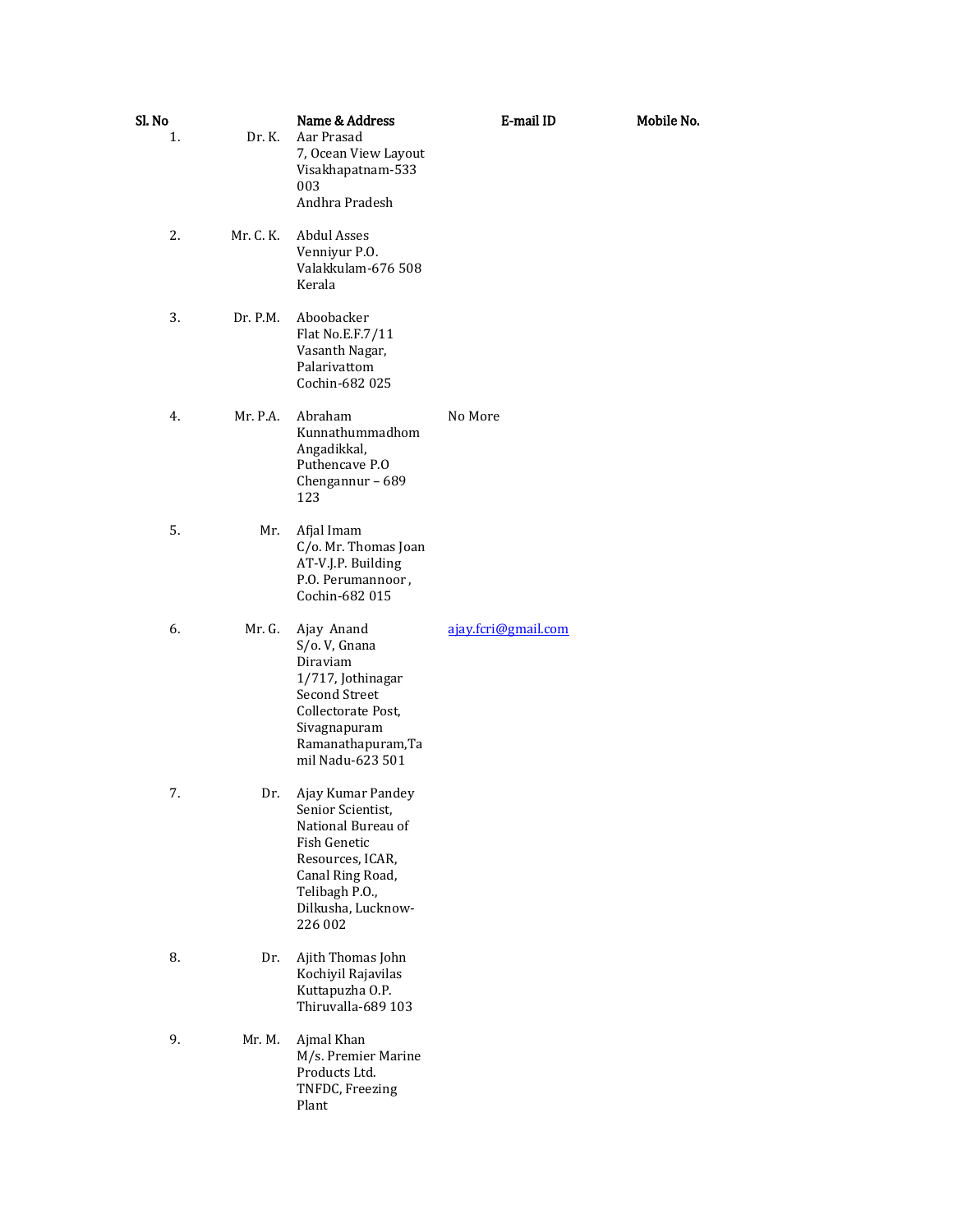Mandapam-623 518, Ramnad District

10. Dr. Akash Pare Assistant Professor Dept. of Primary Processing Storage & Handling Indian Institute of Crop Processing Technology Thanjavur-613 005, Tamilnadu

11. Dr. Akash Pare Assistant Professor Dept. of Primary Processing Storage & Handling Indian Institute of Crop Processing Technology Thanjavur – 613 005, Tamil Nadu

- 12. Ms. V. Alamelu Teaching Assistant, 51 Prabhakaran Street, Periyar Nagar, Udaiyarkudi, Kuttumannar Koil-608 301, Cuddalore Dt. T.N.
- 13. Mr. S. Albin Dhas S/o (Late) Mr. S. Sathyia Dhas Sathiya Illam, Mathicode Palappallam-629 159, Kanyakumari District
- 14. Mr. Alex Eapen Research Scientist & Officer- in –Charge National Institute of Marine Research Centre 322-A, Spartan School Road, Pannerr Nagar Mogappair, Chennai-682 506
- 15. Ms. Alphi Korath Assistant Professor College of Fisheries Panangad, Cochin-682 506
- 16. Dr. M.D. Alur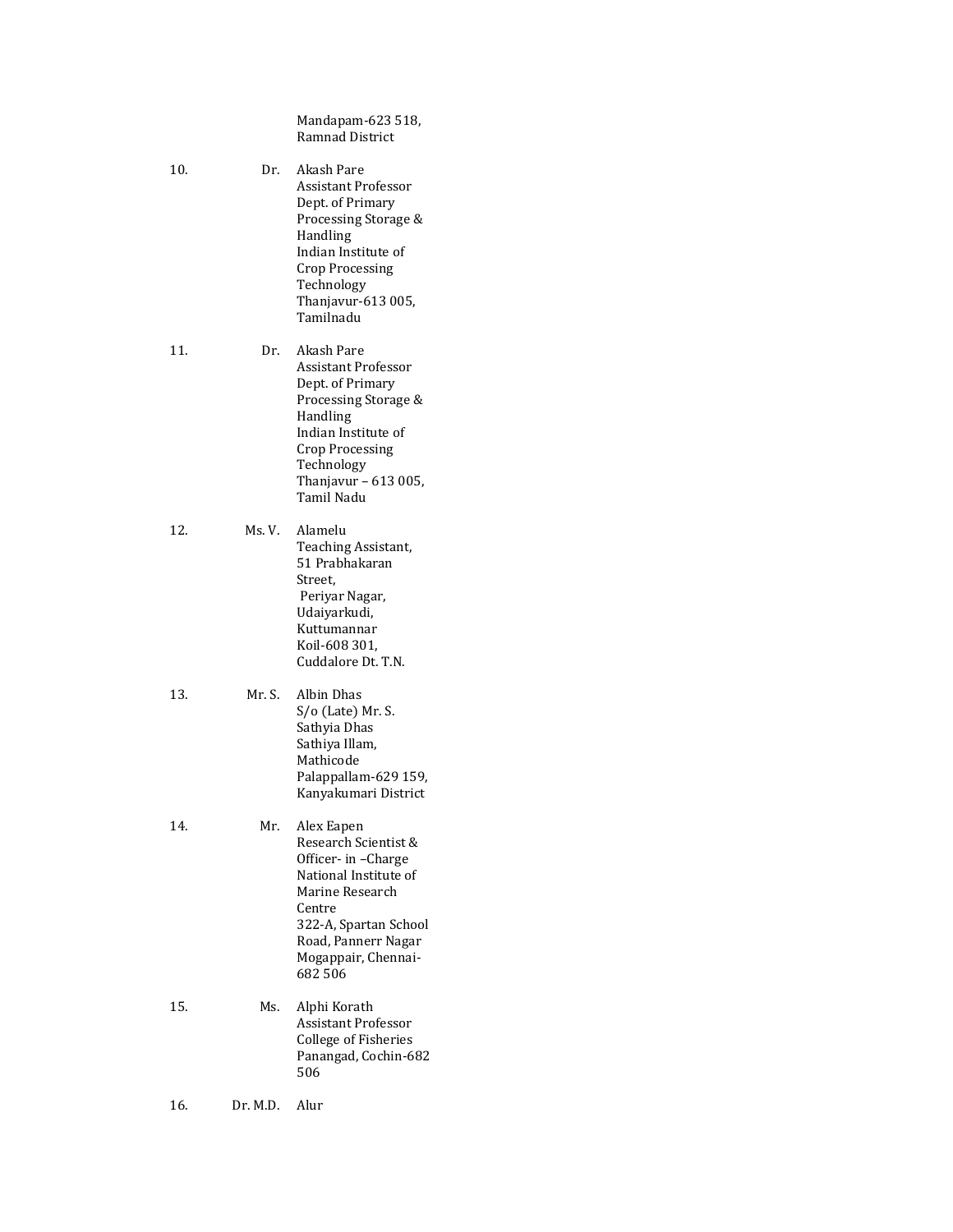|     |           | Food Technology and<br>Enzyme Engg.<br>Division Mumbai- 400<br>085                                                                          |                       |              |
|-----|-----------|---------------------------------------------------------------------------------------------------------------------------------------------|-----------------------|--------------|
| 17. | Ms. P. V. | Alfiya<br>Scientist<br><b>ICAR-CIFT</b><br>Cochin - 682 029                                                                                 | alfiya.sam@gmail.com  |              |
| 18. | Dr.       | Amita Saxena<br>Professor, College of<br>Fisheries<br>G.B. Pant University of<br>Agricultural and<br>Technology,<br>Pantnagar-263 145       | amitabook14@gmail.com |              |
| 19. | Mr. A.    | Anand<br>F-16, F-Block, Parsn<br>Nagar<br>36-Hospital Road<br>Saidapet West,<br>Chennai-600 015                                             |                       |              |
| 20. | Dr. S.    | Anandakumar<br>Indian Institute of<br><b>Crop Processing</b><br>Technology (IICPT)<br>Pudukottai Road<br>Thanjavur, Tamil Nadu<br>$-613005$ |                       |              |
| 21. | Mr.       | Anandamoy Mondal<br>136, Darsha<br>Panchanantala<br>G.I.P. Colony<br>Howrah Dist - 700<br>021, West Bengal                                  |                       |              |
| 22. | Dr. R.    | Anandan<br><b>Principal Scientist</b><br>Central Institute of<br><b>Fisheries Technology</b><br>Matsyapuri P.O,<br>Cochin-682029            | kranandan@email.com   | 8129 219 972 |
| 23. | Mr. T.R.  | Anandhanarayanan<br>Patteri Madhom<br>Boys High School<br>Road<br>Tripunithura-682<br>301                                                   | ananthu7@gmail.com    | 9495274275   |
| 24. | Mr.V.     | Anbalagan<br>335, L.I.G. Colony<br>K.K. Nagar<br>Madurai-625 020                                                                            |                       |              |
| 25. | Dr.       | Anbiah Rajan<br>165, Sri Narayana                                                                                                           |                       |              |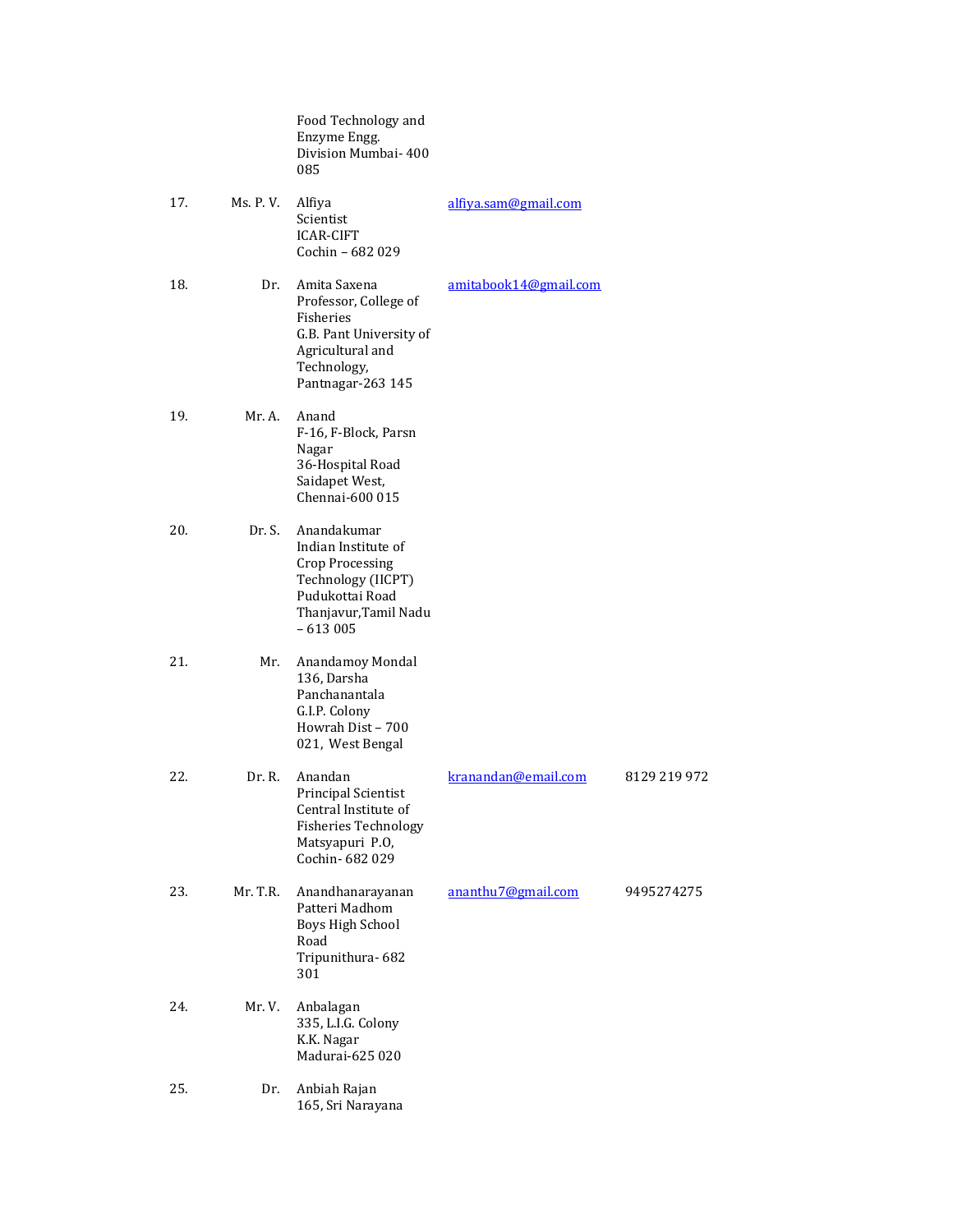|     |           | Swamy Bhavan<br>Pulvarvili,<br>Ganesapuram Road<br>Nagercoil,                                                                            |                                                     |            |
|-----|-----------|------------------------------------------------------------------------------------------------------------------------------------------|-----------------------------------------------------|------------|
| 26. | Dr. K.V.  | Aneesh Kumar<br>Mangamadathil House<br>Panangad<br>Kochi-682 506                                                                         | menoncift@gmail.com                                 | 9895109692 |
| 27. | Dr.       | Aneykutty Joseph<br>Professor (Marine<br>Biology)<br>School of Ocean<br>Science and<br>Technology<br>CUSAT, Cochin-682<br>016, Ernakulam |                                                     |            |
| 28. | Mr.       | Anil Kumar<br>1st floor, Plot No.2B<br>Shyanala Nilayam,<br>LIC Colony<br>Srinagar Colony P.O.<br>Hyderabad-500 007,<br>A.P              |                                                     |            |
| 29. | Ms. K. A. | Anju<br>Kuxheelethu<br>Padeettahil<br>Kappil West,<br>Krishnapuram P.O<br>Kayamkulam-696<br>533, Alappuzha                               | anjumanoj03@gmail.com                               |            |
| 30. | Mr. N.    | Ankur Nagori<br>Scientist<br><b>Engineering Division,</b><br><b>CIFT</b><br>Matsyapuri P.O<br>Cochin-682029                              | talktoankur411@gmail.co<br>$\underline{\mathbf{m}}$ | 9567973530 |
| 31. | Dr.       | Annapurna S. Kamat<br>Senior Scientist<br>Food Microbiology<br>Food Technology<br>Division<br>B.A.R.C., Mumbai- 400<br>085               |                                                     |            |
| 32. | Ms.       | Aniesrani Delfia<br>Scientist<br><b>ICAR-CIFT</b><br>Cochin - 682 029                                                                    | delfy.lenin@gmail.com                               |            |
| 33. | Mr. N.P.  | Ansy Mathew<br>Nelkunnassery<br>Jesus Road,<br>Vaduthala, Cochin-<br>682023                                                              |                                                     |            |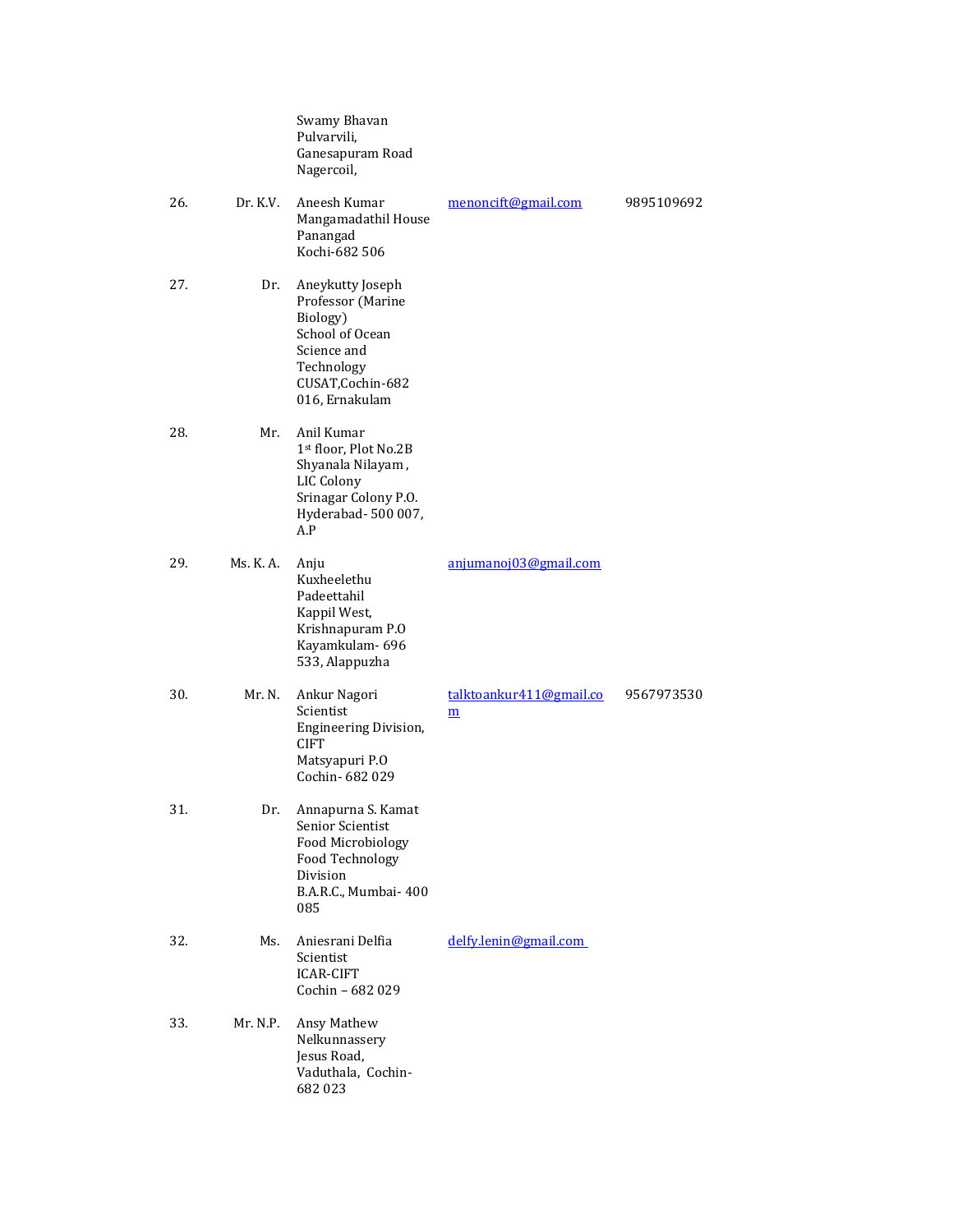| 34. | Mr. K. K. | Anas<br><b>ICAR-CIFT</b><br>Cochin - 682 029                                                                                                                                          | anaskk40@gmail.com                        |            |
|-----|-----------|---------------------------------------------------------------------------------------------------------------------------------------------------------------------------------------|-------------------------------------------|------------|
| 35. | Mr.       | Anup Kumar<br>College of Fishery<br>Sciences,<br>G.B. Pant University of<br>Agriculture &<br>Technology, Pant<br>Nagar Dist.<br>Udham Singh Nagar -<br>263 145, Uttaranchal           |                                           |            |
| 36. | Mr. M.    | Anwar Ali<br>M/s. Premier Marine<br>Products Ltd.<br>TNFDC, Freezing<br>Complex<br>Mandapam-623 518,<br>Ramnad District                                                               |                                           |            |
| 37. | Dr. T. K. | Anupama<br>Scientist<br><b>ICAR-CIFT</b><br>Cochin - 682 029                                                                                                                          | anupamatk.tk@gmail.com                    |            |
| 38. | Dr.       | Anuj Kumar<br>Scientist<br><b>ICAR-CIFT</b><br>Cochin - 682 029                                                                                                                       | anuj19.ak@gmail.com                       |            |
| 39. | Dr.       | Amulya Kumar<br>Mohanty<br>Principal Scientist<br><b>ICAR-CIFT</b><br>Cochin - 682 029                                                                                                | dramulyakumar@gmail.co<br>m               |            |
| 40. | Ms.       | Arathy Ashok<br>Scientist,<br>Visakhapatanam<br>Research<br>Centre of CIFT, Ocean<br>View Layout,<br>Pandurangapuram,<br>Andhra University<br>P.O.<br>Visakhapatanam-<br>530 003      | arathyashok@gmail.com                     | 9581889181 |
| 41. | Ms.       | Arpita Sharma<br>Scientist (SS), Central<br>Institute of Fisheries<br><b>Education</b> , Deemed<br>University,<br><b>Fisheries University</b><br>Road,<br>Versova, Mumbai-<br>400 061 | arpita_sharma@yahoo.co<br>$\underline{m}$ |            |
| 42. | Mr.       | Arun Kumar Nayak                                                                                                                                                                      |                                           |            |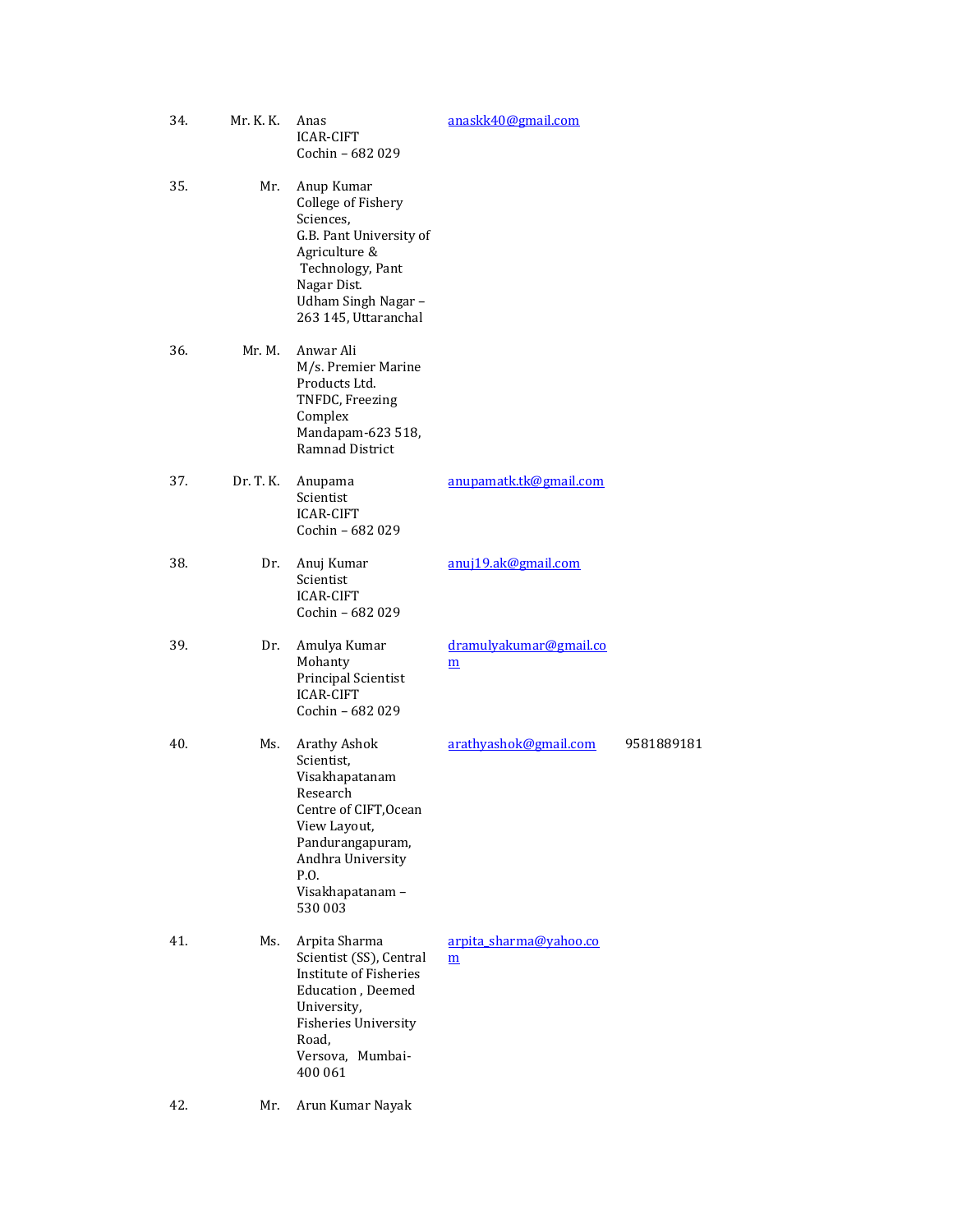|     |          | Bagaldiha, P.O. Sarisa<br>Dist. Balasore<br>Orissa-757 055                                                                                                          |                              |            |
|-----|----------|---------------------------------------------------------------------------------------------------------------------------------------------------------------------|------------------------------|------------|
| 43. | Ms. K.K. | Asha<br>Senior Scientist<br><b>ICAR-Central Institute</b><br>of Fisheries<br>Technology<br>Cochin-682029                                                            | asha.santhosh5@gmail.co<br>m | 9496428634 |
| 44. | Ms. P.S. | Asha<br>Scientist<br>Research Centre of<br>CMFRI,<br>93, North Beach Road,<br>Tuticorin-628 001                                                                     |                              |            |
| 45. | Dr. S.   | Ashaletha<br>Principal Scientist<br>Central Institute of<br>Fisheries Technology,<br>Matsyapuri P.O<br>Cochin- 682 029                                              | ashaletha@rediffmail.com     | 9446333224 |
| 46. | Mr.      | Ashish Kumar Jha<br>Scientist,<br>Research Centre of<br>CIFT. Matsya Bhavan<br>Bhidia Plot, Veraval-<br>362 269, Gujarat                                            | ashisiha@gmail.com           | 8980669385 |
| 47. | Mr.      | Ashok Kumar<br>Rambhai Dodia<br>Senior Res, Asst,<br>College of Fisheries,<br>Junagadh, Agricultural<br>University,<br>Rajendran Bhavan<br>Road, Veraval-362<br>265 |                              |            |
| 48. | Dr. N.   | Aswathy<br>Scientist (SS)<br>FLAT No.4, Karuna<br>Apartments,<br>Mahakavi<br>G. Road,<br>Karikkamuri, Kochi-<br>682011                                              |                              |            |
| 49. | Dr.      | Ayub Ali<br>Associate Professor<br>College of Fisheries,<br>A.A.U.<br>Raha-782 103, Dist.<br>Nagaon, Assam                                                          |                              |            |
| 50. | Dr. M.G. | Babare<br>"Shivar" Vyas Nagar<br>Neldurg-413 602                                                                                                                    |                              |            |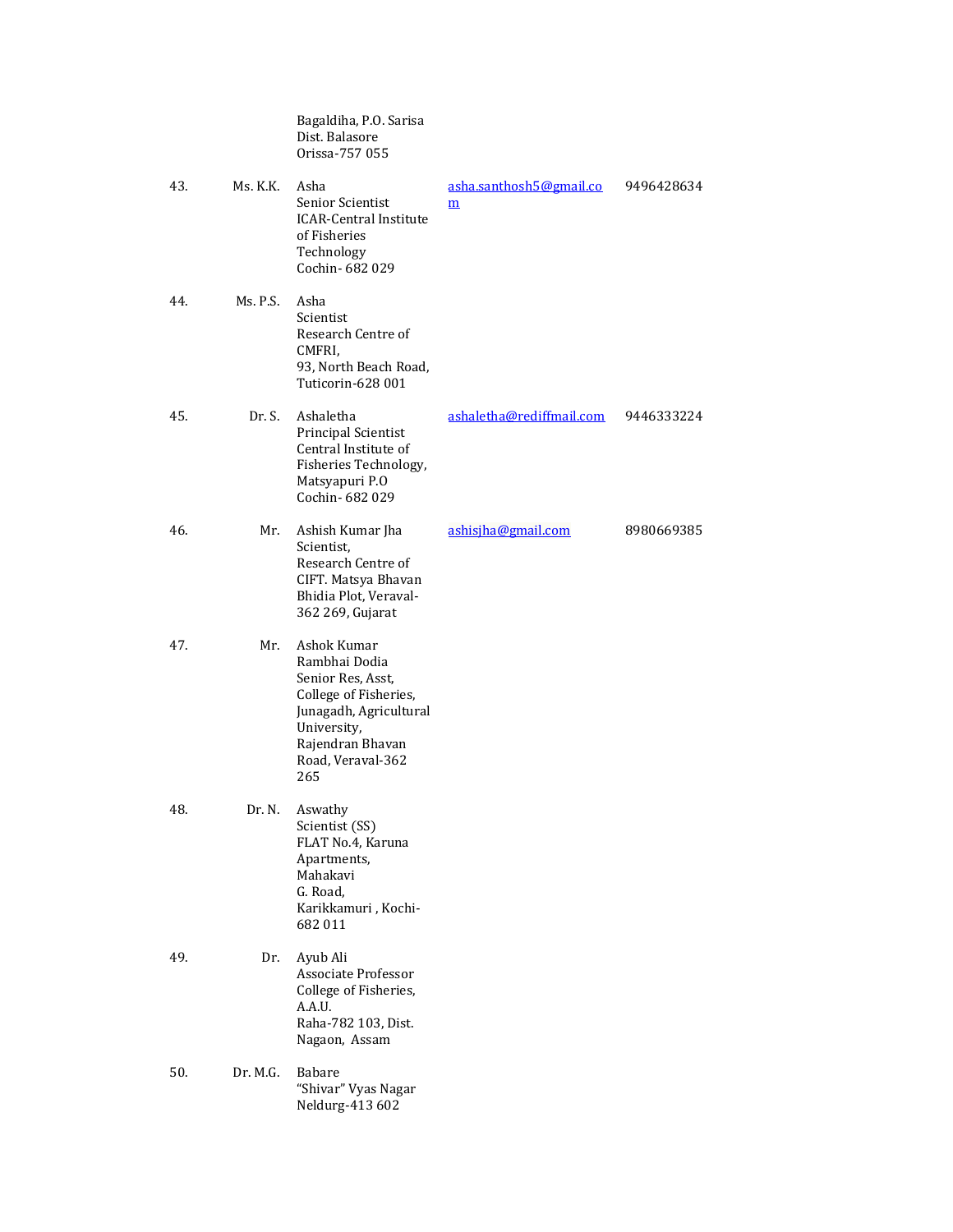|     |           | TQ - Tuljaur - Dist.<br>Osmanabad                                                                                                                                                                   |                                    |                  |
|-----|-----------|-----------------------------------------------------------------------------------------------------------------------------------------------------------------------------------------------------|------------------------------------|------------------|
| 51. | Mr. P.S.  | Babu<br>Technical Officer<br>Central Institute of<br>Fisheries Technology,<br>Matsyapuri P.O<br>Cochin- 682 029                                                                                     | babupovyarakochi@gmail.<br>com     | 9495691126       |
| 52. | Ms.       | Bahni Dhar<br>Assistant Professor,<br>Department of Fish<br>Processing<br>Technology,<br>College of Fisheries,<br>CAU, Lembucherra<br>Tripura-799 210                                               | bahni 4s@rediffmail.com            |                  |
| 53. | Mr. M.    | Baiju<br><b>Technical Officer</b><br>Central Institute of<br>Fisheries Technology,<br>Matsyapuri P.O<br>Cochin-682029                                                                               | baijucift@gmail.com                | 0484-<br>2786312 |
| 54. | Mr. M. V. | Baiju<br>Naval Architect<br><b>ICAR-Central Institute</b><br>of Fisheries<br>Technology<br>Cochin - 682 029                                                                                         | vishnubaiju@vahoo.com              | 9447464697       |
| 55. | Mr.       | Baikuntha Pradhan<br>Asst. Chief Technical<br>Officer<br>Visakhapatnam<br>Research Centre of<br>CIFT, Ocean View<br>Layout,<br>Pandurangapuram<br>Andhra University P.O<br>Visakhapatnam-530<br>003 | baikunthapradhancift@g<br>mail.com | 9777951226<br>3  |
| 56. | Dr. T.    | Balachandran                                                                                                                                                                                        |                                    |                  |
| 57. | Dr. S.    | Balakrishna Warrier<br>Flat.<br>No.<br>402.<br>Meghdoot<br>Shree Anandamayee<br>CHS, Deonar Farm<br>Road, Deonar,<br>Mumbai - 400 088                                                               |                                    |                  |
| 58. | Dr. S.    | Balamurugan, Ph.D.<br>Sr. Manager (Q. C)<br><b>Accelerated Freeze</b><br>Drying Co. Ltd.<br>Ezhupunna P.O,                                                                                          |                                    |                  |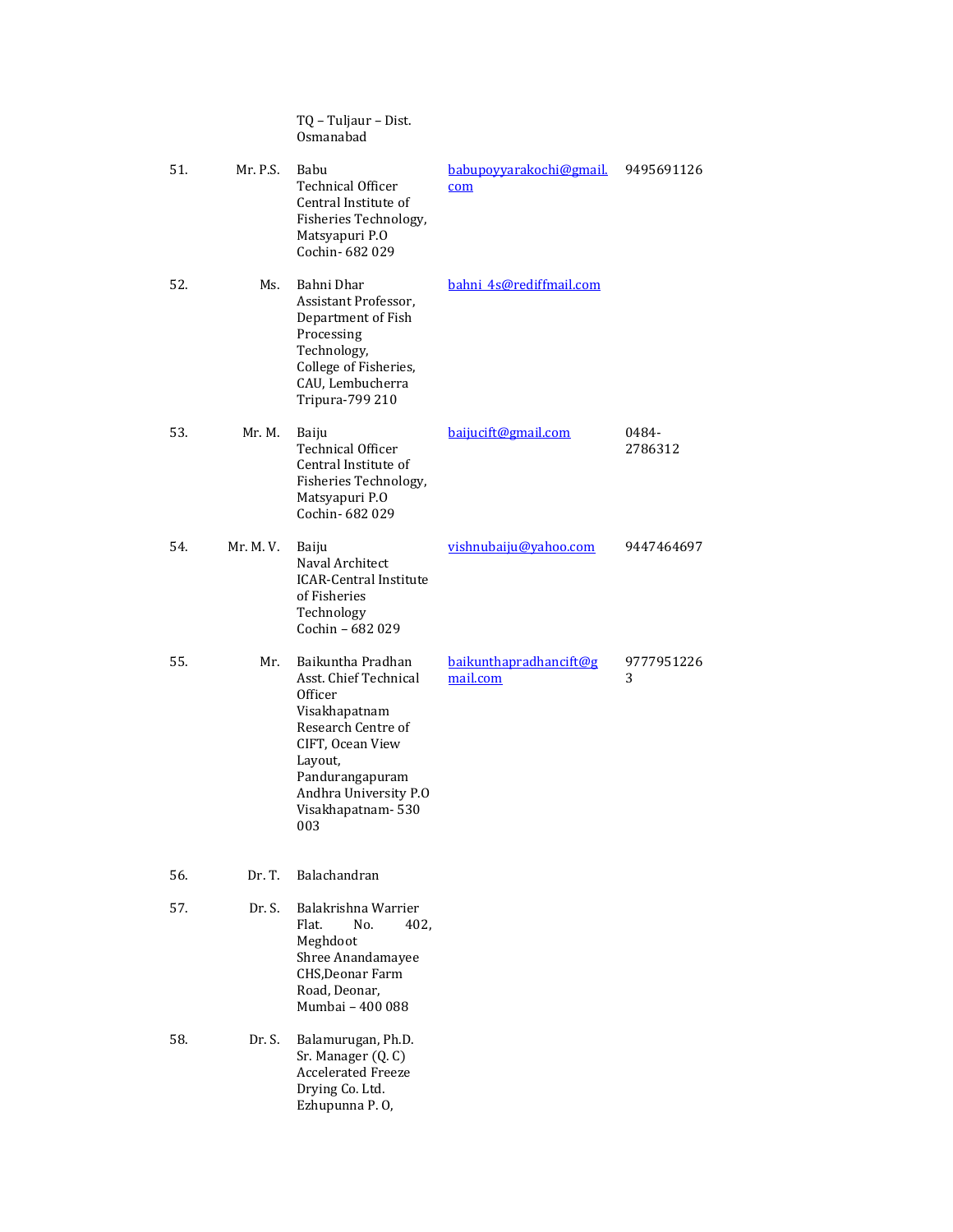Cherthala, Alappuzha-688 548

59. Dr. Balange Amjad Khansaheb Senior Scientist Central Institute of Fisheries Education Seven Bungalow, Andheri (w), Mumbai-400 061 60. Dr. Balaraj S. Khobragade Flat No. B-5, Suman Sudha Apartmrnts, Suman Colony, Dharmadhikari Mala Savedi, Ahmednagar – 414 003, Maharashtra 61. Ms. M. Balasaraswathi TT & BD Department Central Food Technological Research Institute Mysore-570 013 62. Dr. A. Balasubramanian, Ph.D Senior Scientist, Fisheries Research Station Sri Venkateswara Veterinary University Undi- 534 099, Bhimavaram Mandal, West Godavari Dist., Andra Predesh 63. Dr. S. Balasubramanyam Flat No. 3, 4th Floor Sharada Kriba Apartments Shivananda Colony, Coimbatore – 641 012 64. Dr. S. Balasubramanyam Dean College of Fisheries Engineering TNFU, 1st Line Beach Road Nagapatinam 65. Mr. R. Balasubramonyan 66. Mr. J.K. Bandyopadhyay Principal Scientist Research Centre of CIFT Sambalpur Dist.,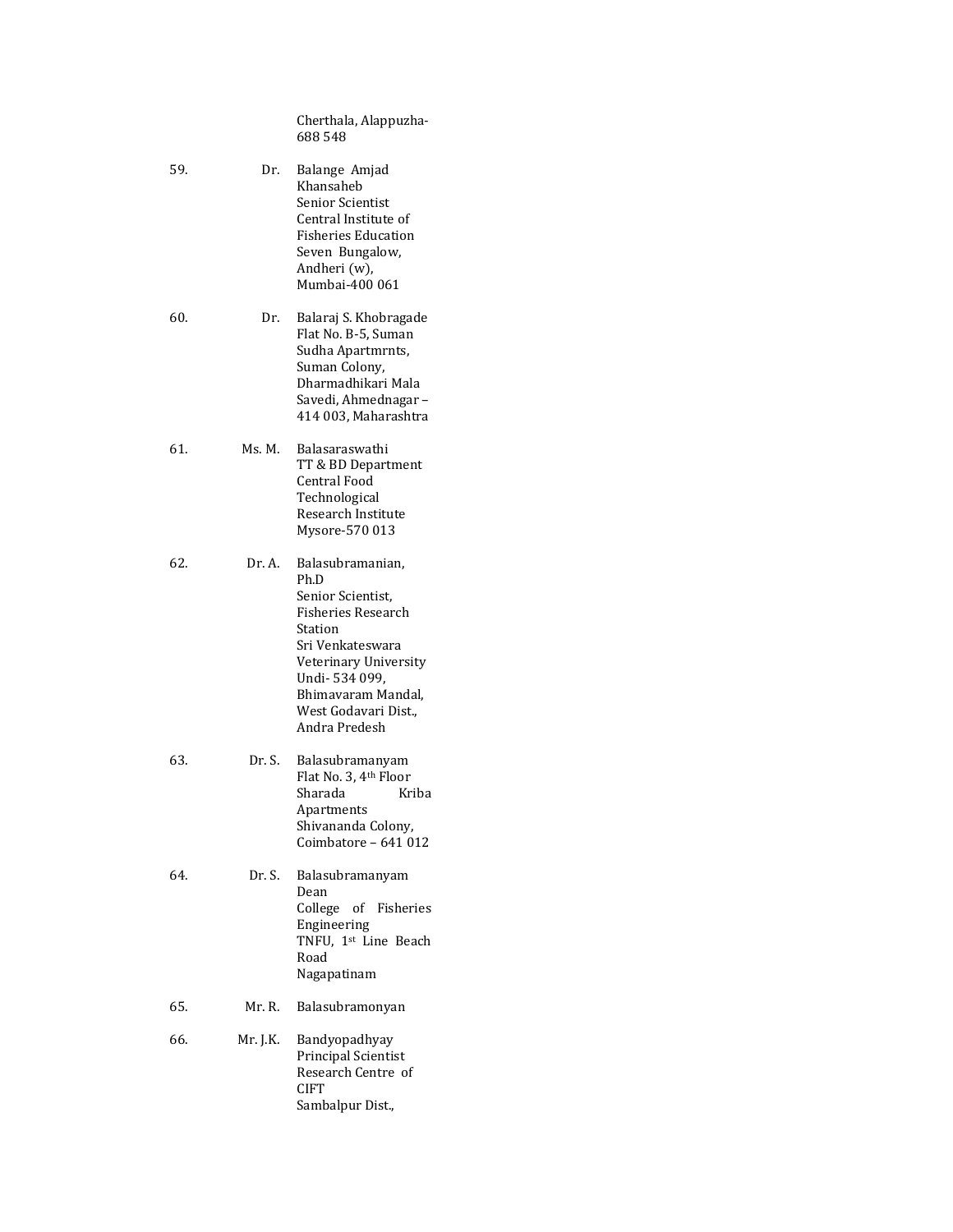# Burla-768 017

| 67. | Dr. M.K. | Bandyopadhyay<br>Senior Scientist<br>Central Inland<br>Capture Research<br>Institute<br>24-Parganas (North),<br>Barrackpore-743 101                    |                     |            |
|-----|----------|--------------------------------------------------------------------------------------------------------------------------------------------------------|---------------------|------------|
| 68. | Dr.      | Basant Kumar Singh<br>Asst. Professor<br>(Fisheries<br>Engineering)<br>College of Fisheries,<br>Lembucherra<br>Agarthala-768 210                       |                     |            |
| 69. | Dr. K.V. | Basava Kumar<br>Associate. Professor (<br>Fisheries)<br>Directorate of<br>Research<br>Krishinagar,<br>Dharwad-580 005                                  |                     |            |
| 70. | Mr. V.S. | Basheer<br>Valaparambil House<br>P.O. Marampally<br>Aluva                                                                                              |                     |            |
| 71. | Dr. Ch.  | Basudha Devi<br>Senior Scientist<br>(Fishery)<br><b>ICAR Research</b><br>Complex for NEH<br>Region<br>Manipur Centre,<br>Lamphelpat Imphal-<br>795 004 |                     |            |
| 72. | Ms. K.B. | Beena<br><b>Technical Officer</b><br>Central Institute of<br>Fisheries Technology,<br>Matsyapuri P.O<br>Cochin-682029                                  | beenacift@gmail.com | 9961167679 |
| 73. | Dr.      | Beena Kumari<br>Scientist 'SF',<br>M.S.C.E.D.<br>Indian Space Research<br>Organisation<br>Ahmedabad-380 015,<br>Gujarat                                |                     |            |
| 74. | Mrs.     | Bhargavi Priya<br>Darshini<br><b>Assistant Professor</b><br>Department of Fish<br>Processing                                                           |                     |            |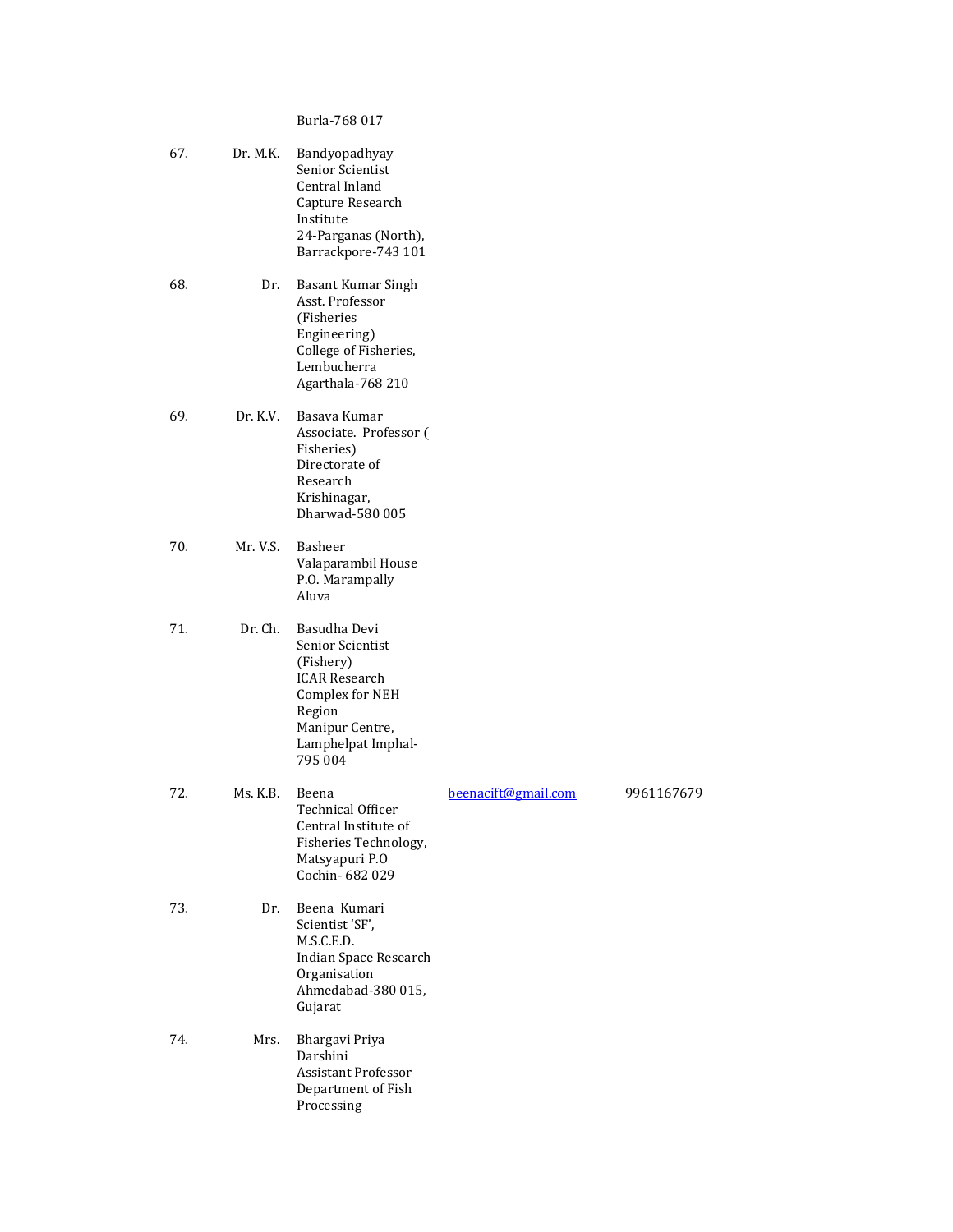Technology College of Fisheries, CAU Lembucherra Agarthala-799 210

- 75. Mr. R. Bhaskaran 162-2, Railway Feeder Road Palani-624 661 Tamilnadu
- 76. Mr. A.V. Bhat A/35, Ultra Society 4t-D, Gupta Road, Mahim Mumbai-400 016
- 77. Prof. D.P. Bhattacharrya Department of Theoretical Physics Indian Association for the Cultivation of Science, Jadavpur, Calcutta-700 032
- 78. Dr. B.K. Bhattacharyya Scientist, Central Inland Fisheries Research Institute, (ICAR), House fed Complex, Dispur, Guwahati-781 006
- 79. Mr. Bhaware Budharatna Govindrao At. Post Ambadi TQ Kinwat Dist. Nanded-431 804

| 80. | Ms. K.B. | Biji<br>Kadavil House<br>Engandiyur P.O<br>Thrissur – 680 615                                                                      | bijikadavil@gmail.com | 8096456570 |
|-----|----------|------------------------------------------------------------------------------------------------------------------------------------|-----------------------|------------|
| 81. | Mr. V.M. | Bijoy<br>Lecturer, Department<br>of Aquaculture &<br>Bio-chemistry, St.<br>Alberts College,<br>Ernakulam, Kochi-682<br>018         | bymagua@gmail.com     |            |
| 82. | Dr. S.   | Bijoy Nandan<br>Associate Professor,<br>Department of<br>Marine Science,<br>School of Marine<br>Sciences, CUSAT,<br>Cochin-682 016 |                       |            |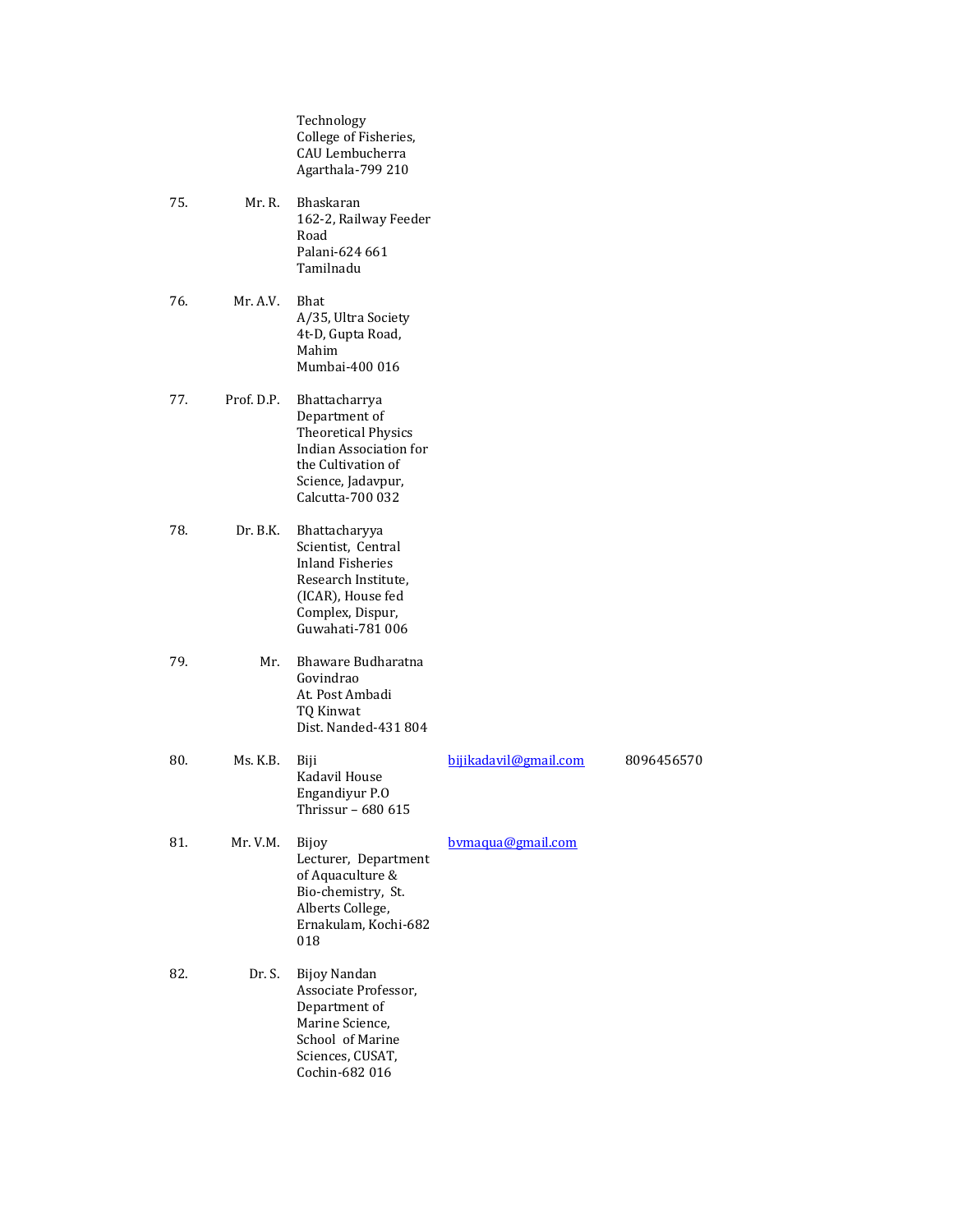| 83. | Dr. A.   | Biju Kumar<br>"Puzhayoram", H.30<br>Amritha Nagar,<br>Kaimanam<br>Thruvananthapuram-<br>695 019                                                               |                   |            |
|-----|----------|---------------------------------------------------------------------------------------------------------------------------------------------------------------|-------------------|------------|
| 84. | Mr. P.S. | Bijulal<br>Biju Gardens<br>Lajanathu Ward<br>Alappuzha, Kerala                                                                                                |                   |            |
| 85. | Mr.      | Bikash Kumar Pati<br>Asst. Professor<br>(Fishery Engg. &<br>Tech.)<br><b>College of Fisheries</b><br>(OUAT)<br>Rangeilundra,<br>Berhampur<br>Odisha - 756 042 |                   |            |
| 86. | Dr.      | Binaya Bhusan Nayak<br>Central Institute of<br><b>Fisheries Education</b><br>7 Bungalows, Versova<br>Mumbai-400 061                                           |                   |            |
| 87. | Dr. R.   | Bindhu<br>Mohan Nivas<br>Pattathanam<br>Kollam-691 021                                                                                                        |                   |            |
| 88. | Dr.      | Binod Kalita<br>Associate Professor<br>College of Fisheries,<br>A.A.U.<br>Raha-781 103, Assam                                                                 |                   |            |
| 89. | Dr. P.K. | Binsi<br>Scientist,<br>Mumbai Research<br>Centre of CIFT, CIDCO<br>Administrative<br>Building, Ground<br>Floor, Sector 1<br>Vashi, Navi Mumbai-<br>400 703    | binsipk@yahoo.com | 8451868128 |
| 90. | Mr.      | Bipul Kumar Kakati<br>C/o Sri Ratan Kakati<br>Village BORI, P.O.<br><b>BOEI</b><br>District Nalbari,<br>Assam-781 338                                         |                   |            |
| 91. | Dr. K.P. | <b>Biswas</b><br>Former Joint Director<br>of Fisheries<br>48, Boral Main Road<br>P.O.Garia, Kolkata-700                                                       |                   |            |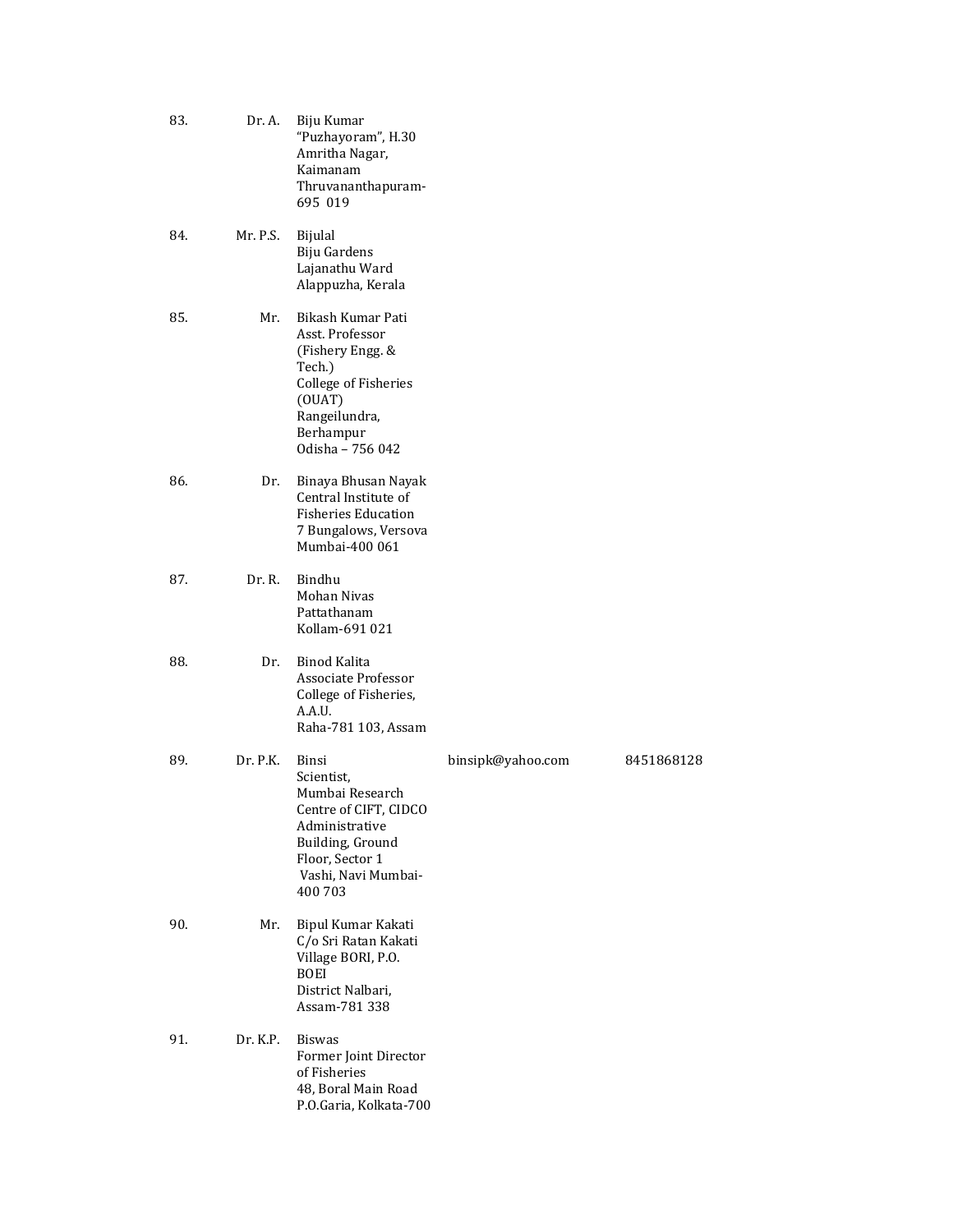084

| 92. | Dr.      | Braj Mohan<br>Senior Scientist,<br><b>Extension Education</b><br>and<br>Socio-Economics<br>Section, Central<br>Institute for<br>Research on Goats,<br>Makhdoom, P.O.<br>Farah-281 122<br>Distt. Mathura, U.P |                   |
|-----|----------|--------------------------------------------------------------------------------------------------------------------------------------------------------------------------------------------------------------|-------------------|
| 93. | Mr.      | Brundaban Sahu<br>C/o Sri S.K. Sahu<br>At/PO-Kundra, Dist.<br>Koraput<br>Orissa-764 012                                                                                                                      |                   |
| 94. | Mr. K.   | Buhary<br><b>Managing Director</b><br>F4/226, 4th Main<br>Road, SIDCO Nagar<br>Villivakkam, Chennai-<br>600 049, Tamil Nadu                                                                                  |                   |
| 95. | Mr. T.   | Chacko<br>Puthoor House<br>Power House Road<br>Cochin-682018                                                                                                                                                 | No More           |
| 96. | Mr. N.J. | Chacko<br><b>Chief Executive</b><br>Kerala Food Packers<br>P.B.No. 91,<br>Alappuzha-688 001                                                                                                                  |                   |
| 97. | Prof. B. | Chamundeswari Devi<br>Principal Scientist,<br><b>Fisheries Research</b><br>Satation<br>Sri Venkateswara<br>Veterinary University,<br>Kakinada-533 001                                                        |                   |
| 98. | Dr. B.K. | Chand<br>Farm Manager<br>(Fishery) Directorate<br>of<br>Research, Extension<br>& Farm, West Bengal<br>University of Animal<br>& Fishery Sciences,<br>68, K.B. Sarani,<br>Belgachia, Kolkata-<br>700 037      |                   |
| 99. | Mr. V.   | Chandrasekar<br>Scientist<br>Research Centre of                                                                                                                                                              | vcsecon@gmail.com |

[vcsecon@gmail.com](mailto:vcsecon@gmail.com) 9387029711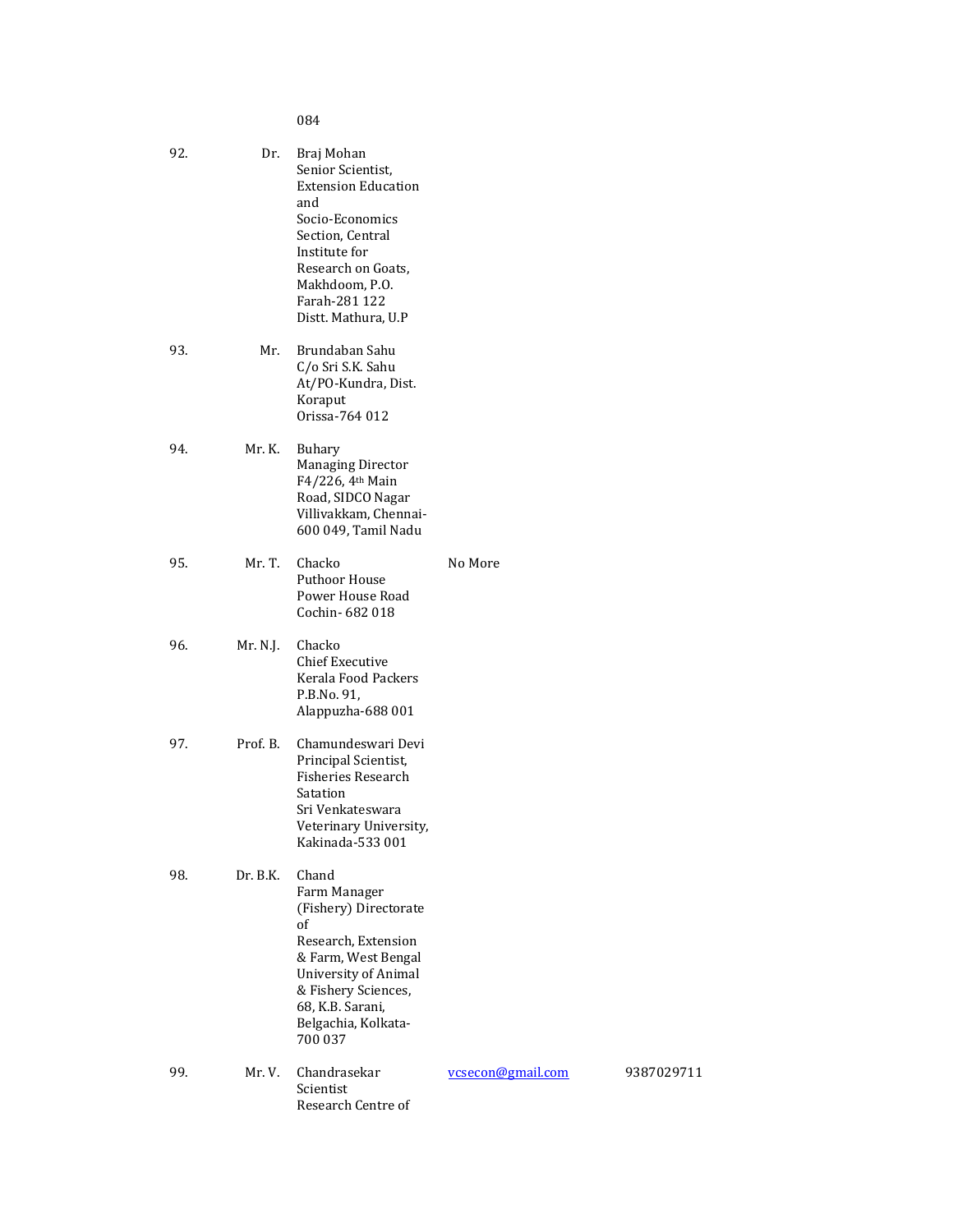|      |           | <b>CIFT</b><br>Matsya Bhavan<br>Bhidia Plot, Veraval-<br>362 269, Gujarat                                                                         |                   |            |
|------|-----------|---------------------------------------------------------------------------------------------------------------------------------------------------|-------------------|------------|
| 100. | Dr. V.S.  | Chandrasekaran<br>Senior Scientist,<br>C.I.B.A.<br>Mo.75, Santhome High<br>Road,<br>Nungambakkam, R.A.<br>Puram, Chennai-600<br>02                |                   |            |
| 101. | Dr. M.    | Chandrasekaran<br>Reader and Head<br>Centre of<br>Biotechnology,<br>Cochin University of<br>Science & Technology,<br>Cochin-682 022               |                   |            |
| 102. | Dr. J.    | Charles Jeeva<br>Senior Scientist<br>Directorate of<br>Research on Women<br>in<br>Agriculture, Baramund<br>ra,<br>Bhubaneswar-751<br>003, India   | jcjeeva@gmail.com | 8093789731 |
| 103. | Mr. A. K. | Chattopadhyay<br>Principal Scientist<br>(CIFT, Retired)<br>Flat No.28/6A, Genexx<br>Valley,<br>Diamond Harbour<br>Road, JOKA, Kolkata-<br>700 104 |                   |            |
| 104. | Mr. D.P.  | Chaturvedi<br>3/284, Devi Marine<br>Food Exports Ltd.<br>Neelangari, East Coast<br>Road, Chennai-600<br>041                                       |                   |            |
| 105. | Mr.       | Chogole Narendra<br>Damodar<br>Asst. Research Officer<br>Marine Biological<br>Research Station<br>Peth Killa, Ratnagiri-<br>415 612               |                   |            |
| 106. | Mr. A.R.  | Choudhary<br>Keshia Madrasa Para<br>Kata Ward No.19,<br>Dist. BurdwanP.O.<br>Kotwa-713 130, West                                                  |                   |            |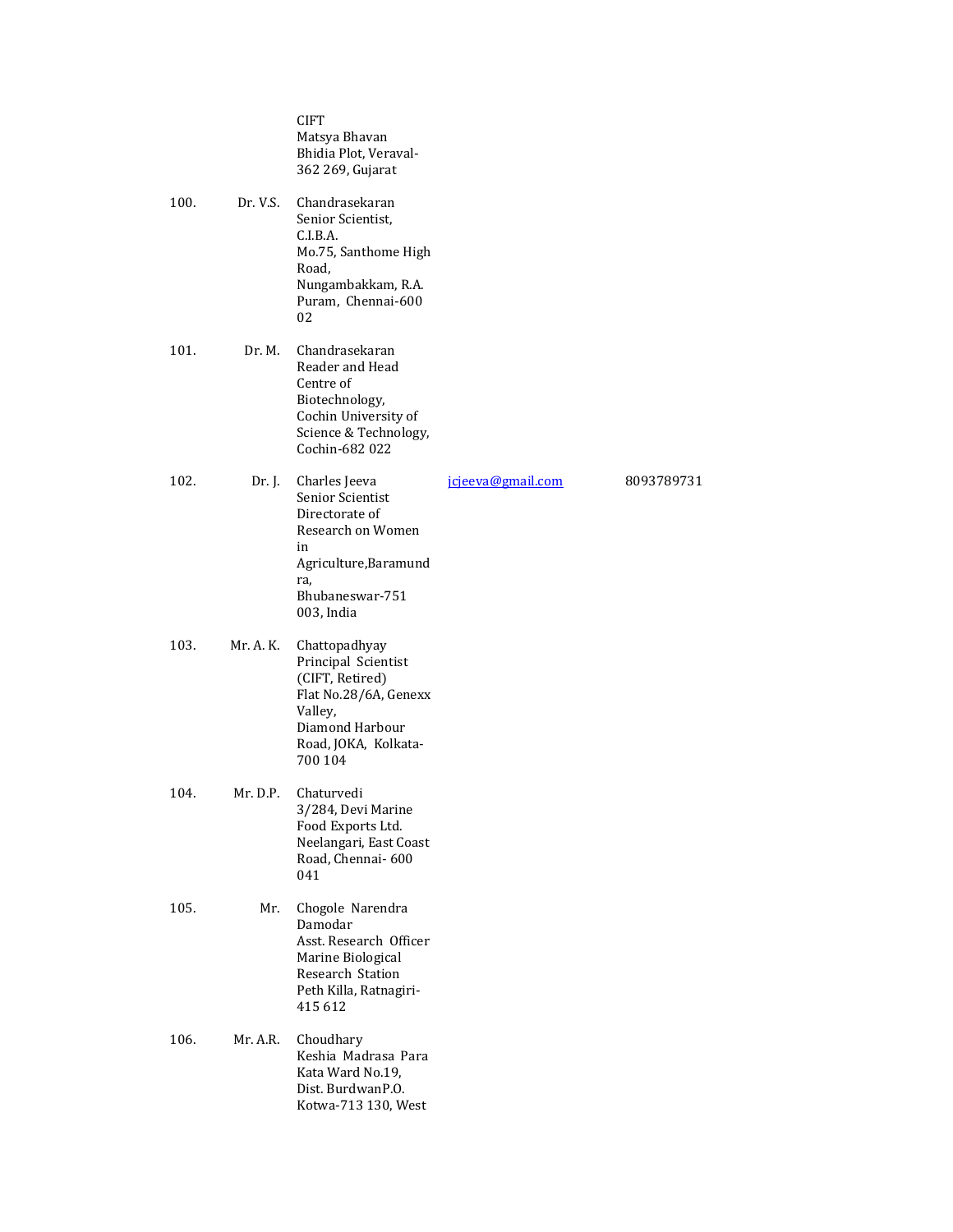# Bengal

| 107. | Mr. T.M. | Chowdary<br>SUSI Seafoods (P) Ltd.<br>F-6, classic Complex<br>Prakasaraopeta,<br>Visakhapatnam-530<br>020                               |
|------|----------|-----------------------------------------------------------------------------------------------------------------------------------------|
| 108. | Dr.      | Chungham<br>Sarojanalini<br>Life Science<br>Department<br>Manipur Univeristy<br>Canchipur-795 003                                       |
| 109. | Mr.      | Cyriac Mathen<br>Principal<br>Scientist<br>(Retd.)<br>Thadetharayil House,<br>H. No.103E<br>Vazhakala, Kakanade<br>West, Cochin-682 030 |
| 110. | Dr.      | Cyril Johnson<br><b>FELBON</b><br>Kalavarathope,<br>Kazhakoottam P.O.<br>Trivandrum<br>- 695<br>582                                     |
| 111. | Dr.      | Daisy C. Kapppen<br>Asst. Professor (S.S.)<br>College of Fisheries,<br>Panangad<br>Kochi-682 506                                        |
| 112. | Dr. K.J. | Darda<br>Asst. Manager,<br>Production Division,<br>C/o Garware-Wall<br>Ropes Ltd.<br>MIDC. Wai-412 803,<br>Dist. Satara                 |
| 113. | Dr. A.K. | Das<br>Scientist<br>(Senior<br>Scale)<br>C.I.F.R.I. (ICAR)<br>Barrackpore, Kolkata-<br>700 120                                          |
| 114. | Dr. D.   | Deboral Vimala<br>Scientist (SS), C.I.B.A.<br>ICAR, 75, Santhome<br>High Road<br>R.A. Puram, Chennai-<br>600 028                        |
| 115. | Mr.      | Denny Antony<br>Chiramel                                                                                                                |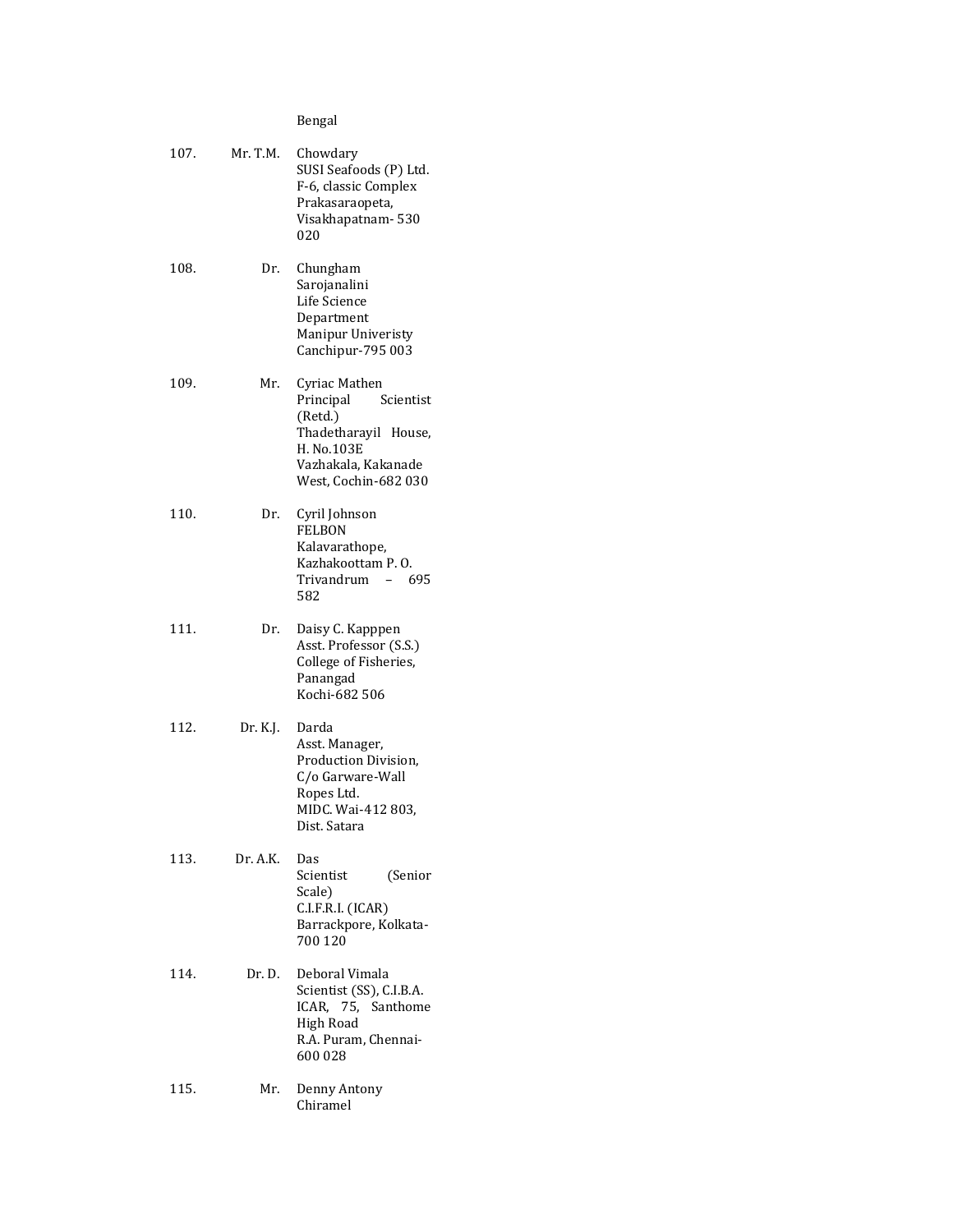|      |           | Swarem<br>Kadukutty P.O<br>Chalakudry<br>(Via)<br>Trichur                                                                                                                           |                                  |            |
|------|-----------|-------------------------------------------------------------------------------------------------------------------------------------------------------------------------------------|----------------------------------|------------|
| 116. | Dr. D.R.  | Deshmukh<br>Lecturer<br>Dept. of Zoology,<br>Pratishthan College<br>Paithan-431 107, Dist.<br>Aurangabad (M.S.)                                                                     |                                  |            |
| 117. | Mr. S.D.  | Deshpande                                                                                                                                                                           |                                  |            |
| 118. | Dr.       | Devika Pillai<br>Professor<br><b>College of Fisheries</b><br>Panangad P.O.<br>Cochin-682 506                                                                                        | devikamanoj.pillai@gmail.<br>com | 9446111033 |
| 119. | Mr. A.    | Devivara Prasad<br>Reddy<br>Senior Research<br>Fellow, Dept. of Fish<br>Processing,<br>Technology, College of<br>Fisheries,<br>SVVU, Muthukur-524<br>344, Nellore District,<br>A.P. |                                  |            |
| 120. | Mr.       | Devananda Uchoi<br>Scientist<br><b>ICAR-CIFT</b><br>Cochin - 682 029                                                                                                                | uchoidev514@gmail.com            |            |
| 121. | Mr. K.    | Dhanapal<br>Professor,<br>Department of Fish<br>Processing<br>Technology, College of<br>Fisheries and Science,<br>ANGRAU, Muthukur-<br>524 344                                      |                                  |            |
| 122. | Ms.       | Dhanya<br>Ramachandran<br>$MIG-3$<br>Gandhi Nagar,<br>Kadavanthara<br>Cochiin-682 020                                                                                               |                                  |            |
| 123. | Dr. P. R. | Dhanya<br>B 5, athulya<br>Apartments<br>Manimala Road<br>AIMS P.O.<br>Ernakulam                                                                                                     |                                  |            |
| 124. | Mr. P.H.  | Dhiju Das<br>Senior Research<br>Fellow                                                                                                                                              | dhijudas@gmail.com               | 9895735937 |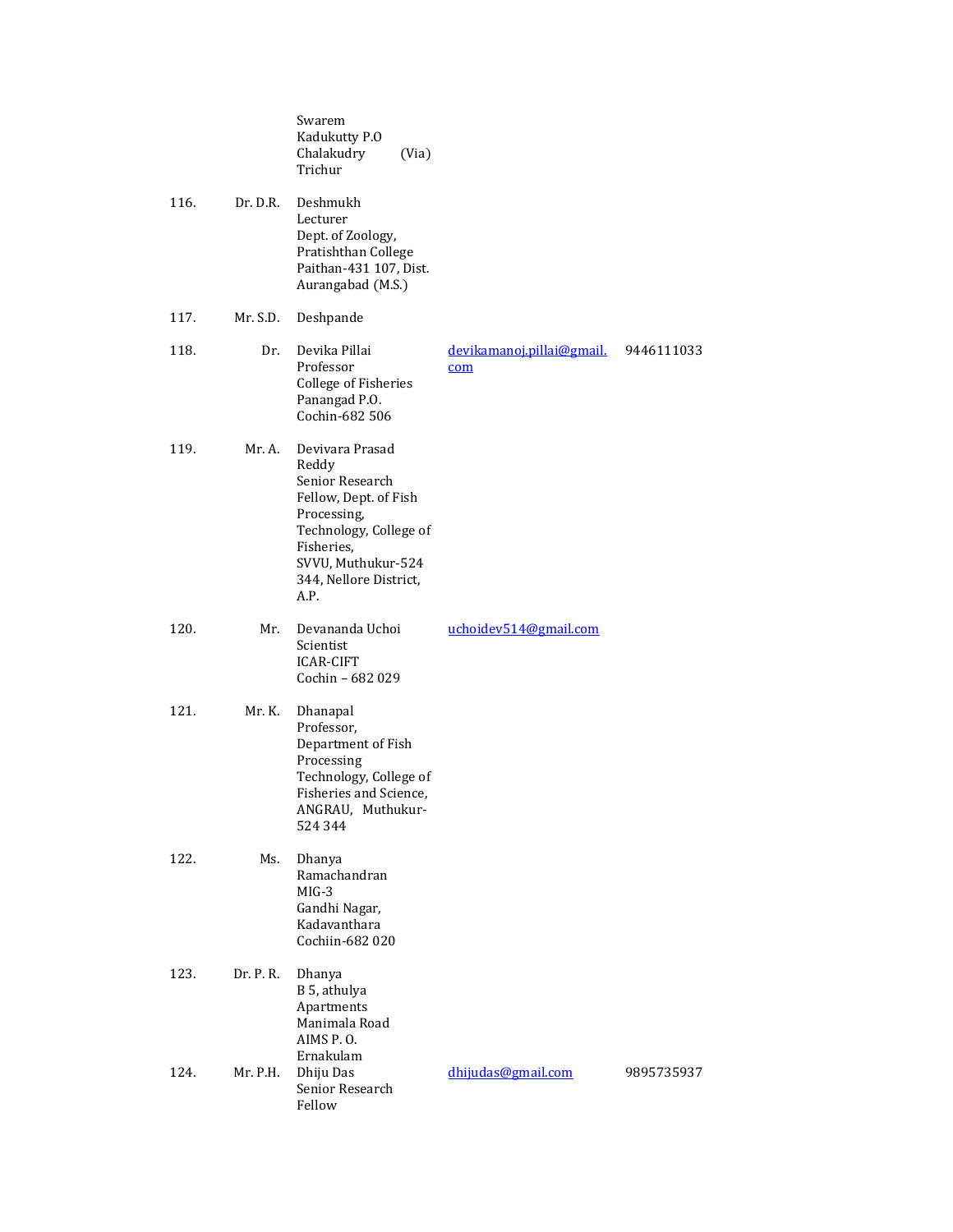CIFT, Matsyapuri. P.O Cochin- 682 029

- 125. Dr. Dina Nath Pandit Lecturer P.G. Department of Zoology Veer Kumar Sing University, Arrah-802 301
- 126. Mr. K. Dinesh Asst. Professor College of Fisheries Panangad, Cochin-682 506
- 127. Dr. A.P. Dineshbabu Senior Scientist Mangalore research Centre of C.M.F.R.I. Post Box No.244, Bolar, Mangalore-575 001
- 128. Mrs. Dipti Aswad Salvi 707-7-21, Chhatrapati Nagar Nachane Road, Salvi Stop Ratnagiri, Maharashtra
- 129. Dr. S.B. Patange Associate Professor College of Fisheries, irgaon Ra Ratnagiri-415 629 Maharashtra
- 130. Dr. S.N. Dwivedi
- 131. Mr. H.H. Ebrahim

| 132. | Mr.                                    | Edwin Joseph                         | edwinjoseph.earayil@gma |
|------|----------------------------------------|--------------------------------------|-------------------------|
|      |                                        | Winser Exports<br>FR. George Vakayil | il.com                  |
|      |                                        | Road                                 |                         |
|      |                                        | Maradu, Cochin-682                   |                         |
|      |                                        | 304                                  |                         |
| 100  | <b>A</b> <i>z XT</i> <b>A</b> <i>z</i> | $\mathbf{r}$                         |                         |

- 133. Mr. Y.M. Elias
- 134. Dr. Elizabeth Carolin C/o. P. A. Jerald 1/1947, opp. Y. M. C. A. Fort Cochin – 682 001, Kerala

### 135. Dr. K. Elavarasan elafishes@gmail.com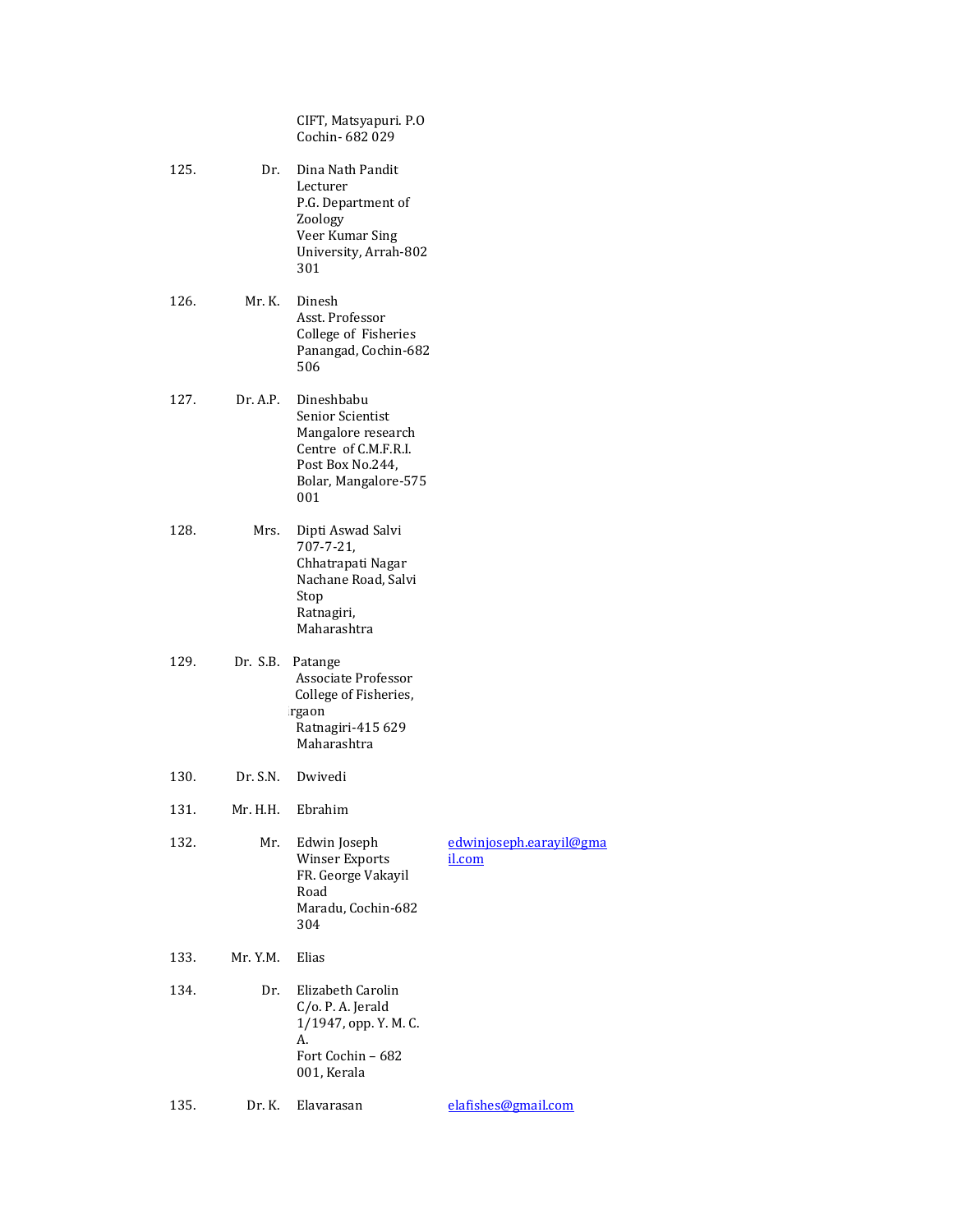|      |           | Scientist<br><b>ICAR-CIFT</b><br>Cochin - 682 029                                                                                                     |                        |            |
|------|-----------|-------------------------------------------------------------------------------------------------------------------------------------------------------|------------------------|------------|
| 136. | Dr. A.A.  | Fazal<br>Professor & Head<br>Department of Food<br>Science & Technology<br>College of Agriculture,<br>Hassan-584 102<br>Bangalore, Karnataka<br>State |                        |            |
| 137. | Mr.       | Gaihiamngam Kamei<br>Scientist<br>CIFT, Matsyapuri .P.O<br>Cochin-682029                                                                              | gkcife@gmail.com       | 9436340798 |
| 138. | Dr. B.    | Ganesan<br><b>Technical Officer</b><br><b>ICAR-Central Institute</b><br>of Fisheries<br>Technology<br>Cochin - 682 029                                | ganesancift@gmail.com  | 9446986089 |
| 139. | Mr. A.B.  | Garware                                                                                                                                               |                        |            |
| 140. | Ms. P.K.  | Geetha<br><b>Technical Officer</b><br><b>ICAR-Central Institute</b><br>of Fisheries<br>Technology<br>Cochin-682029                                    | gpksarath@gmail.com    | 9447594133 |
| 141. | Ms.       | Geetha Sasikumar<br>Scientist (Sr. Scale)<br>Mangalore Research<br>Centre of C.M.F.R.I.<br>Mangalore-575 001                                          |                        |            |
| 142. | Dr. V.    | Geethalakshmi<br>Principal Scientist<br><b>ICAR-Central Institute</b><br>of Fisheries<br>Technology,<br>Cochin - 682 029                              | geethasankar@gmail.com | 9446072132 |
| 143. | Dr.V.     | Geethalakshmi<br>Senior Scientist<br>CIFT, Matsyapuri .P.O<br>Cochin-682029                                                                           |                        |            |
| 144. | Dr. J.P.  | George<br>Senior Scientist<br>C.M.F.R.I., P.B.No.1603<br>Tatapuram P.O.,<br>Cochin-682 014                                                            |                        |            |
| 145. | Dr. M. I. | Georgekutty<br>Meluttu-2<br>Karikom P.O.                                                                                                              |                        |            |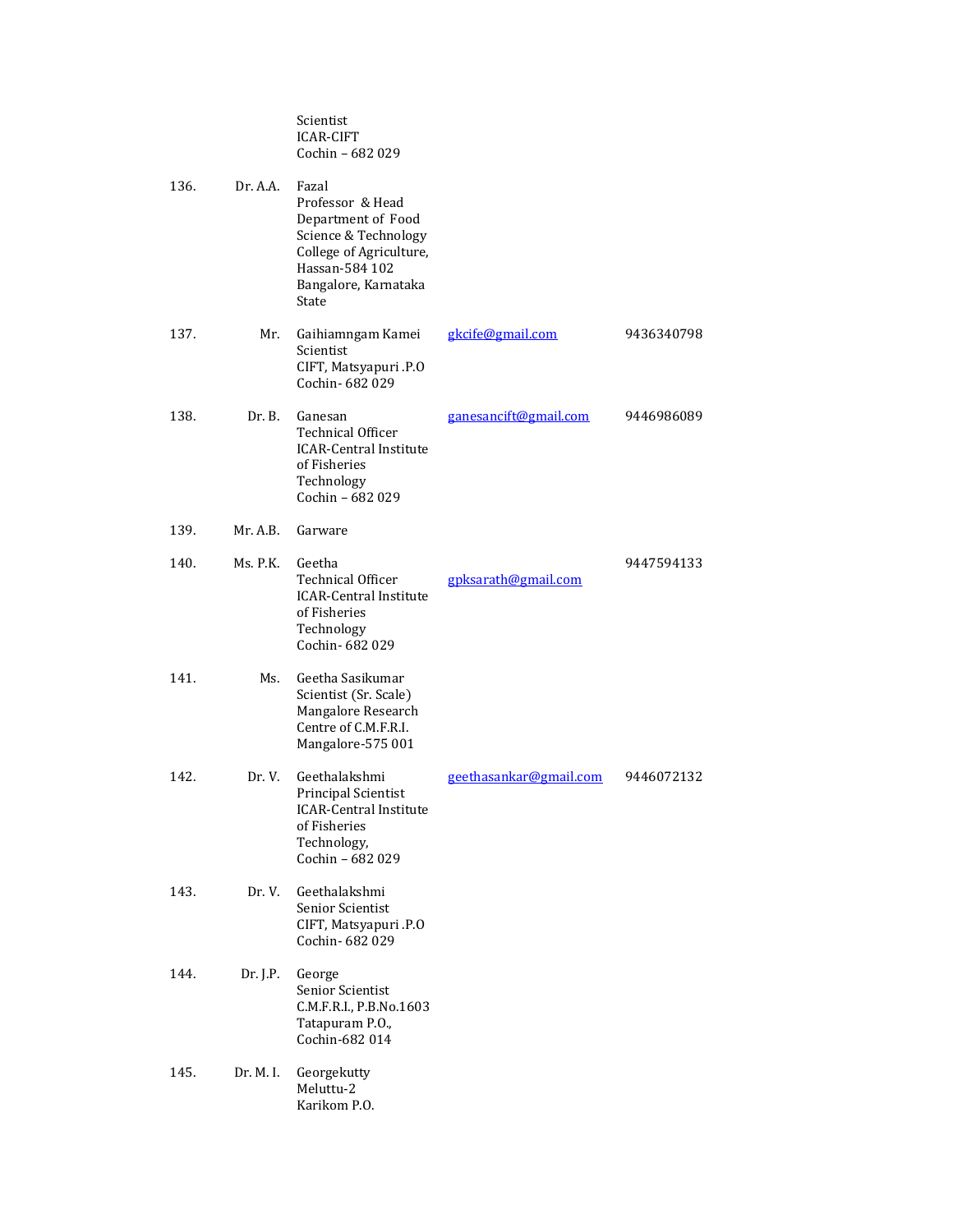# Kottarakkara-691 531

| 146. | Dr. T.R. | Gibin Kumar<br>Gibin Nivas, Rose<br>Lane<br>Thottakkattukara<br>Aluva-683 104                                              | gibinkumar@gmail.com     |            |
|------|----------|----------------------------------------------------------------------------------------------------------------------------|--------------------------|------------|
| 147. | Ms.      | Gijo Ittoop<br>Ramanattu,<br>Devankulangara<br>Edappally P.O.<br>Cochin - 682 025                                          |                          |            |
| 148. | Mr.      | Ginson Joesph<br>Senior Research<br>Fellow<br>CIFT, Matsyapuri .P.O<br>Cochin- 682 029                                     | jinsonjosephif@gmail.com |            |
| 149. | Ms.      | Girija N. Nair<br>$B-52/A$<br>Sidharth Extension<br>New Delhi - 110 014                                                    |                          |            |
| 150. | Mr.      | Golam Ziauddin<br>58/A Laskar Dighi<br>Road<br>Burdwan-713 101<br>West Bengal                                              |                          |            |
| 151. | Dr. G.   | Gopakumar<br>Flat No. 8<br>Ramanilayam, Opp.<br>Krishna Hospital<br>Chitoor Road<br>Cochin - 682 011                       |                          |            |
| 152. | Mr. P.   | <b>Gopal Shetty</b>                                                                                                        |                          |            |
| 153. | Dr. A.   | Gopala Krishnan<br>Senior Scientist<br>NBFGR, Cochin Unit<br>C.M.F.R.I. Cochin- 682<br>014                                 |                          |            |
| 154. | Dr. U.K. | Gopalan<br>Jalanidhi<br>S.R.M. Road<br>Kochi-682 012                                                                       |                          |            |
| 155. | Dr.      | Grinson George<br>Senior Scientist<br><b>Fishery Resources</b><br><b>Management Division</b><br>CMFRI, Cochin - 682<br>014 | grinsongeorge@gmail.com  | 8547857036 |
| 156. | Dr. M.A. | Haniffa<br>Director, Centre for<br>Aquaculture Research                                                                    |                          |            |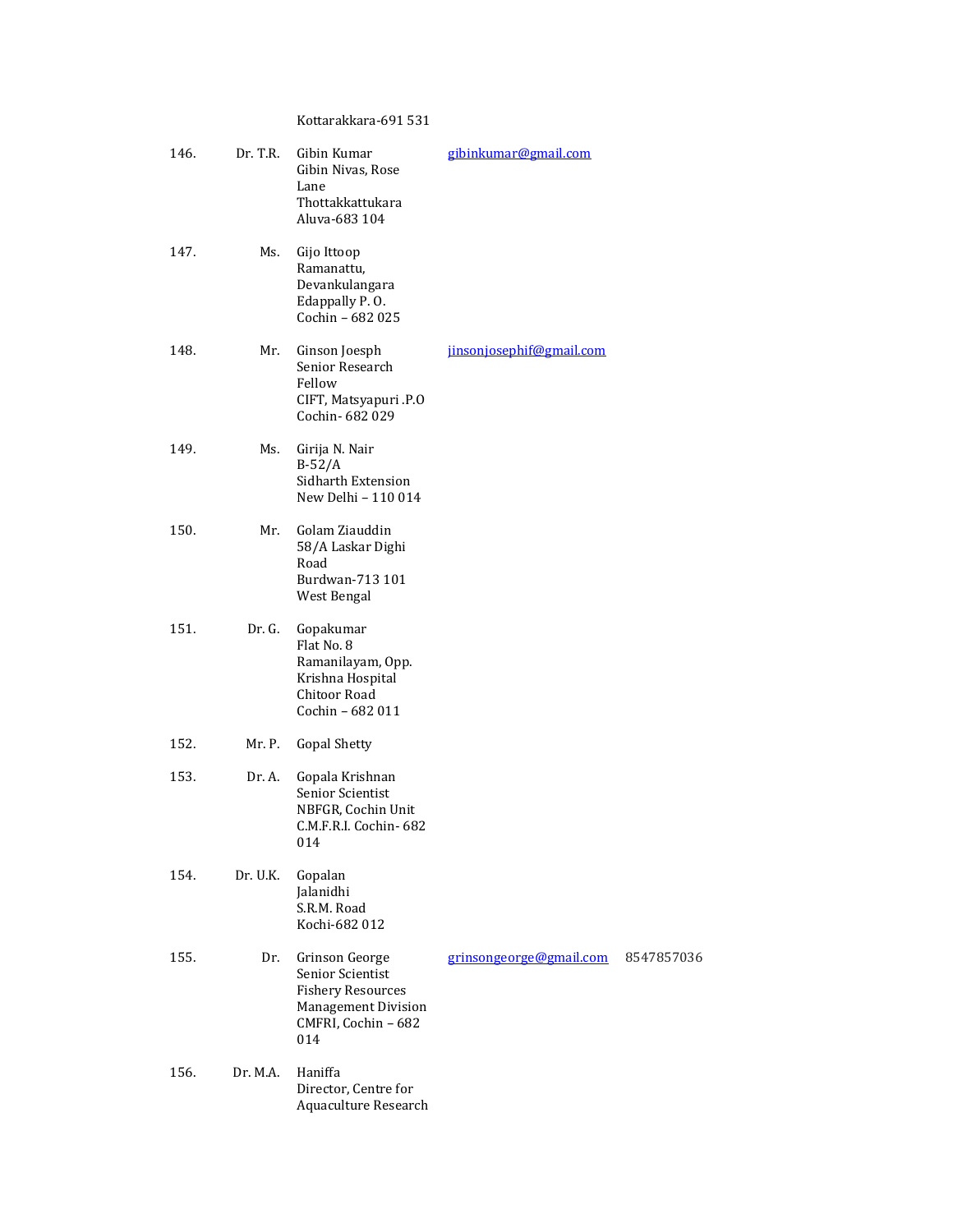|      |           | and Education, St.<br>Xavier's College<br>Palayankottai-627<br>002                                                                                  |                                        |                 |
|------|-----------|-----------------------------------------------------------------------------------------------------------------------------------------------------|----------------------------------------|-----------------|
| 157. | Dr. B.    | Hari<br>Kallethu Veedu<br>Neeravil, Perinad P.O.<br>Kollam-691 601                                                                                  |                                        |                 |
| 158. | Dr. M.    | Harikrishnan<br>Reader<br>School of Industrial<br>Fisheries, CUSAT<br>Fine Arts Avenue,<br>Kochi-682 016                                            | mahadevhari.harikrishnan<br>@gmail.com |                 |
| 159. | Mr. S.    | Harisenthil Kumar<br>Kumaran Nagar<br>Vellankovil P.O.<br>Gobi (TK) Erode-638<br>054,<br>Tamil<br>Nadu                                              |                                        |                 |
| 160. | Ms. G. S. | Hema<br>Pichakom<br>Lakshmi Nagar<br>Pattom P.O.<br>Trivandrum                                                                                      |                                        |                 |
| 161. | Ms. K.    | Hema<br>7/35A, Police Line<br>Near Street<br>Saranya, Vilathikulam<br>Thoothukudi, Tamil<br>Nadu                                                    | vathi.hema79@gmail.com                 | 0875429747<br>1 |
| 162. | Dr.       | Imelda Joseph<br>Scientist (Senior<br>Scale)<br><b>Central Marine</b><br><b>Fisheries Research</b><br>Institute, PNP<br>Division, Cochin-682<br>014 |                                        |                 |
| 163. | Mr.       | Indrapal<br>75, Success Housing<br>Scheme<br>East Coast Demerara<br>Guyana                                                                          |                                        |                 |
| 164. | Mr.       | Ivo da Costa Azaredo<br>Costa and Co.<br>P.B.No. 16<br>Margoa, Goa                                                                                  |                                        |                 |
| 165. | Dr. A. K. | Jafri<br>Fisheries laboratory<br>Department of<br>Zoology                                                                                           |                                        |                 |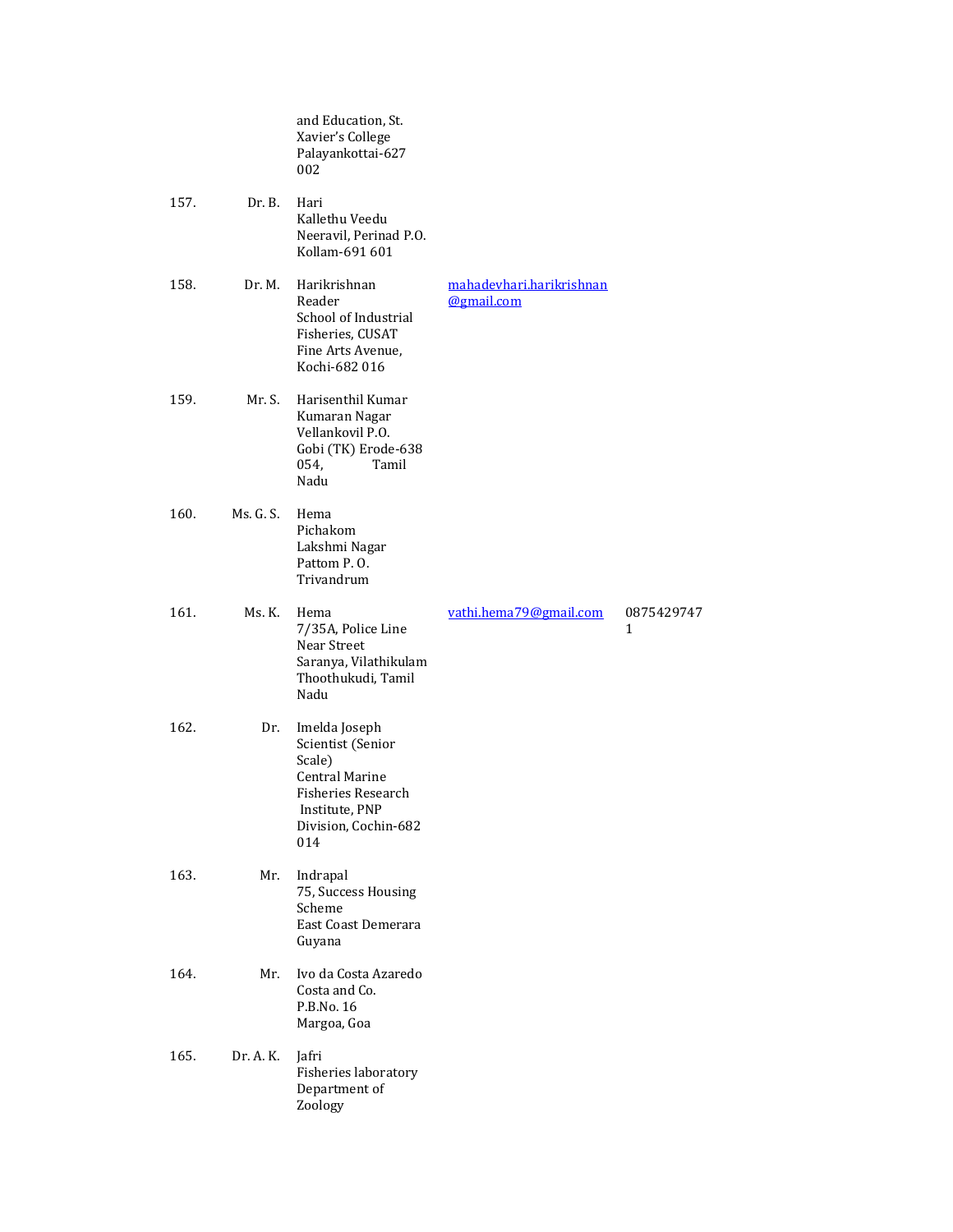|      |            | Aligarh Muslim<br>University<br>Aligarh - 202 001                                                                                                      |                    |            |
|------|------------|--------------------------------------------------------------------------------------------------------------------------------------------------------|--------------------|------------|
| 166. | Mr.        | Jagannath L. Rathod<br>Department of Marine<br><b>Biology</b><br>Karnataka University<br>PG Centre<br>Kodibag, Karwar-581<br>303                       |                    |            |
| 167. | Mr.        | Jagdish K. Jethva<br>V. R. C. of CIFT<br>Mathsya Bhavan<br>Veraval - 632 269<br>Gujarat                                                                |                    |            |
| 168. | Mr.        | Jakkula Goutham<br><b>Assistant Professor</b><br>Dr. No. 50-24-3, T.P.T.<br>colony<br>Seethammadhara,<br>Visakhapatnam-530<br>013                      |                    |            |
| 169. | Dr. R.     | James<br>Reader in Zoology,<br>Department of<br>Zoology<br>V.O. Chidambaram<br>College<br>Tuticorin-628 003,<br>Tamil Nadu                             |                    |            |
| 170. | Dr.        | Jamila Patterson<br>Research Associate<br>TMMP, CAS in Marine<br><b>Biology</b><br>Annamalai University<br>Parangipettai - 608<br>502                  |                    |            |
| 171. | Mr.        | Janaki Rama Raju                                                                                                                                       |                    |            |
| 172. | Dr.        | Janakiram Pasuleti<br><b>Assistant Professor</b><br>Department of Marine<br><b>Living Resources</b><br>Andhra University<br>Visakhapatnam - 530<br>003 |                    |            |
| 173. | Dr. L.     | Janmejay Singh<br>Professor<br>Department of Life<br>Sciences<br>Manipur University,<br>Imphal-745 003                                                 |                    |            |
| 174. | Mrs. P. A. | Jaya                                                                                                                                                   | jayacift@gmail.com | 9446491324 |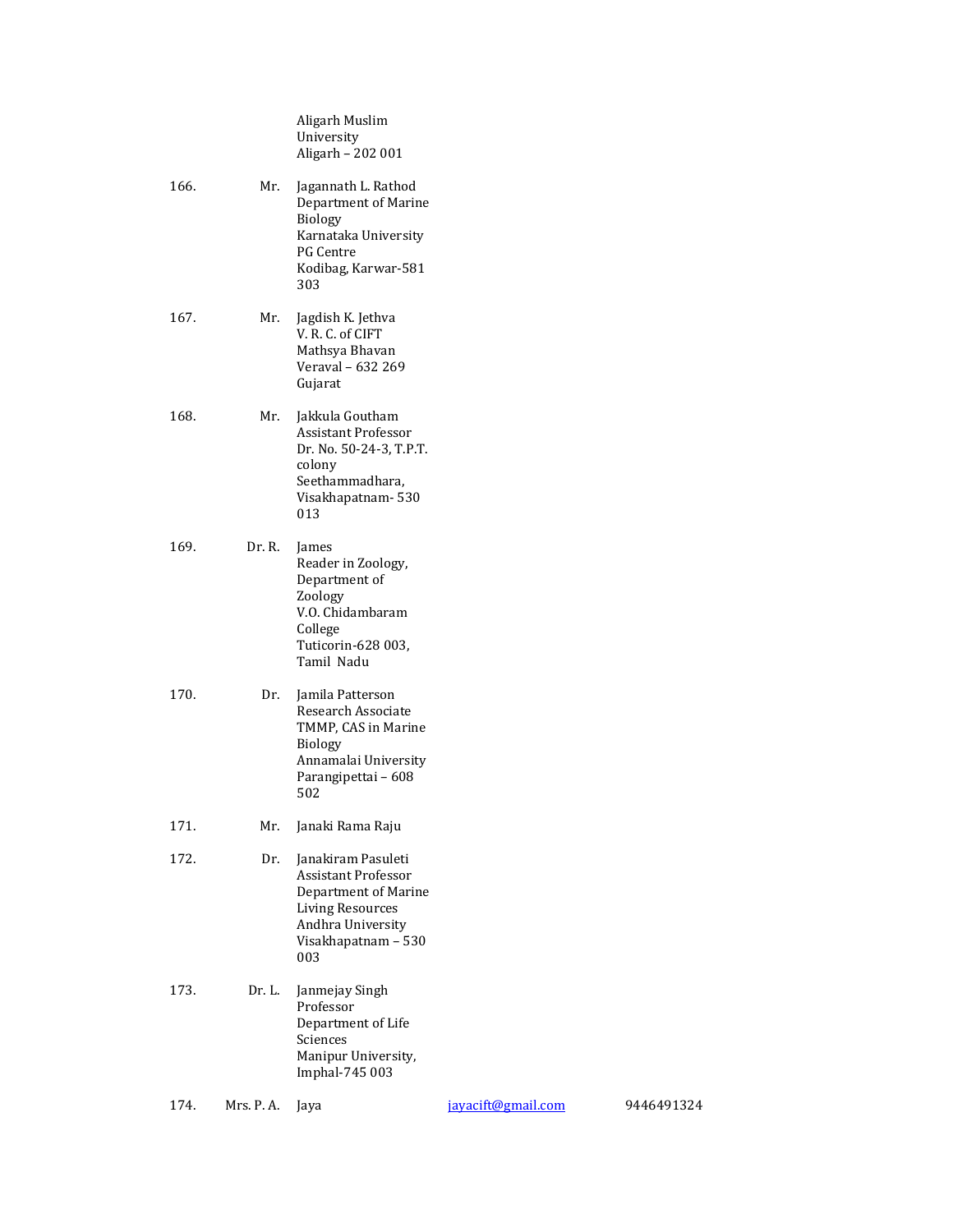|      |        | <b>Technical Assistant</b><br><b>ICAR-Central Institute</b><br>of Fisheries<br>Technology<br>Cochin - 682 029                                                                         |                       |            |
|------|--------|---------------------------------------------------------------------------------------------------------------------------------------------------------------------------------------|-----------------------|------------|
| 175. | Dr. R. | Jayasree<br>SRA/211, Lakshmi<br>Bhavan<br>Valiyavila, Thirumala<br>Trivandrum-695 006                                                                                                 |                       |            |
| 176. | Dr.    | Jayasreee Loka<br>Women Scientist<br>Department of Marine<br><b>Living Resources</b><br>Andhra University<br>Visakhapatnam - 530<br>003                                               |                       |            |
| 177. | Ms.    | Jeshmi Debbarma<br>Scientist,<br>Visakhapatanam<br>Research centre<br>of CIFT, Ocean View<br>Layout,<br>Pandurangapuram,<br>Andhra University<br>P.O.,<br>Visakhapatanam -<br>530 003 | Jessmi.cift@gmail.com | 9949164754 |
| 178. | Dr. R. | Jeya Shakila<br>Principal Investigator<br>Fisheries College and<br>Research Institute<br>Thookudi-628 008                                                                             |                       |            |
| 179. | Mr. J. | Jeyakumar<br>32B, Kandan Nagar<br>Tniruvanai Kaval<br>Trichy-625 005, Tamil<br>Nadu                                                                                                   |                       |            |
| 180. | Ms. A. | Jeyakumari<br>Scientist<br>CIFT, Matsyapuri .P.O<br>Cochin-682029                                                                                                                     | jeya131@gmail.com     |            |
| 181. | Dr. P. | Jeyanthi<br><b>ICAR-Central Institute</b><br>of Fisheries<br>Technology<br>Cochin - 682 029                                                                                           | tvjevanthi@gmail.com  | 9895041252 |
| 182. | Dr. G. | Jeyasekharan<br>Principal Investigator<br>Fisheries College and<br>Research Institute<br>Thoothukudi-628 008                                                                          |                       |            |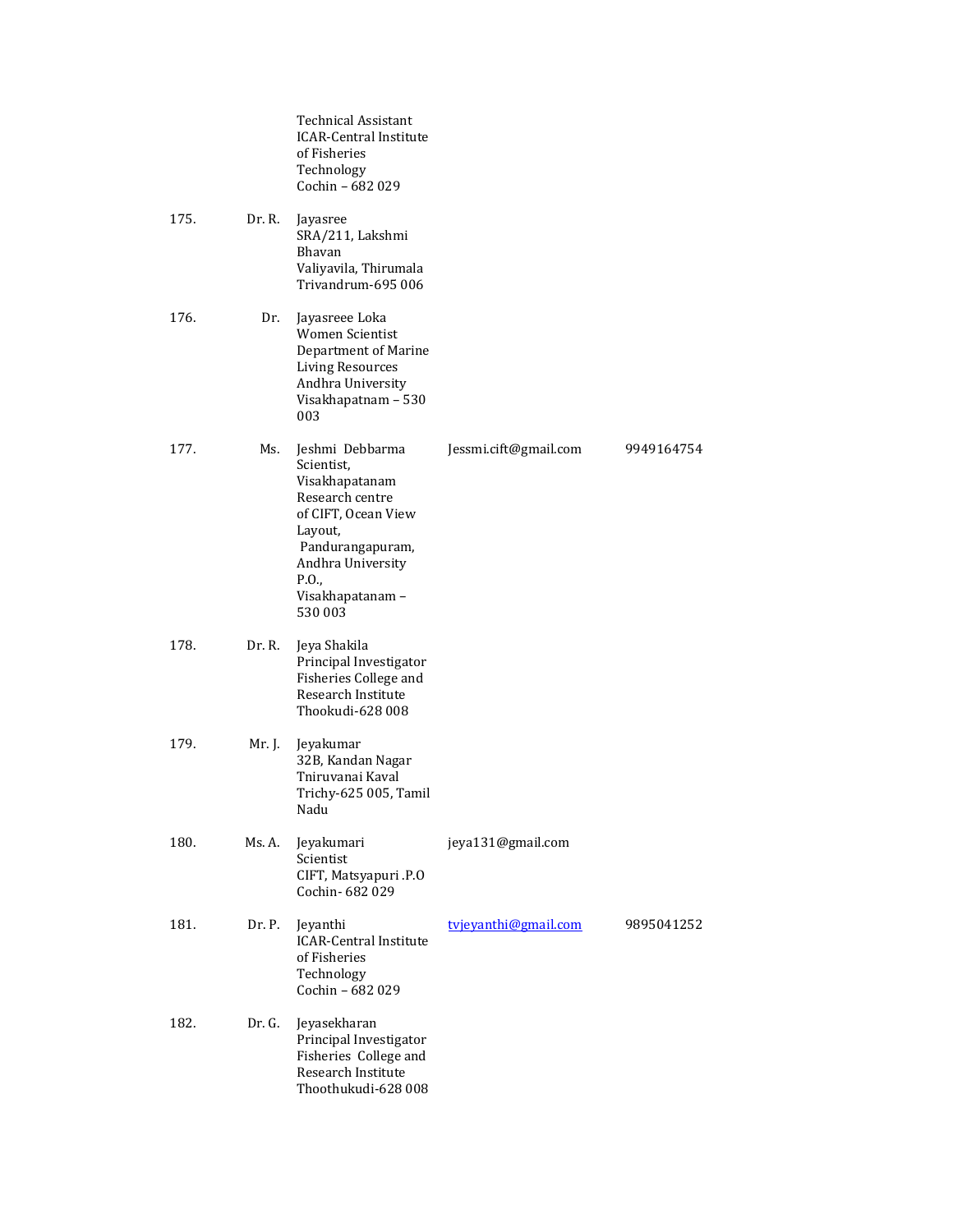| 183. | Ms. H.   | Jilsha<br><b>Vellassery House</b><br>Thachapuzha Lane<br>Pachalam P.O, Cochin-<br>682012                                                                                              |                                            |            |
|------|----------|---------------------------------------------------------------------------------------------------------------------------------------------------------------------------------------|--------------------------------------------|------------|
| 184. | Dr.      | Jiten Sarma<br><b>Assistant Professor</b><br>College of Fisheries,<br>A.A.U<br>Raha-728 103,<br>Assam                                                                                 |                                            |            |
| 185. | Mr.      | John Mohan<br>School of Industrial<br>Fisheries<br><b>Fine Arts Avenue</b><br>Cochin-682 016                                                                                          |                                            |            |
| 186. | Mr.      | John V. John                                                                                                                                                                          |                                            |            |
| 187. | Mr. K.L. | Johnson<br>Gloria, 34/1423-A<br>Mamatha Nagar Road<br>Edapally P.O., Cochin-<br>682024                                                                                                |                                            |            |
| 188. | Dr.      | Joice V. Thomas<br>C/o. M.O.Chacko<br>Mylellamthottiyil<br>House, Kuravilangad<br>Kozha P.O., Kottayam-<br>686 640                                                                    |                                            |            |
| 189. | Mr.      | Jones Varkey<br>JI-JOE Villa<br>Ponnurunni Nursery<br><b>School Road</b><br>Vytilla P.O., Kochi-682<br>019                                                                            |                                            |            |
| 190. | Fr. T.K. | Jose<br>Department of<br>Chemistry<br>S.H. College, Thevera<br>P.O.<br>Cochin-682 013                                                                                                 |                                            |            |
| 191. | Mr. T.   | Jose Fernandaz<br><b>Export Inspection</b><br>Agency-Mumbai, 1st<br>Floor,<br>Jaikishan Complex, 80<br>Feet Road<br>New<br>Chandramauleshwar<br>Temple<br>Veraval-362 265,<br>Gujarat | tjosefernandez@gmail.co<br>$\underline{m}$ | 9995456272 |

# 192. Dr. M. Joseph Andrew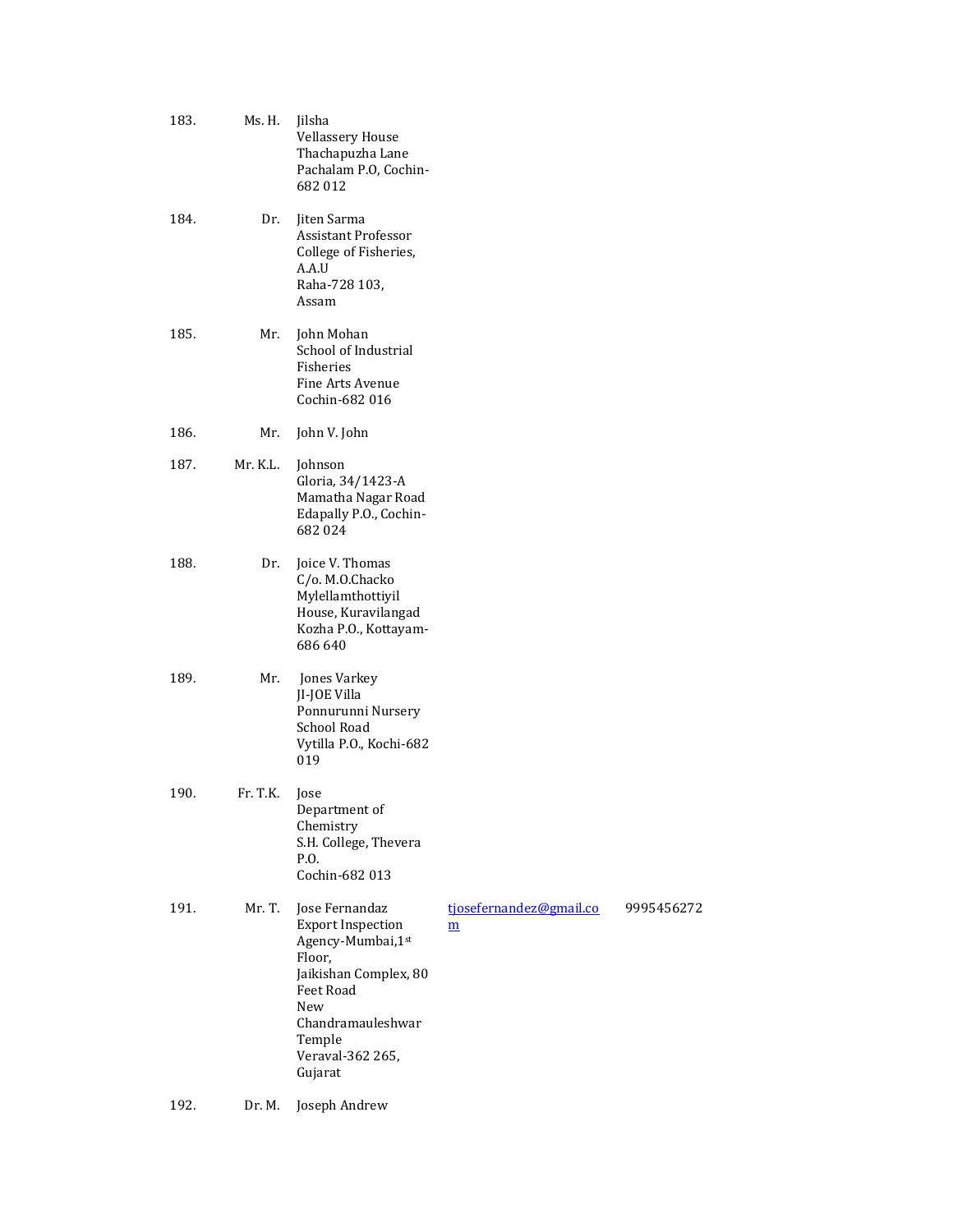|      |           | Jesudas<br>Associate Professor,<br>Vaccine Research<br>Centre, Bacterial<br>Vaccine, Centre for<br>Animal<br>Health Studies,<br>TANUVAS, Chennai-<br>600 051 |                                                      |            |
|------|-----------|--------------------------------------------------------------------------------------------------------------------------------------------------------------|------------------------------------------------------|------------|
| 193. | Dr. C. G. | Joshy<br><b>ICAR-Central Institute</b><br>of Fisheries<br>Technology<br>Cochin - 682 029                                                                     | cgjoshy@gmail.com                                    |            |
| 194. | Mr.       | Jyothish Barman<br>Krishi Vigyan Kendra<br>(ICAR)<br>Thekasu Part-1,<br>Damra Road<br>Dudhnai-783 124,<br>Goalpara (Assam)                                   |                                                      |            |
| 195. | Dr.       | Kajal Chakraborty<br>Scientist,<br>PN & P. Division<br><b>Central Marine</b><br><b>Fisheries Research</b><br>Institute<br>P.B.No.1603, Cochin-<br>682014     |                                                      |            |
| 196. | Ms. K. K. | Kala<br>Technical Assistant<br>CIFT, Matsyapuri .P.O<br>Cochin-682029                                                                                        | kalakuzhichalil@gmail.co<br>$\underline{\mathbf{m}}$ | 9645130099 |
| 197. | Dr. P.    | Kaladharan<br>Principal Scientist<br><b>Fishery Environment</b><br>& Management<br>Division<br>C.M.F.R.I., P.B.No.1603<br>Cochin-682 018                     | kaladharanep@gmail.com                               |            |
| 198. | Mr. C.K.  | Kamalakanth<br>Surya Chandra<br>Marakkarkandy<br>Kannur-670 003,<br>Kerala                                                                                   | kamalakanth@rediffmail.c<br>om                       | 9895304720 |
| 199. | Dr. S.    | Kannappan<br>Scientist<br>NPPS. C.I.B.A., 75,<br>Santhome High Road<br>R.A. Puram, Chennai-<br>600 028                                                       |                                                      |            |
| 200. | Ms. N.    | Karthika<br>Indian Institute of                                                                                                                              | Karthikan2680@gmail.co<br>$\underline{\mathbf{m}}$   | 9400382680 |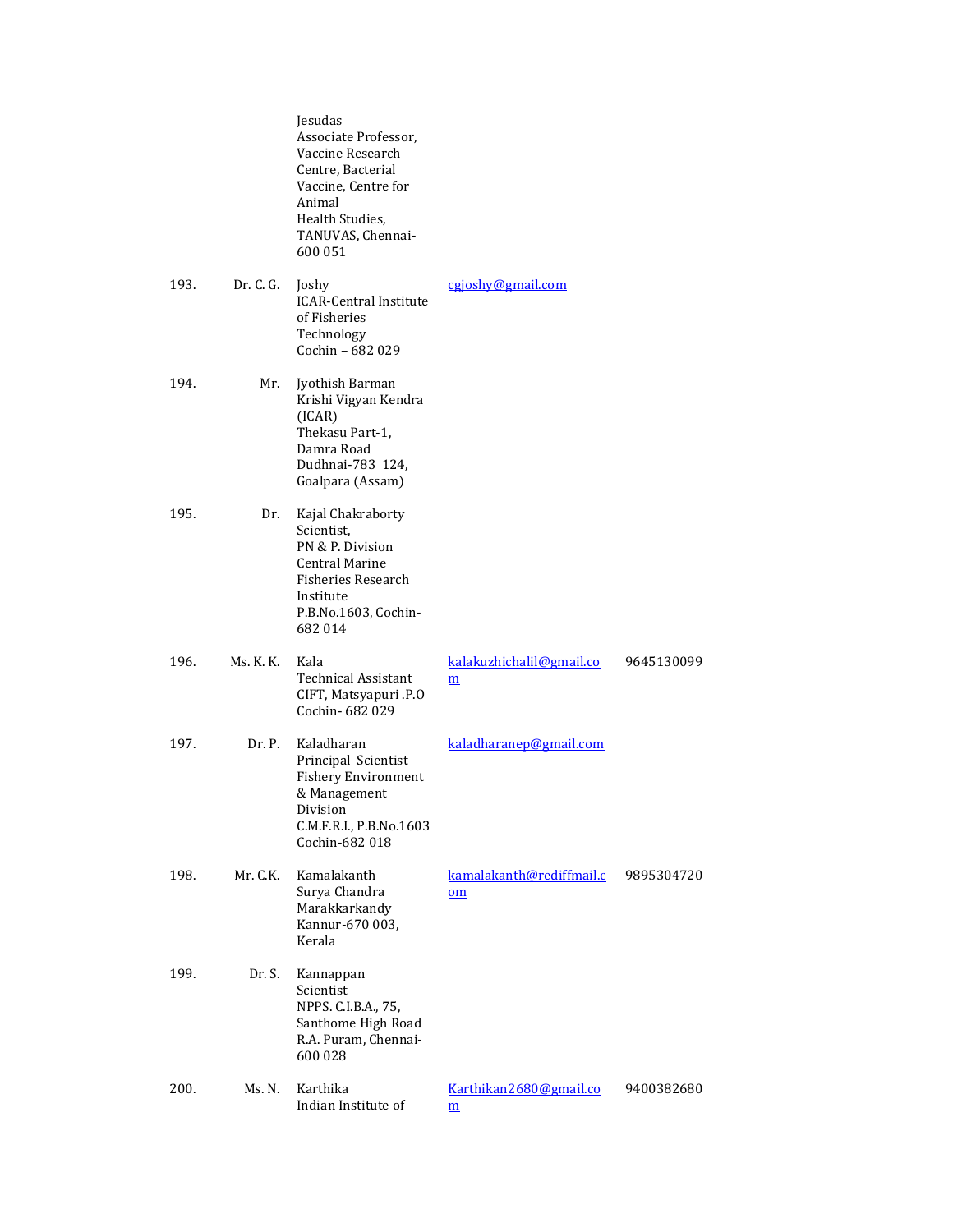Spices Research Moozhikkal, Kozhikode - 673012

| 201. | Mr. P. | Karthikeyan<br>Assisstant Professor,<br>Department of<br>Biotechnology<br>Kongunadu Arts and<br><b>Science College</b><br>Coimbatore - 641<br>029, Tamil Nadu |
|------|--------|---------------------------------------------------------------------------------------------------------------------------------------------------------------|
| 202. | Dr. M. | Karthikeyan<br>Asst. Professor<br>Dept. of Nutrition and<br>Food Technology,<br>College of Fisheries,<br>Lembucherra,<br>Agarthala, Tripura-<br>799 210       |
| 203. | Mr. E. | Kathavarayan                                                                                                                                                  |
| 204. | Dr.    | Kedar Nath Mohanta                                                                                                                                            |
| 205. | Mr.    | Khobragade                                                                                                                                                    |
| 206. | Mr. M. | Kirandas<br>Manakkatt House<br>Kalaparamba,<br>Aripalam Post<br>Thrissur Dist. 680 688                                                                        |
| 207. | Mr.    | Kirloskar<br>Kirloskar Oil Engines<br>Eiphenstom Road<br>Kirkee Maharashtra                                                                                   |
| 208. | Mr.    | Kishorkumar Vaniya<br>The Marine Products<br><b>Expoet Development</b><br>Authority, MPDEA<br>House<br>Panampilly Nagar,<br>Cochin - 682 036                  |
| 209. | Dr. V. | Kripa<br>Principal Scientist<br>Central Marine<br>Fisheries Research<br>Institute<br>P.B.No.1603,<br>Ernakulam North P.O.<br>Cochin-682 018                   |
| 210. | Mr. H. | Krishna Iyer<br>Principal Scientist<br>(Retd.)<br>39/2605, "Sree<br>Vidhya"                                                                                   |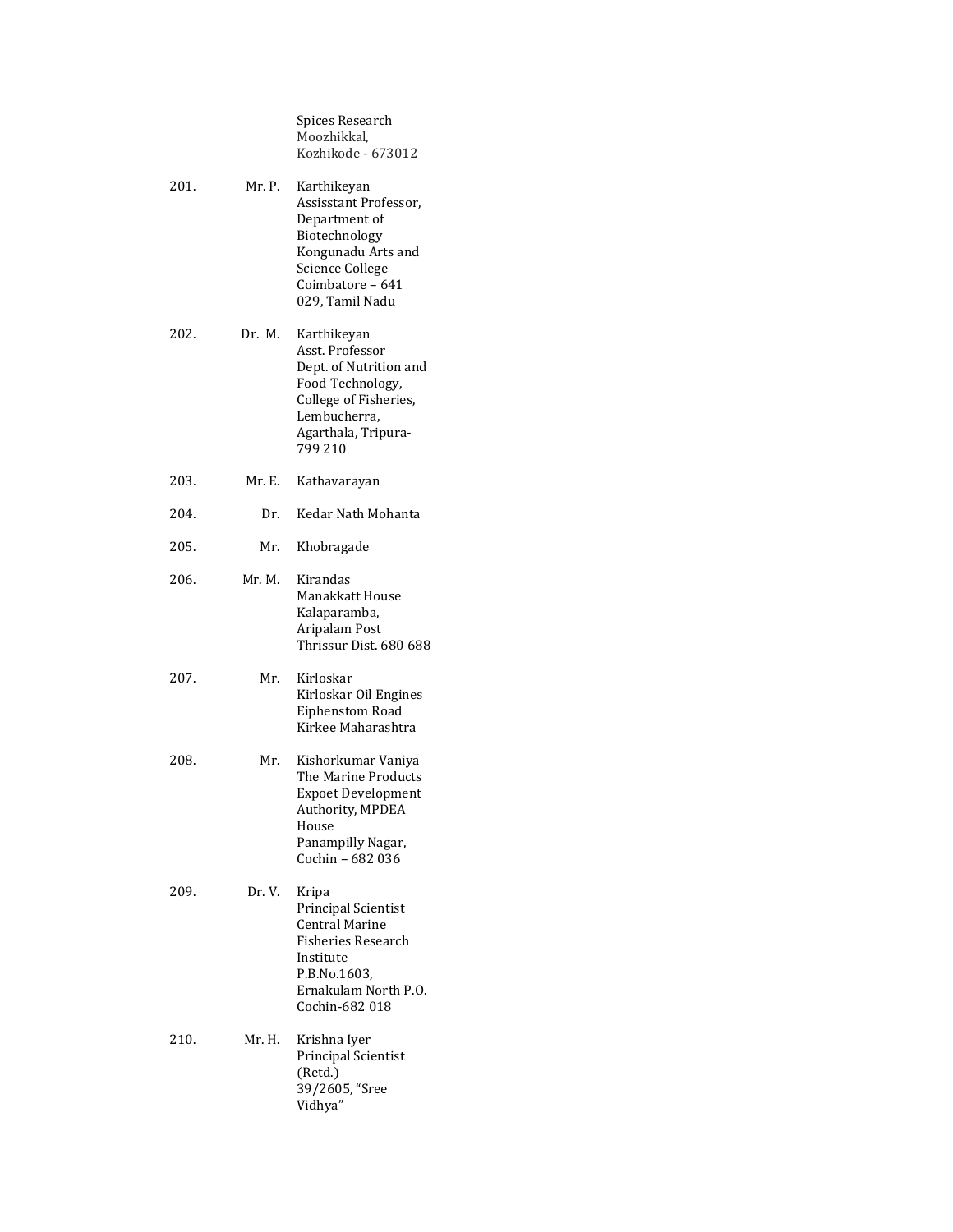|      |           | Diwan's Road, Cochin-<br>682016                                                                                                                   |                        |            |
|------|-----------|---------------------------------------------------------------------------------------------------------------------------------------------------|------------------------|------------|
| 211. | Dr.       | Krishna Kanta Tamuli<br>Associate Professor<br>College of Fisheries,<br>A.A.U<br>Raha-782 103, Dist.<br>Nagaon, Assam                             |                        |            |
| 212. | Mr. K.    | Krishna Kumar<br>Menon<br>28/2596, 'Rashmi'<br>Chilavannur Road<br>Kadavanthara, Kochi-<br>682020                                                 |                        |            |
| 213. | Dr.       | Krishna Srinath<br>Director, NRC for<br>Women in Agriculture<br>1199, Jagamana, P.O.<br>Khandagiri<br>Bhubaneswar-751<br>030, Orissa              |                        |            |
| 214. | Mr.       | Kusunur Ahmed<br>Basha<br><b>MFB</b> Division<br>Central Institute of<br><b>Fisheries Technology</b><br>Cochin - 682 029                          | ahamedfishco@gmail.com | 8606778837 |
| 215. | Mr. A.C.  | Kuttappan<br>Kannavettikara House<br>Vengola P.O. - 683<br>554<br>Arackapady,<br>Perumbayoor                                                      |                        |            |
| 216. | Dr. V. I. | Kuttiyamma<br>Chaithanya,<br>Janatha Road Lane 12<br>Vytilla, Ernakulam,<br>Cochin-682 019                                                        |                        |            |
| 217. | Mr.       | Kuzhivelil Lukose<br>Mathew<br>Pazhuthuruth, A-702,<br>Moti Palace Plus, Near<br>Petrol Pump,<br>Timbavadi-362013<br>Junagadh (Dist.),<br>Gujarat |                        |            |
| 218. | Dr.       | Lakshmi Jagarlamudi<br><b>Assistant Professor</b><br>Department of<br>Chemistry & Nutrition<br>College of Home<br>Sciences, Bapatla-522<br>101    |                        |            |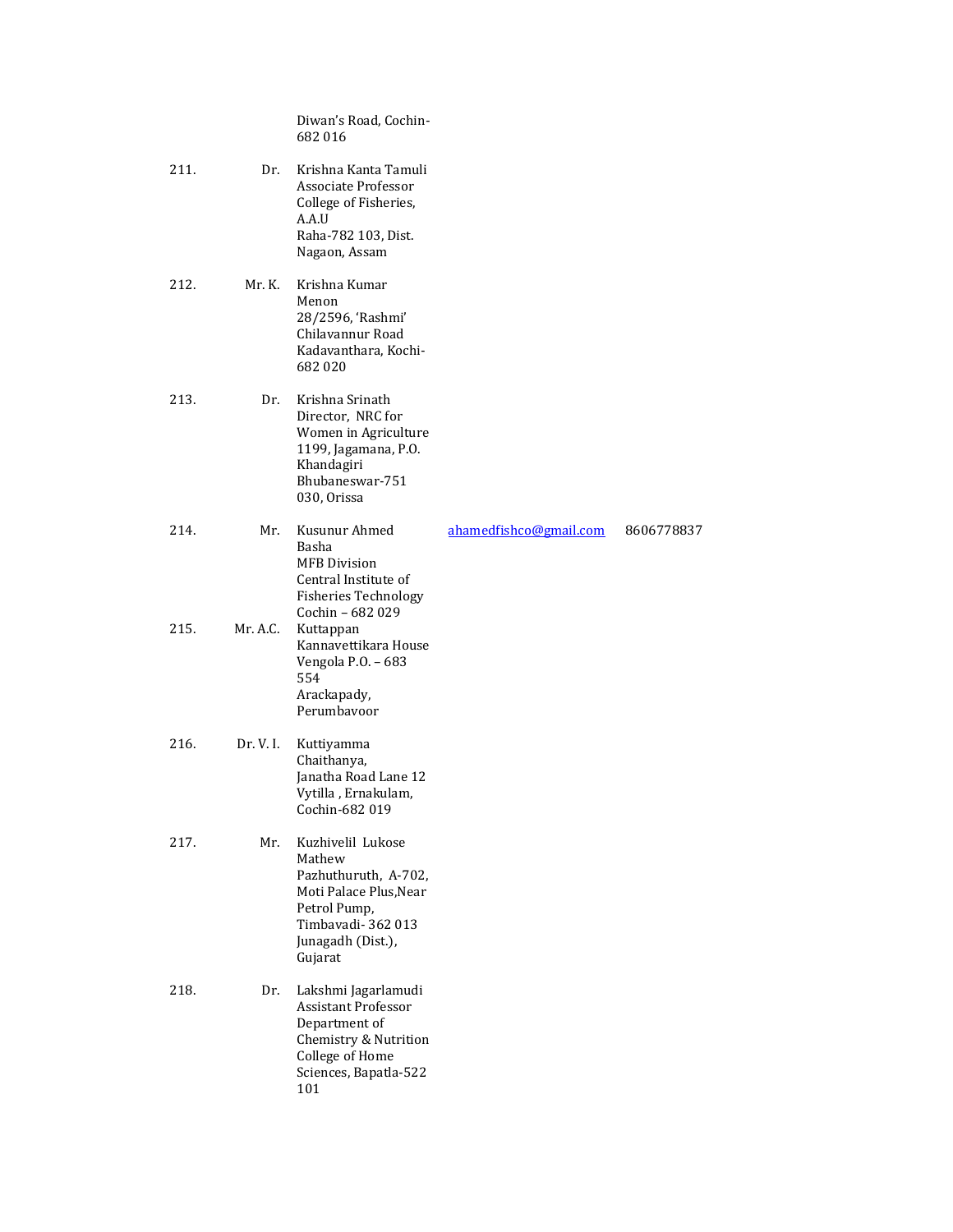| 219. | Dr. S.   | Lakshmi Pillai<br>Scientist, CFD<br>C.M.F.R.I., Ernakulam<br>North P.O.<br>Kochi-68218                                                            |                          |            |
|------|----------|---------------------------------------------------------------------------------------------------------------------------------------------------|--------------------------|------------|
| 220. | Ms. S.   | Lakshmy<br>Krishnanjanam<br>Karoor, Ambalapuzha<br>P.O.<br>Alappuzha-688 561                                                                      |                          |            |
| 221. | Ms.      | Lakshmi R. G. Kumar<br>Scientist<br><b>ICAR-CIFT</b><br>Cochin - 682 029                                                                          | ekshmirgcof@gmail.com    |            |
| 222. | Ms. S.J. | Laly<br>Scientist, QAM<br>Division<br>CIFT, Matsyapuri P.O.<br>Cochin- 682 029                                                                    | laly jawahar@yahoo.co.in | 9495582951 |
| 223. | Dr.      | Laskhmna Perumal<br>swamy                                                                                                                         |                          |            |
| 224. | Dr.      | Latha Shenoy<br>Senior Scientist<br>Central Institute of<br><b>Fisheries Education</b><br>Versova, Mumbai-400<br>061                              |                          |            |
| 225. | Ms. L.   | Lekha<br><b>Technical Assistant</b><br>CIFT, Matsyapuri P.O.<br>cochin-682029                                                                     | Jecintha2009@gmail.com   | 9495873523 |
| 226. | Ms.      | <b>Lissy Tharian</b><br>Anchuthara House<br>Poochackal P.O.<br>Cherthala                                                                          |                          |            |
| 227. | Mr. N.   | Madhavan<br><b>Associate Professor</b><br>Dept. of Fishery<br>Engineering, College<br>of Fishery Science,<br>Muthukur - 514 344,<br>Andra Predesh |                          |            |
| 228. | Mr. V.R. | Madhu<br>Senior Scientist<br><b>ICAR-Central Institute</b><br>of Fisheries<br>Technology<br>Cochin-682029                                         | madhucift@gmail.com      | 8089439629 |
| 229. | Dr. B.   | Madhusoodana Kurup<br>Vice Chancellor,<br>Kerala University of                                                                                    |                          |            |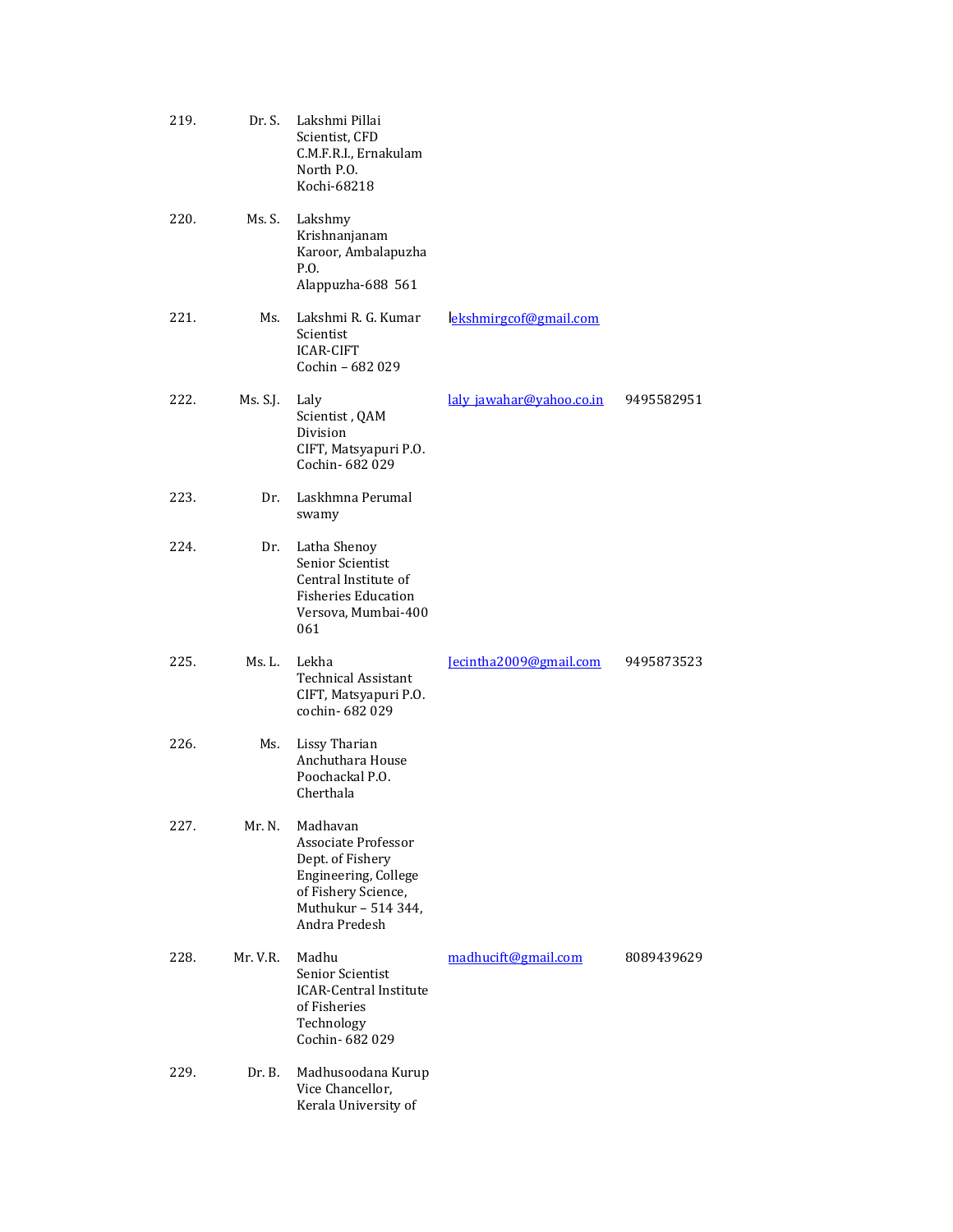Fisheries & Ocean Studies, College of Fisheries, Panangad, Kochi-682 506

- 230. Dr. N.G. Magar 303, Agra Road Kurla Mumbai-400 070
- 231. Dr. P. Mahalakshmi Scientist, Central Institute of Brackishwater Aquaculture, 75, Santhome High Road R.A. puram, Chennai-600 028
- 232. Mr. Mahuya Hom Choudhury 13, S.C. Bose Lane P.O. Rishra-711 248 Dist. Hooghly
- 233. Mr. Makarand T. Sharandhar Assistant Professor (Fisheries Engineering), College of Fisheries, Shirgaon, Ratnagiri-415 629, Maharashtra
- 234. Managing Director
- 235. Ms. Manisha N. Karani Food Technology Division Bhabha Atomic Research Centre Trombay, Mumbai-400 085
- 236. Ms. K.G. Manju Choorakottayil Koonamthai, Edappally Kochi-682 024
- 237. Mr. Manoj Kumar Gupta 253-West Arjun Nagar Agra-282 001 Uttar Pradesh
- 238. Dr. P.P. Manojkumar Senior Scientist Calicut Res. Centre of C.M.F.R.I West Hill, Calicut-673 005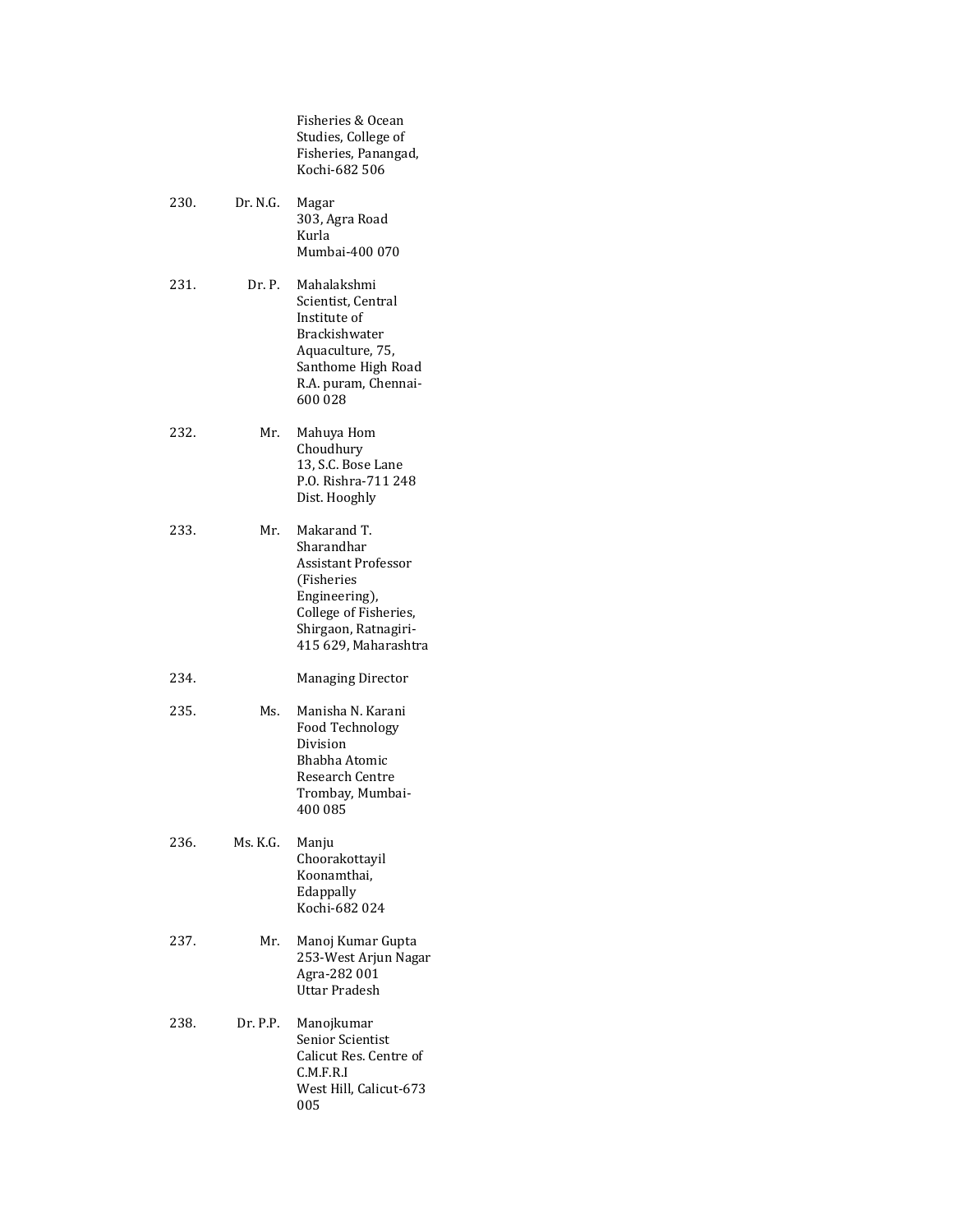| 239. | Dr.      | Manoj P. Samuel<br>Principal Scientist<br><b>ICAR-CIFT</b><br>Cochin - 682 029                                                              | manojpsamuel@gmail.co<br>$\underline{\mathbf{m}}$ |            |
|------|----------|---------------------------------------------------------------------------------------------------------------------------------------------|---------------------------------------------------|------------|
| 240. | Mr.      | Manoranjan Manthan<br>AT/PO-Taradapada<br>Dist. Jagatsinghpur<br>Orissa-754 103                                                             |                                                   |            |
| 241. | Dr. K.A. | Martin<br>Scientist, Central<br>Institute of Fisheries<br>Education, Panch<br>Marg, Yari Road,<br>Versova<br>Andheri (W),<br>Mumbai-400 061 |                                                   |            |
| 242. | Dr. S.   | Mary Josephine<br>Punitha<br>Rose Cottage,<br>Melaperuvilai<br>Asaripallam-629 201<br>Kanyakumari District                                  |                                                   |            |
| 243. | Mr. T.   | Mathai<br><b>Technical Assistant</b><br><b>ICAR-Central Institute</b><br>of Fisheries<br>Technology<br>Cochin - 682 029                     | mathaicift@gmail.com                              | 9446721257 |
| 244. | Mr. W.   | Mathew Ninan<br>Wadakkethalakal<br>House<br>Valia Kulangara P.O.<br>Cherukole, Mavelikara                                                   |                                                   |            |
| 245. | Dr.      | Maya Raman<br>Alookaran House<br>Kattoor P.O. 680 702<br>Dist. Thrissur, Kerala                                                             |                                                   |            |
| 246. | Ms. N.   | Manju Lakshmi<br>Scientist<br><b>ICAR-CIFT</b><br>Cochin - 682 029                                                                          | manjulekshmi.n@icar.gov.<br>$\mathbf{in}$         |            |
| 247. | Dr.      | Meenakshi Jindal<br>17, Agarsain Colony<br><b>Behind Professor</b><br>Colony<br>Hisar-125 001,<br>Haryana                                   | meenjind@gmail.com                                |            |
| 248. | Dr. N.R. | Menon<br>Co-Chairman, Nansen<br>Environmental<br>Research Centre, 6A,                                                                       |                                                   |            |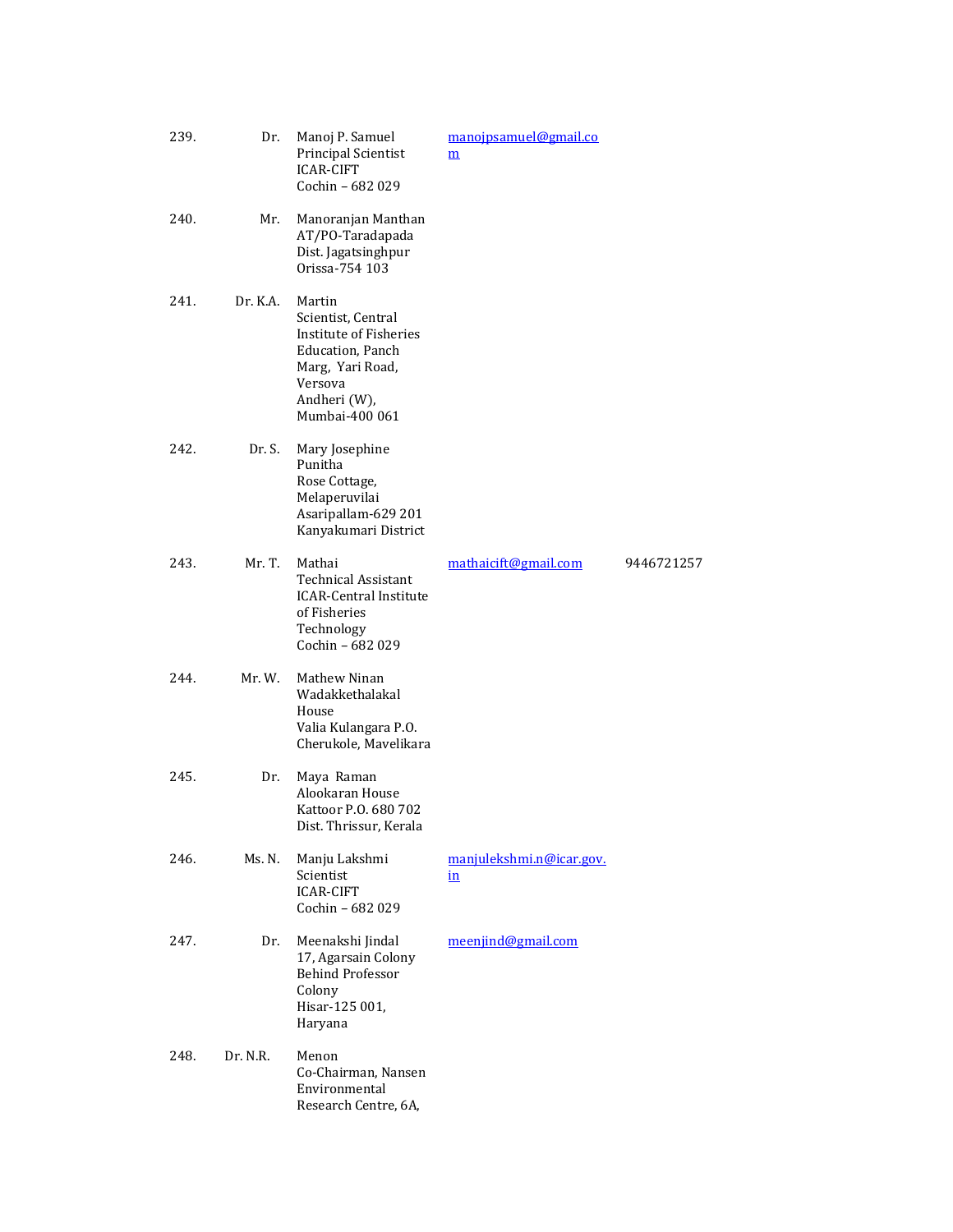|      |            | Oxford Business<br>Centre (6 <sup>th</sup><br>Floor)Sreekandath<br>Road,<br>Ravipuram, Kochi-<br>682016                          |                                    |            |
|------|------------|----------------------------------------------------------------------------------------------------------------------------------|------------------------------------|------------|
| 249. | Dr. A.R.S. | Menon<br><b>Technical Officer</b><br>CIFT, Matsyapuri P.O.<br>Cochin-682 029                                                     | arsmenon@gmail.com                 | 9447706041 |
| 250. | Mr.        | Mihir Das<br>Rajabhagicha Labour<br>Colony<br>Near A Block<br>Cuttack-753 009                                                    |                                    |            |
| 251. | Ms. P.S.   | Minu<br>SRF, FT Division<br>CIFT, Matsyapuri P.O.<br>Cochin-682 029                                                              | minupunathil@gmail.com             | 9895699624 |
| 252. | Dr. H.     | Miyamoto                                                                                                                         |                                    |            |
| 253. | Mr. K.V.   | Mohammed Kunhi<br>Scientist, Extension<br>Division<br>Kerala Forest<br>Research Institute<br>Peechi, Thrissur-680<br>653, Kerala |                                    |            |
| 254. | Dr. M.V.   | Mohan<br>36/2792-bl,<br>Sreeragam<br>Balan Menon Lane,<br>Azad Road<br>Kaloor, Kochi-682 017                                     |                                    |            |
| 255. | Dr. C.O.   | Mohan<br>Scientist<br><b>ICAR-Central Institute</b><br>of Fisheries<br>Technology<br>Cochin - 682 029                            | comohan@gmail.com                  | 8136850121 |
| 256. | Dr. C.     | Mohanakumaran Nair<br>"Sakalyam"<br>Vikram Sarabhai Road<br>Maradu P.O.,<br>Ernakulam                                            |                                    |            |
| 257. | Mr. P.     | Mohanan                                                                                                                          |                                    |            |
| 258. | Mr. P.C.   | Mohapatra                                                                                                                        |                                    |            |
| 259. | Mr.        | Moka Swamy Kumar<br>Research Centre of<br>CIFT, Ocean View<br>Layout                                                             | swamykumarmoka@yaho<br><u>o.in</u> | 9440939606 |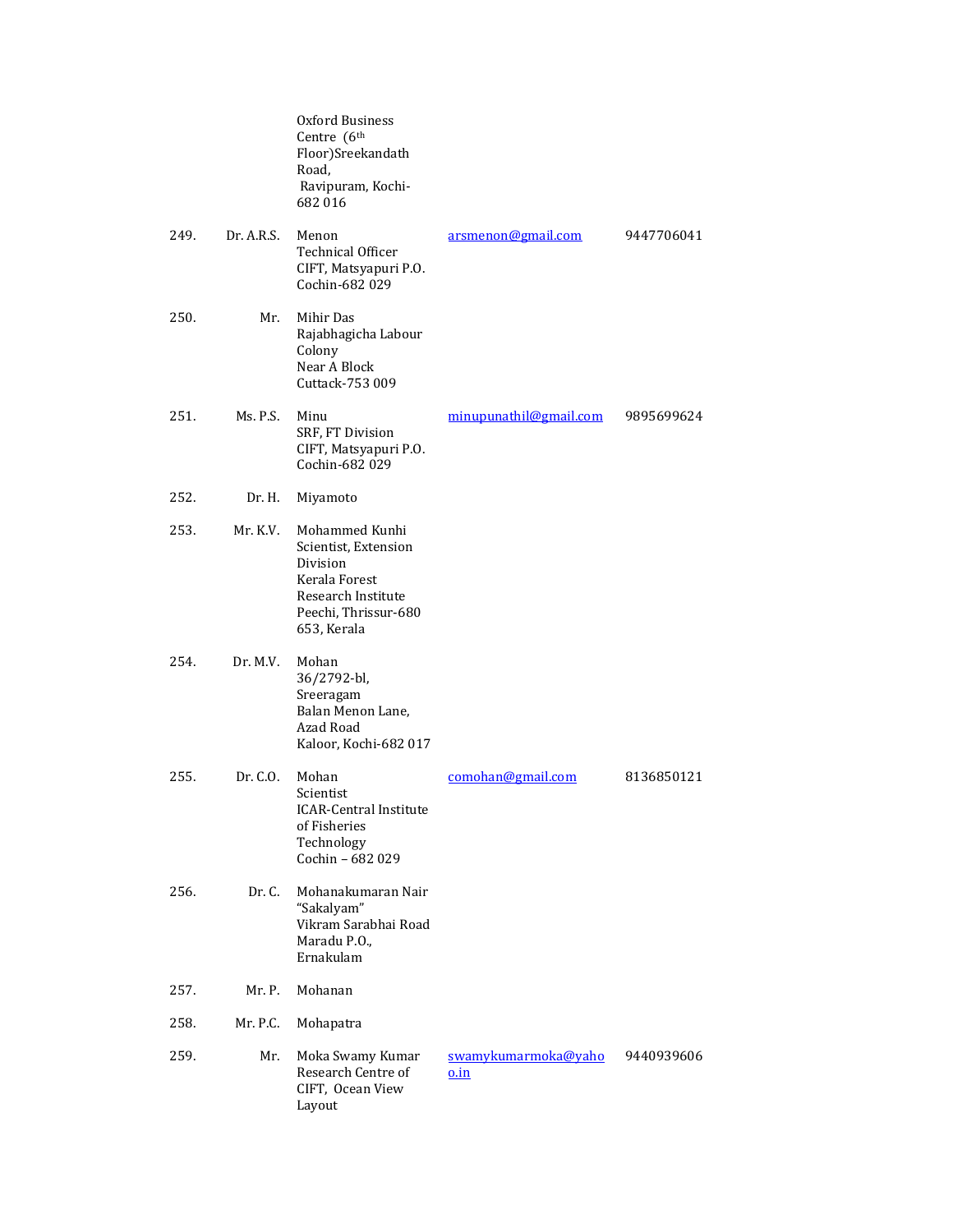|      |            | Pandurangapuram,<br>Andhra University<br>P.O.<br>Visakhapantnam-530<br>003                                                                  |                               |            |
|------|------------|---------------------------------------------------------------------------------------------------------------------------------------------|-------------------------------|------------|
| 260. | Mr. P.K.   | Mokhopadyay<br>Flat No.305,<br>Anandam Housing<br>Complex (Scheme II)<br>7.K.B. Sarane,<br>Calcutta-700 080                                 |                               |            |
| 261. | Dr.        | Molly Varghese<br>Flat No.4A, Soorya<br>Enclave<br>Opp. Kendriya<br>Vidyaya, Gandhi<br>Nagar<br>Kadavanthara, Kochi-<br>682020              |                               |            |
| 262. | Dr. P.     | Muhamed Ashraf<br>Senior Research<br>Fellow<br>CIFT, Matsyapuri P.O.<br>Cochin-682 029                                                      | ashrafp2008@gmail.com         | 9746236477 |
| 263. | Mr. P. S.  | Muhammed Shereif<br><b>ICAR-Central Institute</b><br>of Fisheries<br>Technology<br>Cochin - 682 029                                         | sheriefmuhammed@gmail<br>.com |            |
| 264. | Dr. K.M.   | Mujeeb Rahiman<br>Post-Doctoral Fellow<br><b>School of Marine</b><br>Sciences, CUSATFine<br>Arts Avenue, Cochin-<br>682016                  |                               |            |
| 265. | Prof. C.K. | Mukherjee<br>Aqua cultural<br><b>Engineering Section</b><br>Agriculture and Food<br>Engineering<br>Department, I.I.T.,<br>Kharagpur-721 302 |                               |            |
| 266. | Dr. M.     | Mukundan<br>29/322<br>Rasya<br>Coshin-682020                                                                                                | No More                       |            |
| 267. | Mr. T.K.   | Mukundan<br>Thozhuthungal<br>Moothkunnam P.O.-<br>683516<br>Ernakulam Dist.                                                                 |                               |            |
| 268. | Ms. V.R.   | Mumthaz                                                                                                                                     |                               |            |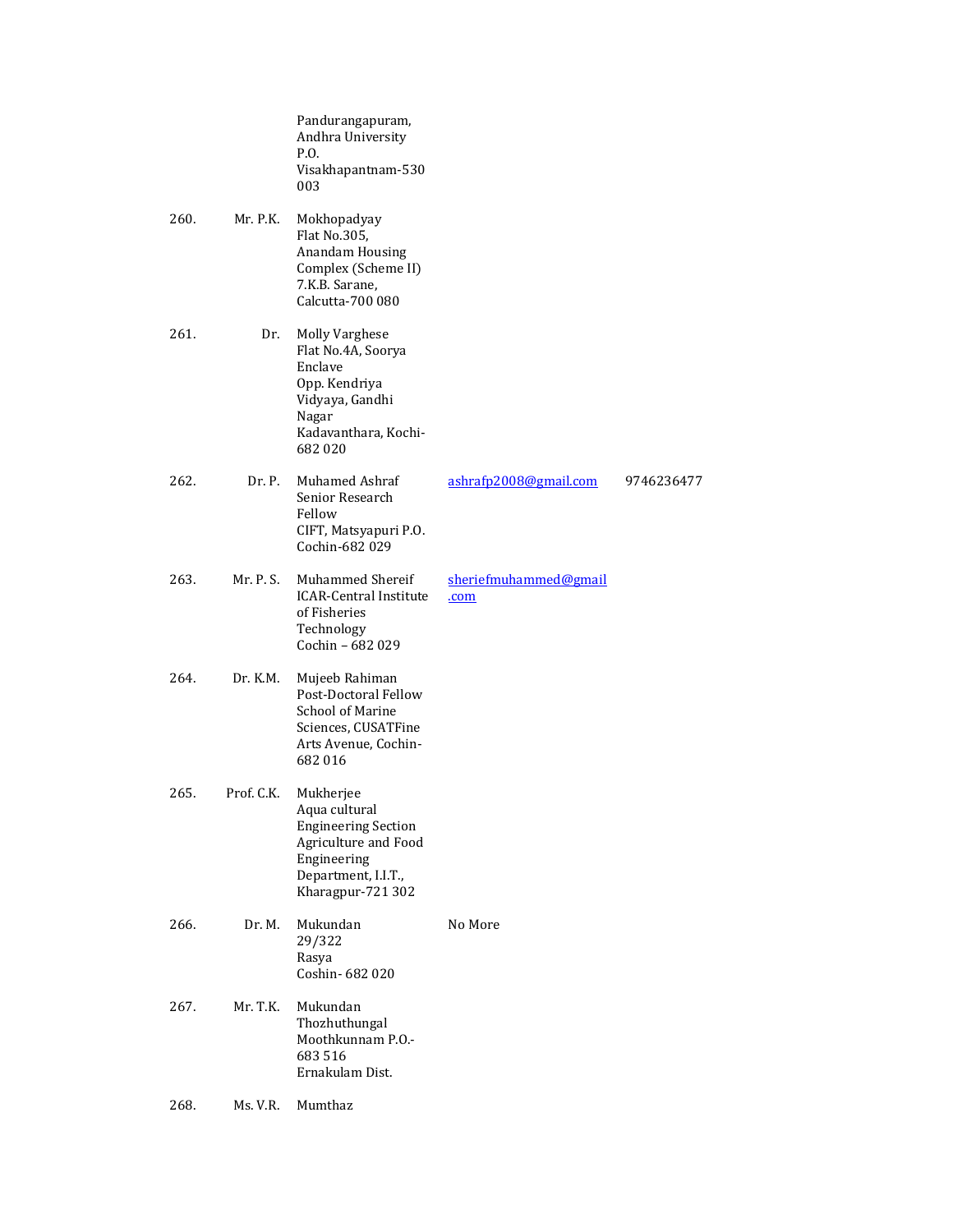X/1505 B, Amaravathy Fort Cochin- 682 001, Ernakulam Dist. 269. Mr. S.K. Murthy New No.12, Old No.91, Araygowda Road Level # 01-08, Eswari Kirupa Apartment Kodambakkam, Chennai-600 024 270. Dr. V. Murugadas Scientist MFB Division CIFT, Matsyapuri P.O. Cochin-682 029 [drmurugadas@gmail.com](mailto:drmurugadas@gmail.com) 9567973533 271. Mr. V. Murugan C/o Sandhya Marines Ltd. Poolapalli Village, Palakol Mandal West Godavari Dt. A.P. 534 261 272. Dr. A.U. Muzaddadi Senior Scientist Transfer of Technology Central Institute of Post, Harvest Engineering and Technology ICAR PAU Campus, Ludiana-141 004, Punjab [drarmaan@gmail.com](mailto:drarmaan@gmail.com) 273. Dr. S. Murali Scientist ICAr-CIFT Cochin – 682 029 muralibte21@gmail.com 274. Ms. K.S. Mythri Technical Assistant CIFT, Matsyapuri P.O. Cochin-682 029 [mythrikrishnakripa@gmai](mailto:mythrikrishnakripa@gmail.com) [l.com](mailto:mythrikrishnakripa@gmail.com) 9846058248 275. Mr. Nabjoythi Viswas C/o. Sri Bikash Ranjan Biswas 627, Rabidranath Tagore Road, Bedipara Dumdum Junction, Kolkata-700077 276. Mr. M. Nagarja Kumar Scientist & In-charge, PF2 Mission INCOIS, "Ocean valley"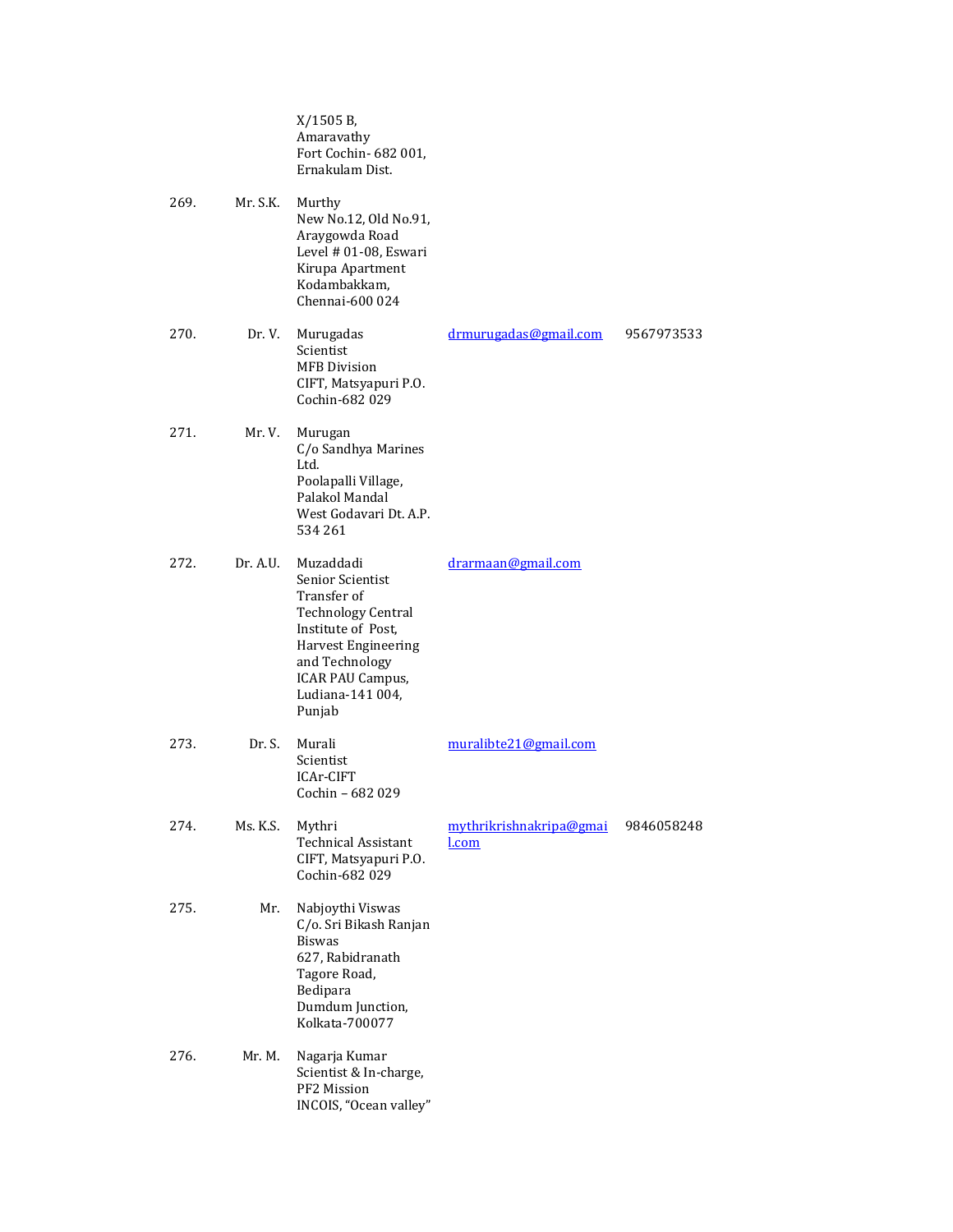Besides ALEAP Near Pragath Nagar, Opp. JNTUC Road Kukatpally-500 072

277. Dr. T.S. Nagesh Lecturer (senior Scale) Dept. of Fishery Biology & Resources Management, W.B.U.F.S., 5, Budherhat Road, Chakgaria P.O. Panchasayar, Kolkata-700 094 278. Dr. L. Narasimha Murthy Scientist Research Centre of C.I.F.T., Pandurangapuram, Andhra University P.O., Visakhapatnam-530 003 279. Dr. G.S. Narayanan Associate Professor RCIRC, Kerala

Agricultural University Vellimadukunna P.O, Kozhikode-673 012

| 280. | Mr. M.   | Nasser<br><b>Principal Scientist</b><br>CIFT, Matsyapuri P.O.<br>Cochin-682 029                         | Nasser.cift@gmail.com    | 9446091515 |
|------|----------|---------------------------------------------------------------------------------------------------------|--------------------------|------------|
| 281. | Dr. P.   | Nila Rekha<br>Scientist<br>C.I.B.A., ICAR, 75,<br>Santhome High Raod<br>R.A. Puram, Chennai-<br>600 028 |                          |            |
| 282. | Mr.      | Niladri Sekhar<br>Chatterjee<br>Scientist<br>CIFT, Matsyapuri P.O.<br>Cochin-682 029                    | Niladri icar@hotmail.com | 9746746864 |
| 283. | Mr. C.T. | Nithin<br>Chakkarezhath House<br>Nettoor P.O.<br>Nettoor, Cochin-682<br>040                             | Nithz2020@gmail.com      | 9745158028 |
| 284. | Mr.      | Nityananda Das                                                                                          |                          |            |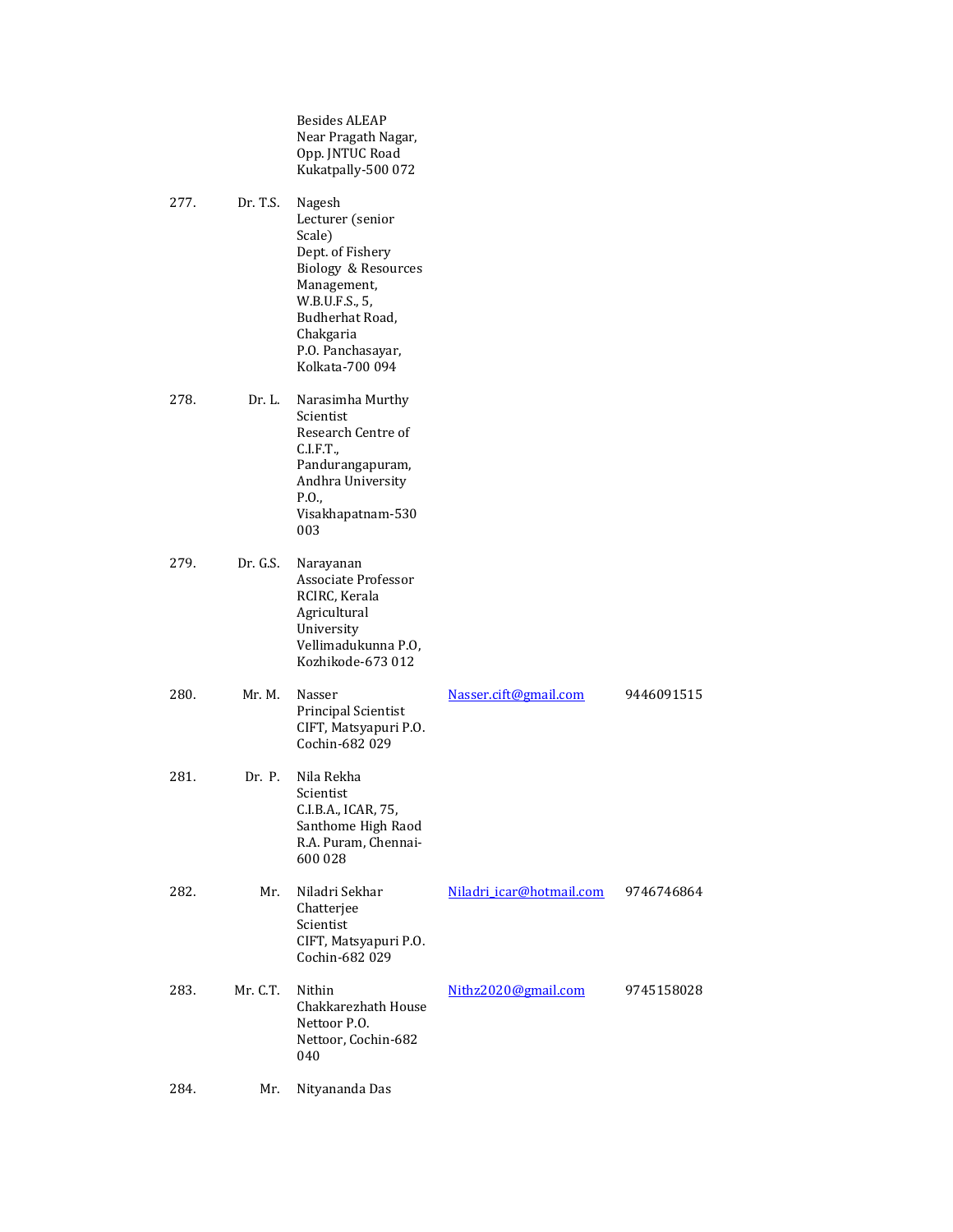| 285. | Dr. A.   | Noble<br>Idupadickal<br>Jawahar Road<br>Vytila, Cochin-682<br>019                                                                              |
|------|----------|------------------------------------------------------------------------------------------------------------------------------------------------|
| 286. | Prof.    | Obanu Zak Ahamefule<br>MNI<br>Department of Food<br>Science and<br>Technology<br>University of Nigeria<br>NSUKKA, Nigeria                      |
| 287. | Mr. T.   | Obulesu<br>C/o. Smt. T. Rajamma<br>87/1110-9C, Revenue<br>Colony-2<br>Kurnool-518 002,<br>Andhra Pradesh                                       |
| 288. | Dr. K.   | Padmakumar<br>Department of<br>Aquatic Biology and<br>Fisheries<br>P.O. Box 30,<br>Kariavattom<br>Trivandrum-695 581                           |
| 289. | Mr. K.B. | Padmakumar<br>Kunnatholickal<br>Pattikkad P.O.-680<br>652<br>Thrissur – Kerala                                                                 |
| 290. | Mr.      | Pagarkar Asif Umar<br>1102, Udyam Nagar<br>Padvekar colony, PO<br>MIDC<br>Ratnagiri-415 639,<br>Maharashtra                                    |
| 291. | Mr. K.   | Palaniswamy                                                                                                                                    |
| 292. | Ms.      | Pampa Bhattacharya<br><b>Assistant Professor</b><br>(S.S.)<br>College of Fisheries,<br>C.A.U. (I)<br>Lembucherra,<br>Tripura (West)-799<br>210 |
| 293. | Dr.      | Pandarkar Arun<br>Kasinath<br>Associate Professor in<br>Zoology<br>Department of<br>Zoology, New Arts.<br>Commerce and<br>Science College,     |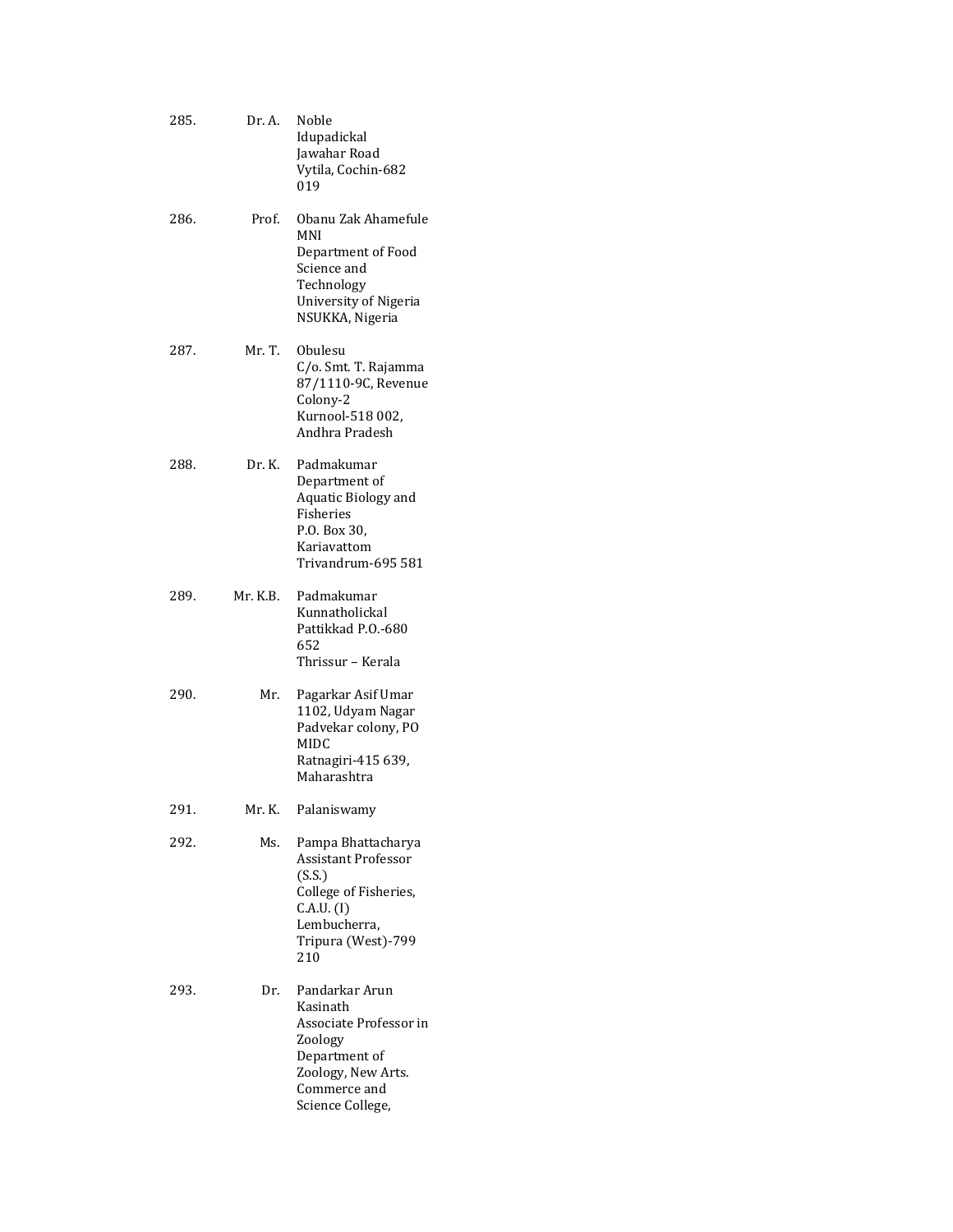Ahmednagar-414 001

| 294. | Mr.      | Pankaj Chander<br>201 AGCR Enclave<br>Near KArkardooma<br>Courts,<br>Delhi-110 092                                                                                           |                        |            |
|------|----------|------------------------------------------------------------------------------------------------------------------------------------------------------------------------------|------------------------|------------|
| 295. | Ms.      | Pappi Ray                                                                                                                                                                    |                        |            |
| 296. | Mr.      | Paras Natha Jha<br><b>ICAR-Central Institute</b><br>of Fisheries<br>Technology<br>Cochin - 682 029                                                                           | parasincof@gmail.com   | 8089665840 |
| 297. | Mr.      | Paresh Shashidev<br>Khanolkar<br>Vrindavan, Near<br>Nana-Nani park,<br>Chatrapati Nagar<br>(Shivaji nagar),<br>Ratnagiri- 415 605,<br>Maharashtra                            |                        |            |
| 298. | Mr.      | Parimal Chelavda<br>Amar Cold Storage<br>Jawar Naka<br>Porbandar-360 575                                                                                                     |                        |            |
| 299. | Dr.      | Parimal Sardar<br>Scientist, C.I.F.E.<br>Kolkata Centre<br>30 G.N. Block, Sector<br>IV/V<br>Salt Lake City,<br>Kolkata-700 091                                               |                        |            |
| 300. | Mr. F.   | Parthiban<br>King's Stree, 4th Lane<br>Manapad<br>Tuticorin-628 209                                                                                                          |                        |            |
| 301. | Ms.U.    | Parvathy<br>Moolethettil House<br>Chemgamanad-683<br>578<br>Aluva, Ernakulam<br>Dist.                                                                                        | p.pillai2012@gmail.com | 9497789589 |
| 302. | Dr. J.K. | Patterson Edward                                                                                                                                                             |                        |            |
| 303. | Dr.      | Pawar Bhagchand<br>Ananda<br>Associate Professor<br>Dept. of Zoology,<br>P.V.P. College<br>Pravaranagar-413<br>713, A/P - Loni Kd;<br>Tal. Rahata, Dist.<br>Ahmednagar, M.S. |                        |            |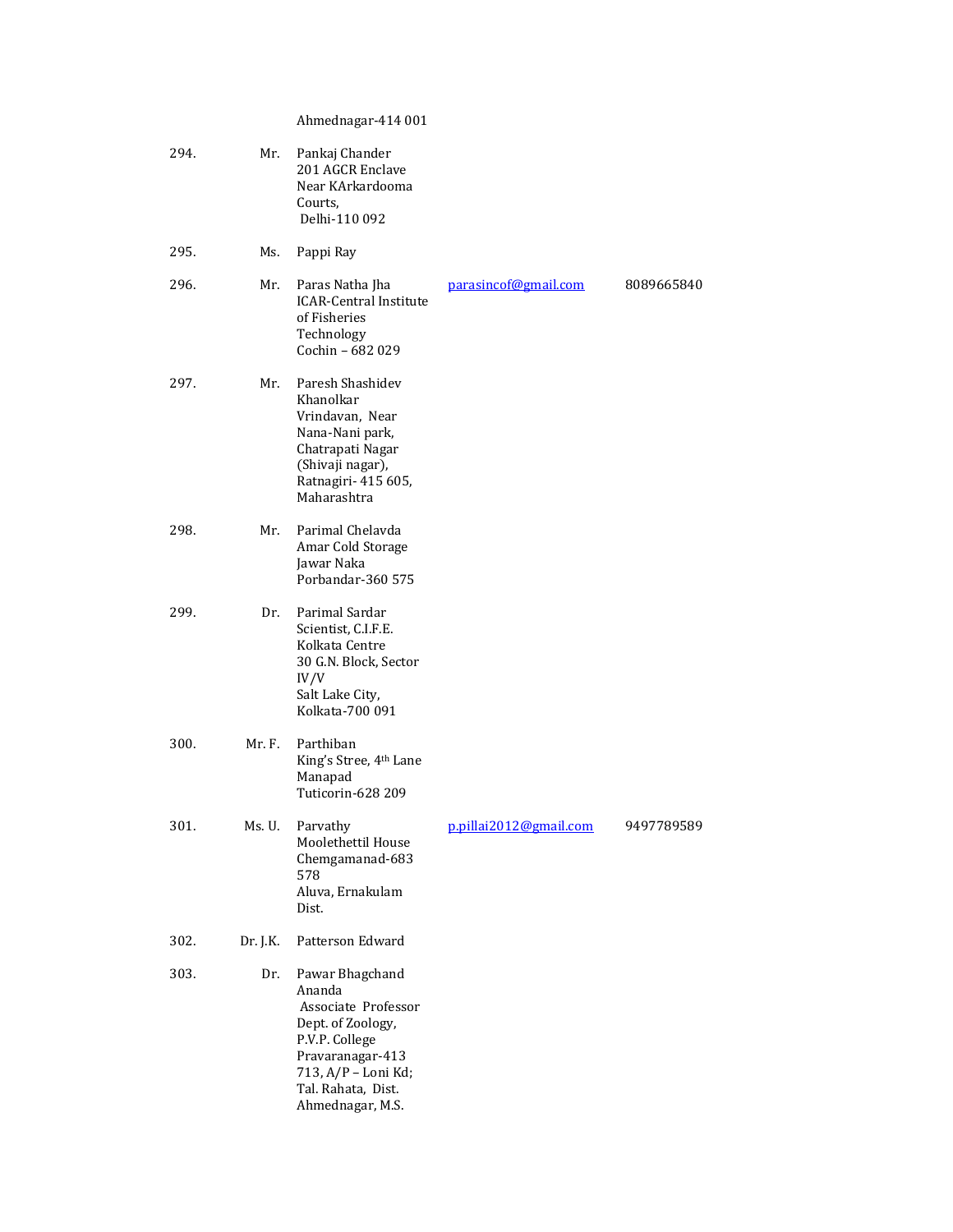| 304. | Mr. M.C. | Periera<br>Kirehully Estate<br>Sundekere P.O.<br>Hassan District,<br>Karnataka                                                                                        |                      |            |
|------|----------|-----------------------------------------------------------------------------------------------------------------------------------------------------------------------|----------------------|------------|
| 305. | Dr. A.G. | Ponniah<br>Central Institute of<br>Brackishwater<br>Aquaculture, 75,<br>Santhome High Road,<br>Chennai-600 028                                                        |                      |            |
| 306. | Dr. K.   | Ponnusamy<br>Senior Scientist<br>Center Institute of<br>Brackishwater<br>Aquaculture 75,<br>S Anthome High Road,<br>Chennai-600 028                                   |                      |            |
| 307. | Mr.      | Pophale Sachin<br>Chandrakumar<br>Anant Smruti, Plot<br>No.60<br>Yashwant Nagar,<br>Telco-Bhosari Road<br>Pimpri, Pune-411 018<br>(M.S.)                              |                      |            |
| 308. | Mr. S.   | Prabha Fernando<br>6/7Y<br>High Ground<br>Kanyakumari-629<br>702                                                                                                      |                      |            |
| 309. | Dr.      | Pradeep Kumar<br>Katiha<br>Senior Scientist<br>C-IB/401, Peerless<br>Nagar, Sodepur<br>P.O. Panihati, Kolkata-<br>700 114                                             |                      |            |
| 310. | Mr.      | Pradip Kumar Mahato<br>79/2, B.L.T. Road<br>Behala<br>Kolkata-700 060                                                                                                 | Pkmahato84@gmail.com | 9995336857 |
| 311. | Dr.      | Pradyut Biswas<br>Dept. of Aquaculture,<br>College of Fisheries,<br>(Central Agricultural<br>University),<br>Lembucherra,<br>Agartala,<br>Tripura (West) - 799<br>210 |                      |            |
| 312. | Mr. K.K. | Prajith<br>Scientist                                                                                                                                                  | prajithkk@gmail.com  | 9447726227 |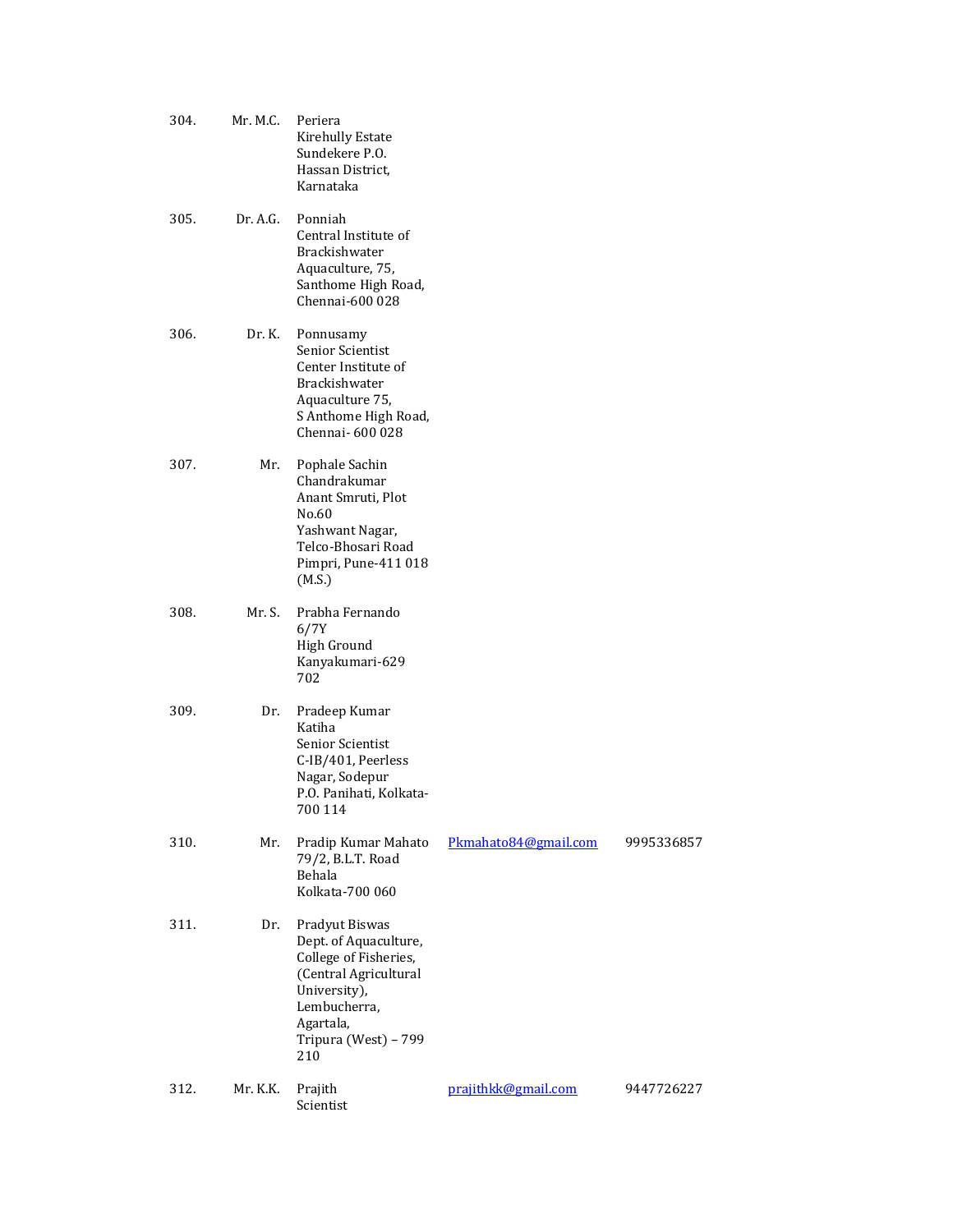|      |           | Veraval Rsearch<br>Centre of CIFT<br>Matsya Bhavan,<br>Bhidia Plot, Verval-<br>362 269                                                   |                               |                 |
|------|-----------|------------------------------------------------------------------------------------------------------------------------------------------|-------------------------------|-----------------|
| 313. | Mr.       | Prakash D. Raut                                                                                                                          |                               |                 |
| 314. | Dr. P.K.  | Pramod<br>Programme Manager<br>M.r.E.D.A, Sub<br><b>Regional Office</b><br>Attavar, Mangalore                                            |                               |                 |
| 315. | Dr. R. B. | Pramod Kiran<br><b>Assistant Professor</b><br>Dept. of Aquatic<br>Biology & Fisheries<br>University of Kerala<br>Trivandrum - 695<br>581 |                               |                 |
| 316. | Dr.       | Pranjyothi Sharma<br>Associate Professor<br>College of Fisheries,<br>A.A.U.<br>Dist. Nagaon, Raha-<br>782 103, Assam                     |                               |                 |
| 317. | Mr. M. M. | Prasad<br>Principal Scientist<br><b>ICAR-Central Institute</b><br>of Fisheries<br>Technology<br>Cochin - 682 029                         | prasadmothadaka@yahoo.<br>com | 9490779826<br>7 |
| 318. | Mr.       | Prasanta Mahanta<br>C/o. Mr. Rohini<br>Mahanta<br>PhukanGoan P.O. &<br>P.S. Ghilamara<br>Lakhimpur, Assam-<br>787053                     |                               |                 |
| 319. | Dr.       | Pravin Putra<br>ADG<br>Indian Council of<br>Agricultural Research<br>New Delhi                                                           | Pravinp2005@gmail.com         | 9496966206      |
| 320. | Dr.       | Preetha Panikkar<br>Scientist<br>016, Bindu Annmol,<br>Nagarbhavi Road<br>Vijayanagar,<br>Bangalore-560 089                              |                               |                 |
| 321. | Mr.       | Prem Kallat<br><b>Chief Executive</b><br>New India Maritime<br>Agencies (P) Ltd.                                                         |                               |                 |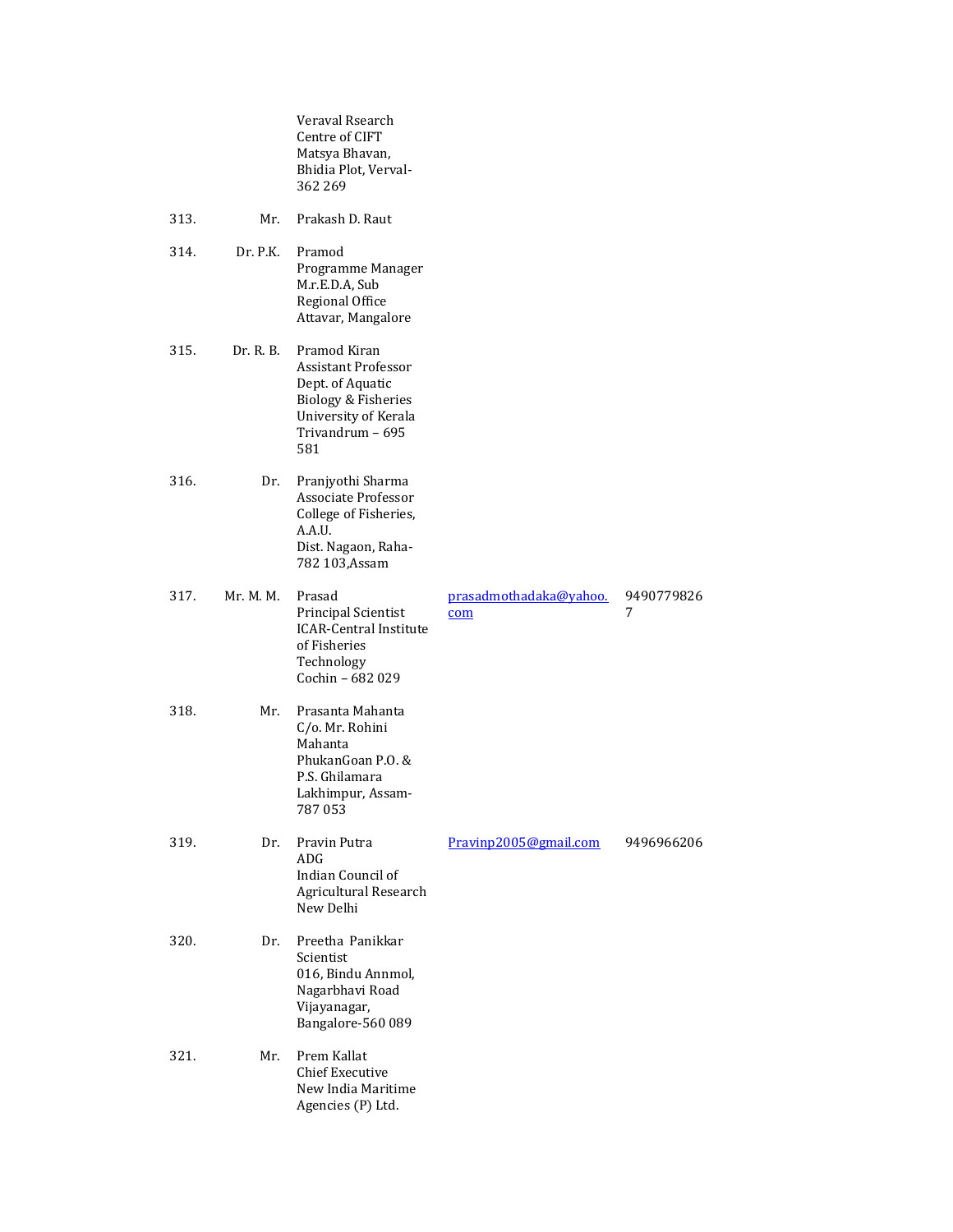| 322. | Mr.        | 55 Armenian Street,<br>Chennai-600 001<br>Prem Kumar<br>Directorate of<br><b>Coldwater Fisheries</b><br>Research<br>Bhimtal-263 136<br>Nainital<br>(Uttarakhand) |
|------|------------|------------------------------------------------------------------------------------------------------------------------------------------------------------------|
| 323. | Dr. M. J.  | Prince Jeyaseelan<br>Professor<br>Department of Aqua<br>culture,<br>Fisheries College and<br>Research Institute,<br>Thoothukudi-628 008                          |
| 324. | Mrs. E. R. | Priya<br><b>ICAR-Central Institute</b><br>of Fisheries<br>Technology<br>Cochin - 682 029                                                                         |
| 325. | Dr. T.A.   | Qureshi<br>Consultant<br>51, P.N.B. Colony<br>Idgah Hills, Bhopal                                                                                                |
| 326. | Dr.        | Rabinarayan Mishra<br>Asst. Professor in<br><b>Fishery Engineering</b><br>College of Fisheries,<br>Rangailunda<br>Berhampur-760 007,<br>Dist.Ganjam, Orissa      |
| 327. | Dr. K. V.  | Radhakrishnan<br>Assistant Professor<br>College of Fisheries,<br>C.A.U (I),<br>Lamboochira<br>799<br>Tripura west -<br>001                                       |
| 328. | Dr. V.     | Radhakrishnan Nair<br><b>ICAR-Central Institute</b><br>of Fisheries<br>Technology<br>Cochin - 682 029                                                            |
| 329. | Dr. R.     | Raghu Prakash<br>Scientist<br>Research Centre of<br>CIFT<br>Ocean View Layout,<br>Visahapatnam-530<br>003                                                        |
| 330. | Mr. M.R.   | Raghunath<br>No.50, V.K. Gokak                                                                                                                                   |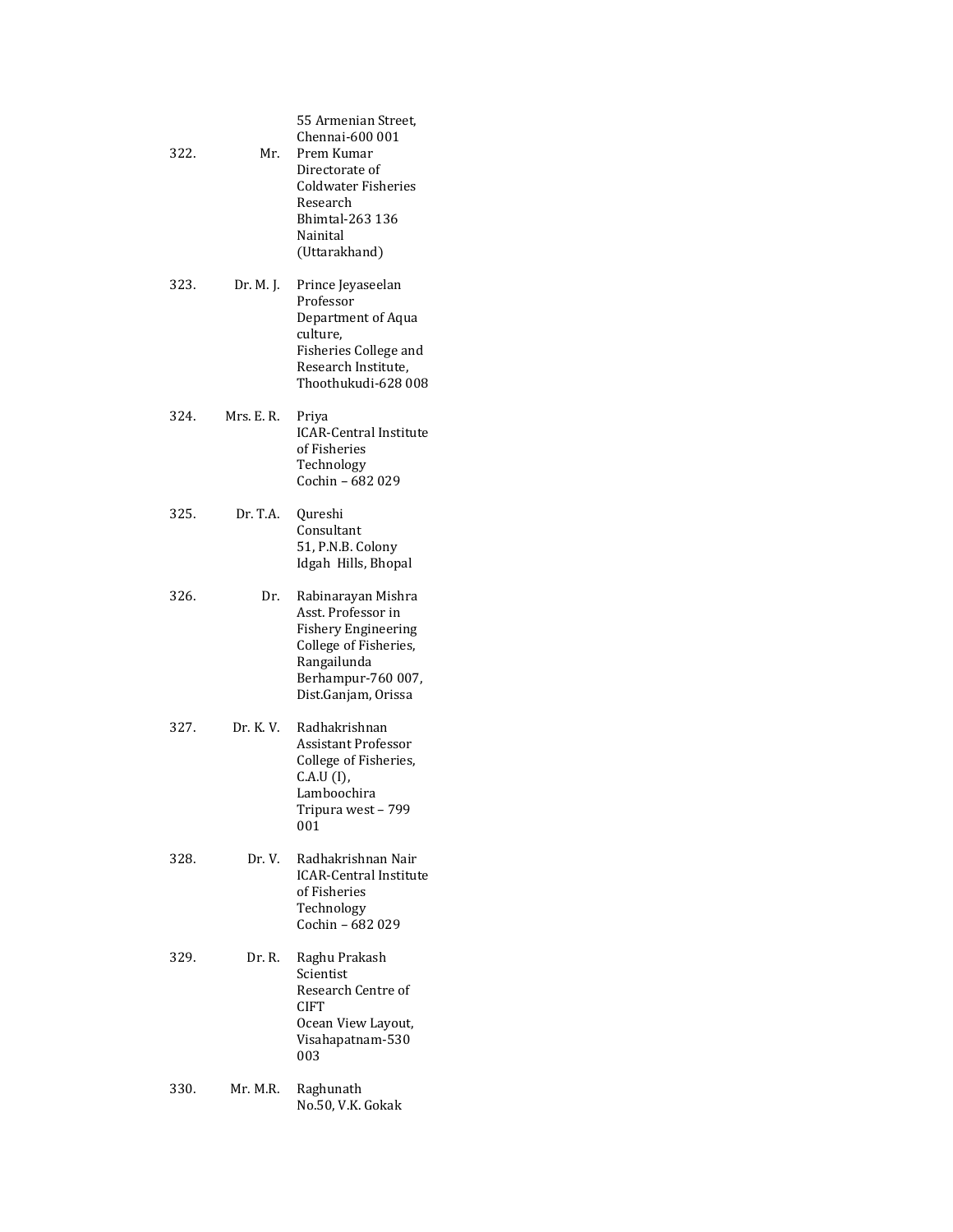|      |          | Road<br>Hanumanthnagar<br>Bangalore-560 019                                                                                                                    |
|------|----------|----------------------------------------------------------------------------------------------------------------------------------------------------------------|
| 331. | Mr.      | Raghunath Ravi<br>'Roshini'<br>Chavara Centre Road<br>Cochin - 560 019                                                                                         |
| 332. | Mr.      | Rahul<br>Krishnarao Sadwaarje<br>Asst. Professor, Dept.<br>of Fisheries<br>Engineering, College<br>of Fisheries, Shirgaon<br>Ratnagiri-415 629,<br>Maharashtra |
| 333. | Mr.      | Rahul Krishna Pandey<br>H.No.293/7, Babu<br>Purwa Colony,<br>Kidwai Nagar<br>Kanpur-208 011, U.P.                                                              |
| 334. | Mr. A.   | Raja Ameerudeen<br>M/s Premier Marine<br>Products Ltd<br>TNFDC, Freezing<br>Complex<br>Mandapam-623 518,<br><b>Ramnad Dist</b>                                 |
| 335. | Mr.      | Raja Srinivas<br>Bommidala<br><b>Managing Director</b><br>Bommidala Filaments<br>Ltd. No. 4-20-24, Ring<br>Road, P.B.No. 540,<br>Guntur- 522 006               |
| 336. | Mr. M.   | Rajakumar                                                                                                                                                      |
| 337. | Mr. V.   | RajaKumar                                                                                                                                                      |
| 338. | Mr. K.D. | Rajanna<br><b>Assistant Professor</b><br>KEASSU, 10 th Cross,<br>Mayura Street,<br>Pappana Layout,<br>Hebbal Outer Ring<br>Road, Bangalore- 560<br>094         |
| 339. | Dr. J.   | Rajasekharan Nair<br>Proffessor<br>College of Fisheries<br>Panangad P.O, Cochin-<br>682506                                                                     |
| 340. | Ms.      | Rajashree Bhoopal<br>Sanadi                                                                                                                                    |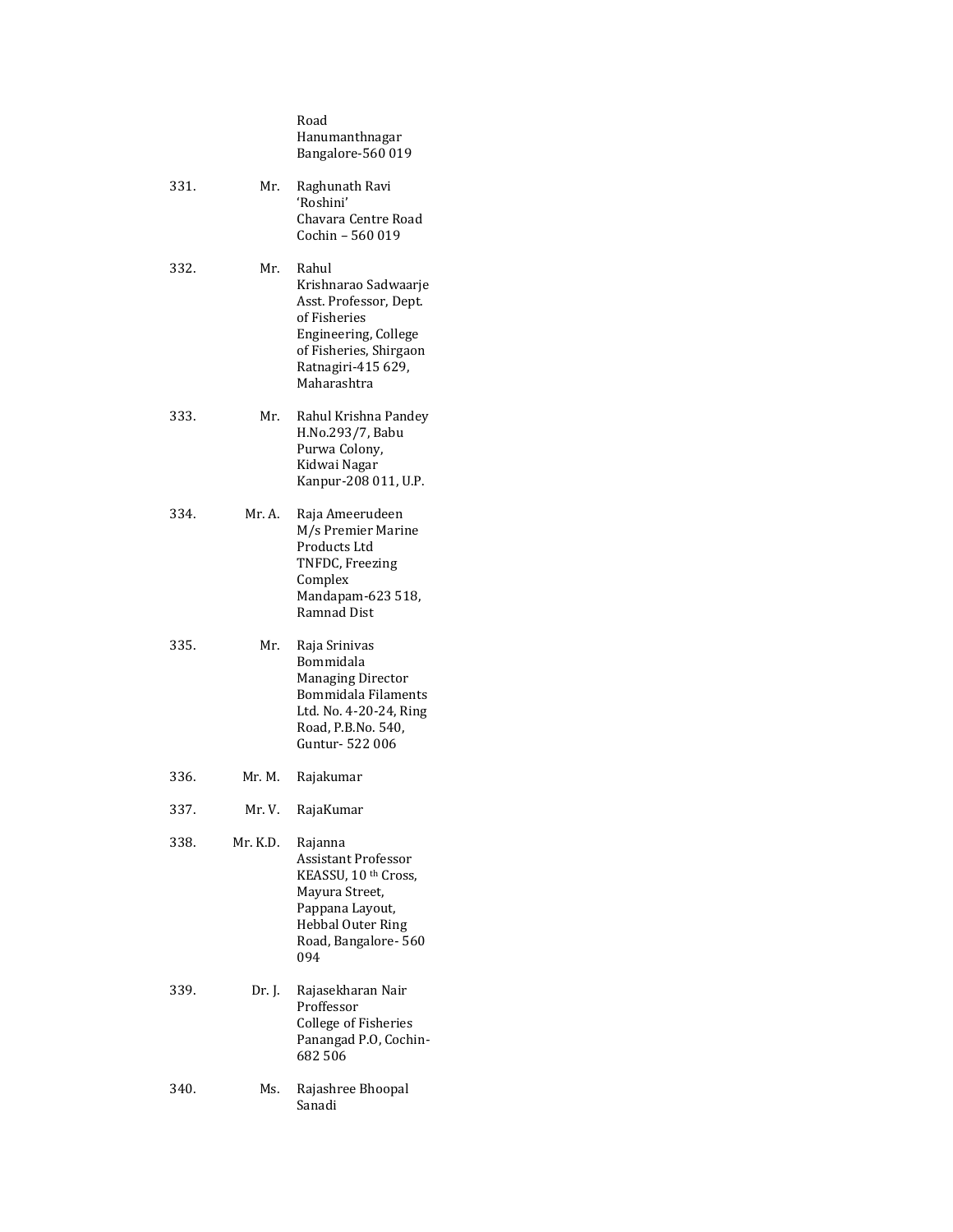|      |        | Senior Scientific<br>Assistant<br>Fishery Survey of<br>India, Botawala<br>Chambers<br>B-16, Bhanu Darshan,<br>Arunodaya Nagar<br>Mulund (East),<br>Mumbai-400 081 |            |
|------|--------|-------------------------------------------------------------------------------------------------------------------------------------------------------------------|------------|
| 341. | Dr. G. | Rajeswary<br>Senior Scientist<br>Research Center of<br><b>CIFT</b><br>Ocean view Layout,<br>Visakhapatnam-530<br>003                                              | 9490149146 |
| 342. | Mr.    | Rajpathak Shridhar<br>A/101, Nakshatra<br>Erendwane, Pune-411<br>004<br>Maharashtra                                                                               |            |
| 343. | Dr.    | Rakesh Kumar<br>Senior Scientist<br>Animal Biotechnology<br>Division,<br><b>National Dairy</b><br>Research Institute<br>$(ICAR)$ ,<br>Karnal - 132 001            |            |
| 344. | Mr.    | Rakesh Sahai<br>President, Nuofil<br>Infotech Pvt. Ltd.<br>177, Devendra Street,<br>Vanniampalayam<br>Vedapatti Post,<br>Coimbatore-641 007,<br>TN                |            |
| 345. | Dr. A. | Ramachandran<br>Registrar<br>Cochin University of<br>Science & Technology<br>South Kalamassery,<br>Cochin-682 022                                                 |            |
| 346. | Mr.    | Ramaraman Patra<br>AT-Binka PO Binka<br>Dist. Subarnapur<br>Orissa-769 019                                                                                        |            |
| 347. | Dr. T. | Rambabu<br><b>Technical Director</b><br>M/s Reddy Drugs<br>Laboratories, E-<br>149/21-A1<br>Ravulapelem                                                           |            |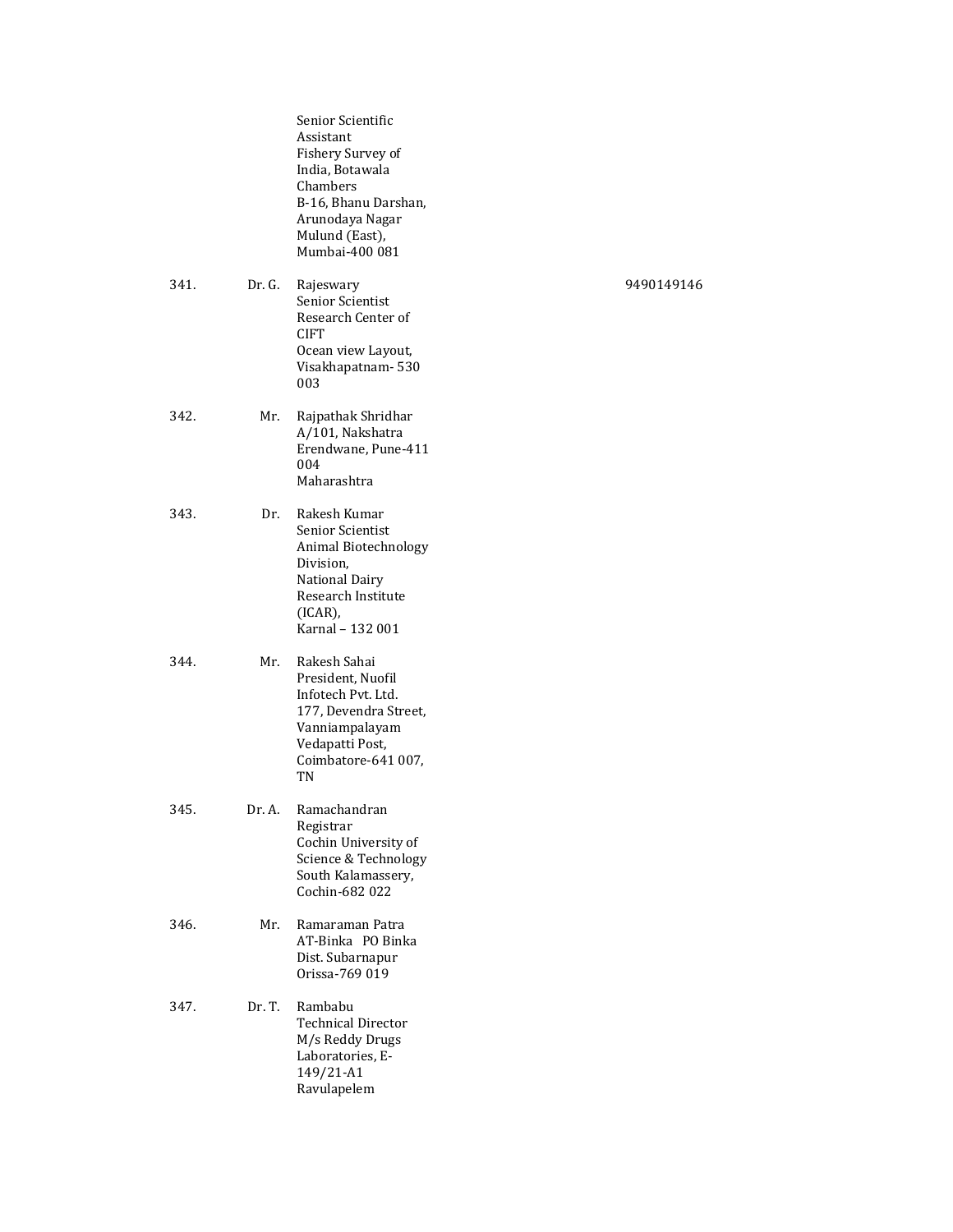| 348. | Mr. K. | Ramesh<br><b>Balco Shipping</b><br>Service Pvt. Ltd.<br>Plot No.47, 1st Floor,<br>Right wing<br>Bristow Road,<br>W/Island, Cochin-682<br>003              |         |
|------|--------|-----------------------------------------------------------------------------------------------------------------------------------------------------------|---------|
| 349. | Mr.    | Ramesh Sivaraman                                                                                                                                          |         |
| 350. | Dr.    | Ranendra Kumar<br>Majumdar<br>College of Fisheries<br>(CAU)<br>Lembucherra,<br>Agarthala<br>Tripura-799 210, EG<br>Dist.-533 238, A.P.                    |         |
| 351. | Dr.    | Ranu Gupta<br>"TORULA"<br>30/35, Elamakkara<br>$P_{\cdot}$ O<br>Kochi- 682 026                                                                            |         |
| 352. |        | Dr. K. Ratnakumar<br>Director of Extension<br>Education<br>First Line Beach Road<br>, Tamil Nadu Fisheries<br>University,<br>Nagapattinam-611<br>001      |         |
| 353. | Mr.    | Raut Sanjay Yasudeo<br>C/o Garware Wall<br>Ropes Ltd.<br>17, M.I.D.C.<br>Wai-412 803                                                                      |         |
| 354. | Dr. K. | Ravaneswaran<br>Associate Professor<br><b>TANUVAS Regional</b><br>Research Station,<br>Industrial Estate Post,<br>Andakulam Road,<br>Pudukkotsai- 622 004 |         |
| 355. | Mr. T. | Ravikumar<br>Krishi Vigyan Kendra<br>Nicobar District, Car<br>Nicobar<br>Andaman & Nicobar<br>Island-744 301                                              |         |
| 356. | Mr. P. | Ravindran<br>Lakshmi Mandiram<br>Mamanglam,<br>Palarivattom, Cochin-<br>682025                                                                            | No more |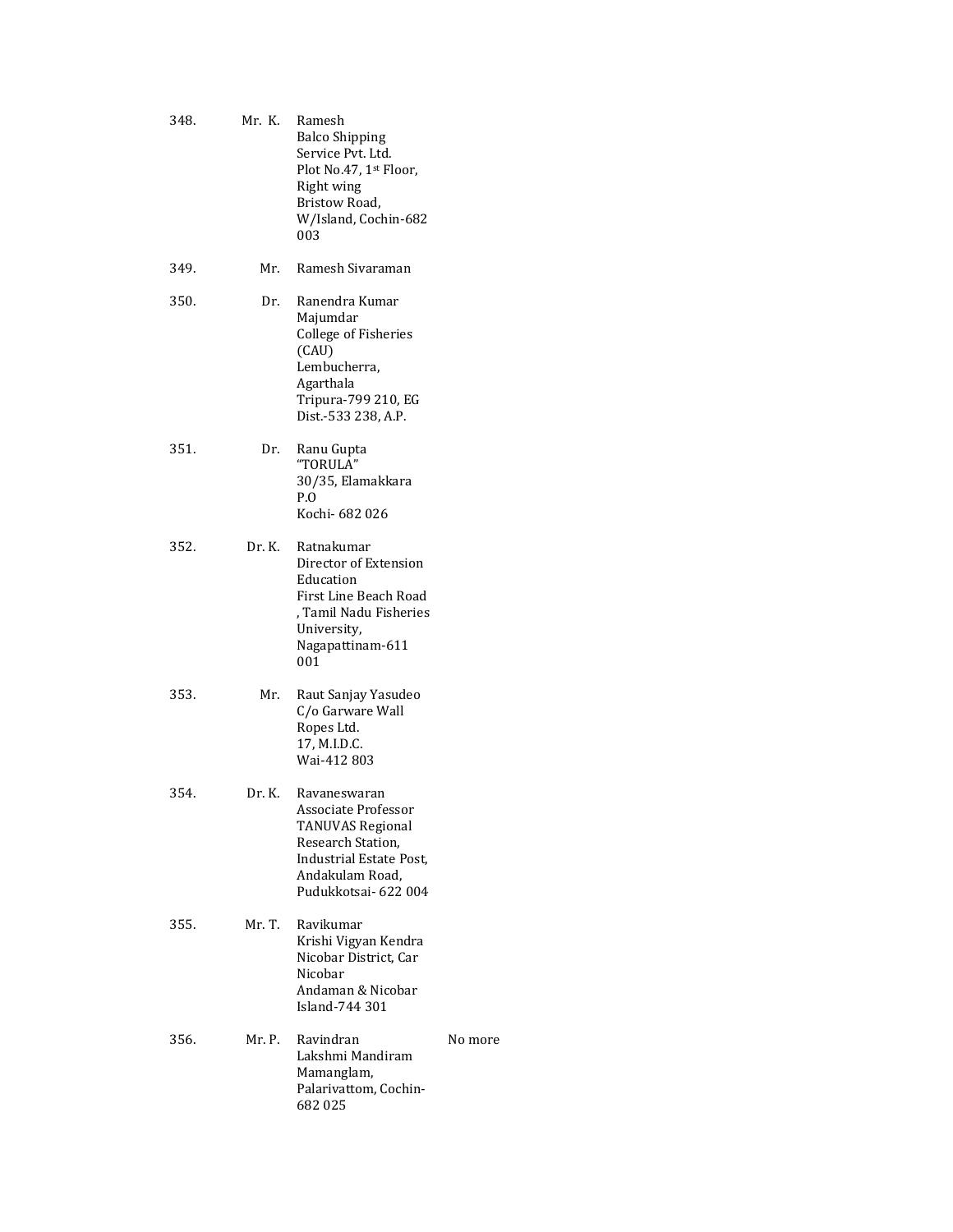| 357. | Dr. T.    | Ravisankar<br>Senior Scientist,<br>Central Institute of<br>Brackishwater<br>Aquaculture, 75,<br>Santhome High Road,<br>Chennai-600028 |                         |            |
|------|-----------|---------------------------------------------------------------------------------------------------------------------------------------|-------------------------|------------|
| 358. | Dr. M.    | Razia Beevi<br>Lecturer<br>Dept. of Aquaculture<br>& Fishery<br>Microbiology<br>MES Ponnani College,<br>Malapuram                     |                         |            |
| 359. | Dr. K.    | Rejula<br><b>ICAR-CIFT</b><br>Cochin - 682 029<br>Cochin - 682 029                                                                    | rejula.iari09@gmail.com |            |
| 360. | Ms. K.    | Rekha Devi<br>Scientist<br><b>Central Marine</b><br><b>Fisheries Research</b><br>Institute<br>P.B.No.1603, Cochin-<br>682 014         |                         |            |
| 361. | Ms.       | Rekha J. Nair<br>49/1093G, Samkari<br>Aiswarya Nagar<br>Edappally, Cochin-682<br>024                                                  |                         |            |
| 362. | Ms. G.    | Remani<br><b>Technical Officer</b><br>CIFT, Matsyapuri P.O.<br>Cochin-682 029                                                         | remanig@gmail.com       | 9496325711 |
| 363. | Mr. P. K. | Renjith<br>T. c. 19/2047(2),<br>vaniyath lane<br>Mudavanmukal,<br>Poojapura P.O.<br>Trivandrum - 695<br>012                           | Renju rk@yahoo.com      | 9895538835 |
| 364. | Dr. M.P.  | Remesan<br>Principle Scientist<br><b>ICAR_Central Institute</b><br>of Fisheries<br>Technology<br>Cochin-682 029                       | mpremesan@gmail.com     | 9446077951 |
| 365. | Ms. S.    | Remya<br>Vazhangal Veedu<br>Kureepuzha, Perinadu<br>P.O.<br>Kollam-691 604                                                            |                         |            |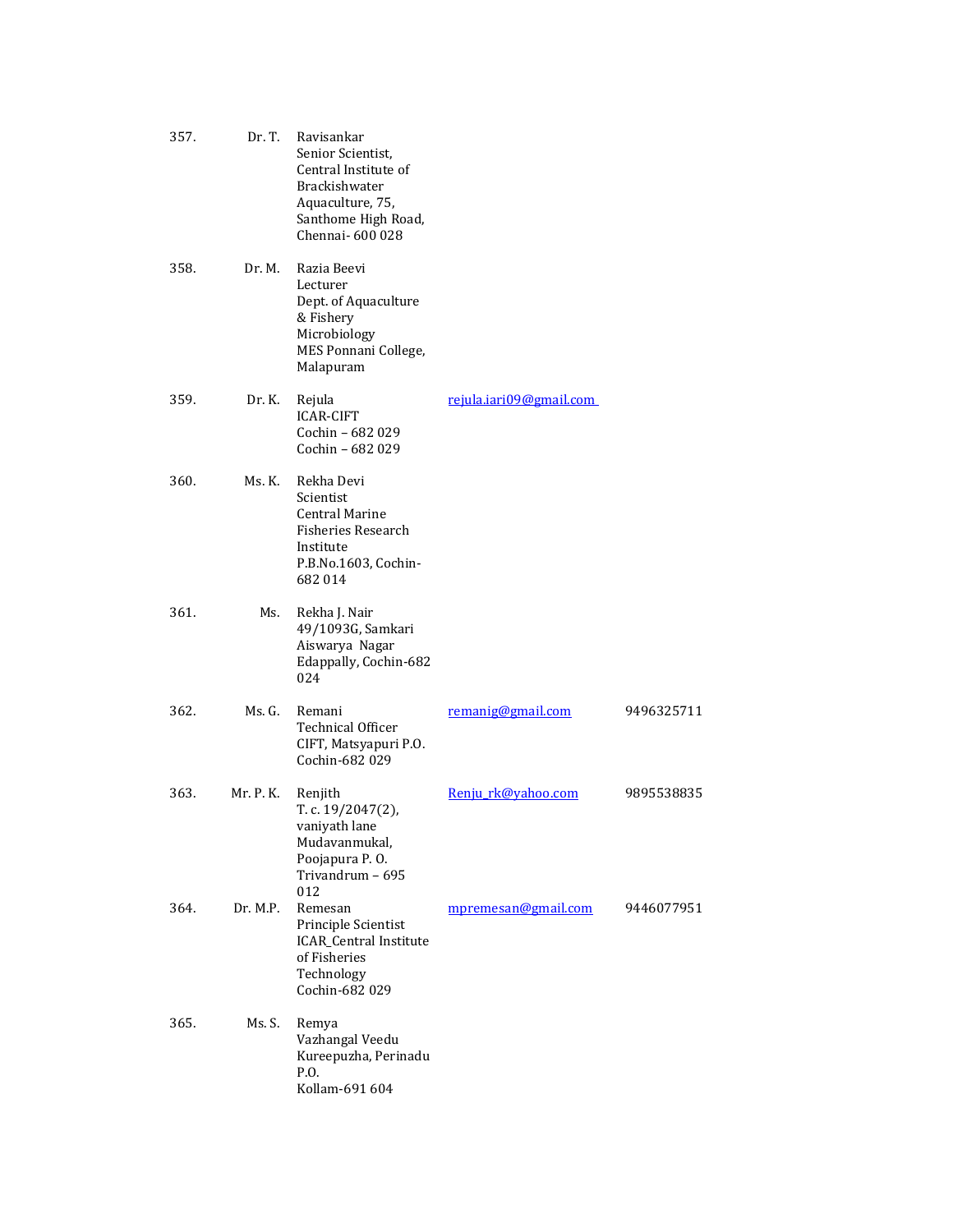| 366. | Ms. K.R. | Remya Kumari<br>Senior Research<br>Fellow<br>CIFT, Matsyapuri P.O.<br>Cochin-682 029                                                                      |                      |            |
|------|----------|-----------------------------------------------------------------------------------------------------------------------------------------------------------|----------------------|------------|
| 367. | Dr.      | Renju Ravi<br>Marketing Assistant<br>National Institute of<br>Fisheries,<br>Postharvest<br>Technology &<br>Training P.B. No.1801<br>Cochin-682 016        |                      |            |
| 368. | Ms.      | Renuka Vijayakumar<br>Scientist<br>Veraval CIFT                                                                                                           | renukavi@gmail.com   | 9426912918 |
| 369. | Dr. V.   | Reshmi<br>Asst. Professor<br>Department of<br>Zoology<br>Sree Narayana<br>College,<br>Cherthala                                                           |                      |            |
| 370. | Ms.      | Rehna Raj<br><b>ICAR-CIFT</b><br>Cochin - 682 029                                                                                                         | rehanaraj9@gmail.com |            |
| 371. | Dr. S.D. | Rita Kumari<br>Rita Niwas<br>R.K.V.Road,<br>Kanakakunnu<br>Thiruvananthapuram-<br>695 581                                                                 |                      |            |
| 372. | Ms. M.J. | Rose Mary<br>37/1912,<br>Mallippurathu House<br>Emmanuel Road,<br>Kaloor<br>Kadavanthra Road,<br>Kochi-682 017                                            |                      |            |
| 373. | Mr. P.   | Routray                                                                                                                                                   |                      |            |
| 374. | Dr.      | Rupendra V. Bhagde<br>Flat No.8, Chandrasen<br>Apartment<br>34/15 Erandwane,<br>Opp. Hotel President<br>Lane No.8, Prabhat<br>Road, Pune-411 004,<br>M.S. |                      |            |
| 375. | Dr.      | Russel S. Robert                                                                                                                                          |                      |            |
| 376. | Ms. K.H. | Sabeena Farvin<br>9/9, Rajeshwari                                                                                                                         |                      |            |
|      |          |                                                                                                                                                           |                      |            |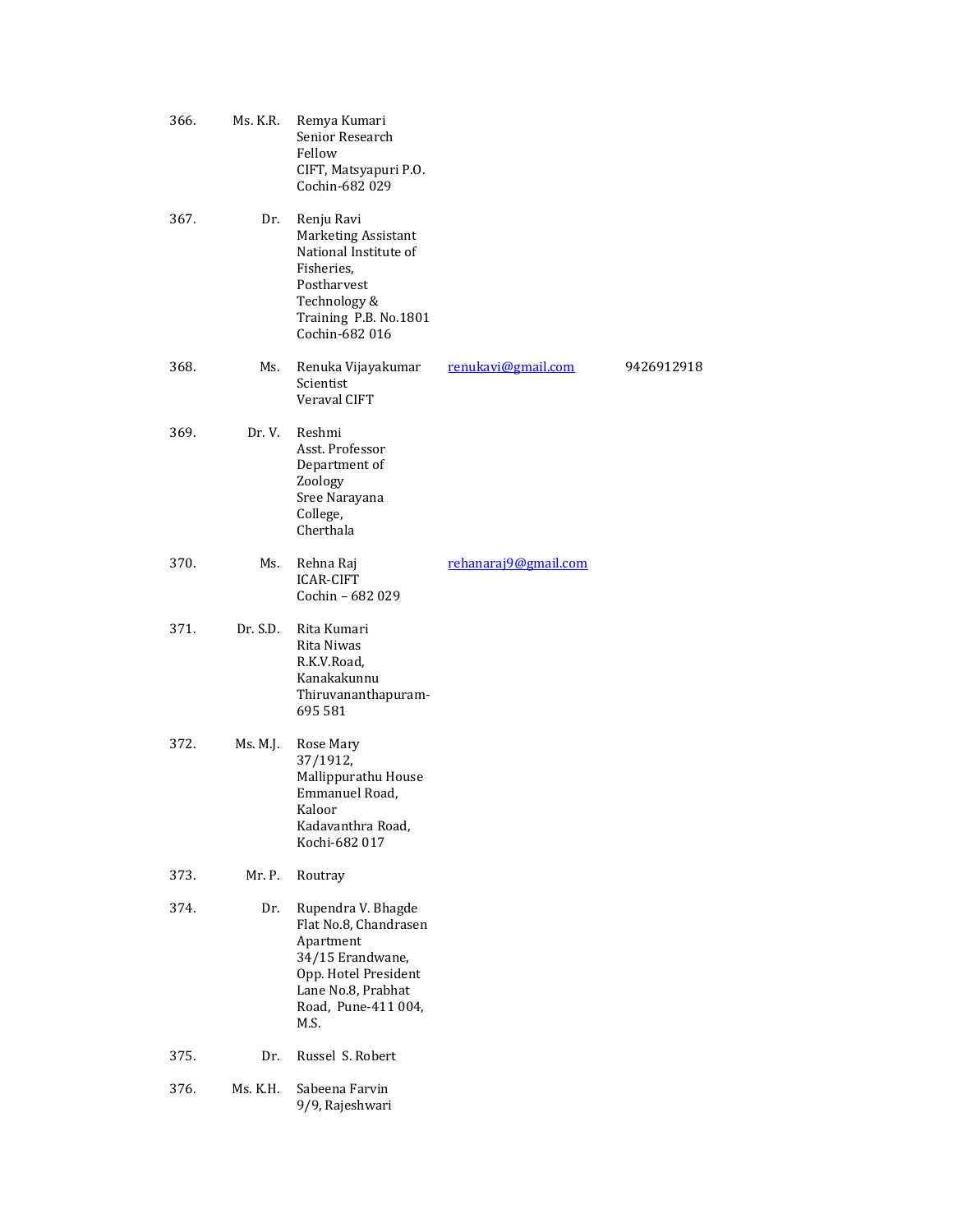|      |           | Nagar, Opp. K.M.C.<br>Aluminium Mills,<br>Kunniyamuthoor<br>(Post)<br>Kovaipudur Pirivu,<br>Coimbatore-641 008                                                        |                      |
|------|-----------|-----------------------------------------------------------------------------------------------------------------------------------------------------------------------|----------------------|
| 377. | Dr. S.    | Sabu<br>Assistant Professor<br>School of Industrial<br>Fisheries<br><b>CUSAT</b><br>Cochin - 682 016                                                                  | sabuif@gmail.com     |
| 378. | Mr. V.R.  | Sabu<br>Manager (Technical)<br>South Indian<br>Federation of<br><b>Fishermen Societies</b><br>Karamana Post<br>Thiruvananthapuram-<br>695 002                         |                      |
| 379. | Prof.     | Sabyasachi Sinha<br>104, Faculty Block<br>Indian Institute of<br>Management -<br>Lucknow<br>Prabandh Nagar, Off.<br>Sitapur road<br>Lucknow-226 013,<br>Uttar Pradesh |                      |
| 380. | Dr.       | Sajan George<br>Professor<br><b>College of Fisheries</b><br>Panangad P.O., Kochi-<br>682 506                                                                          |                      |
| 381. | Dr.       | Saleena Mathew<br>Professor<br>School of Industrial<br>Fisheries<br>Fine Arts Avenue,<br>Cochin-682 016                                                               | saleenam55@gmail.com |
| 382. | Mr. K. R. | Salin<br>≠95, Sakalyam<br>Vikram Sarabhai Road<br>Maradu P.O., Kochi-<br>682 304                                                                                      |                      |
| 383. | Mrs.      | Salini Mohan<br>Narikuzhiyil<br>House, Umbidi P.O<br>Thottackad, Kottayam                                                                                             |                      |
| 384. | Mr.       | Saly Mohamed<br><b>Ebrahin Sait</b>                                                                                                                                   |                      |
| 385. | Mr.       | Sam Joseph                                                                                                                                                            |                      |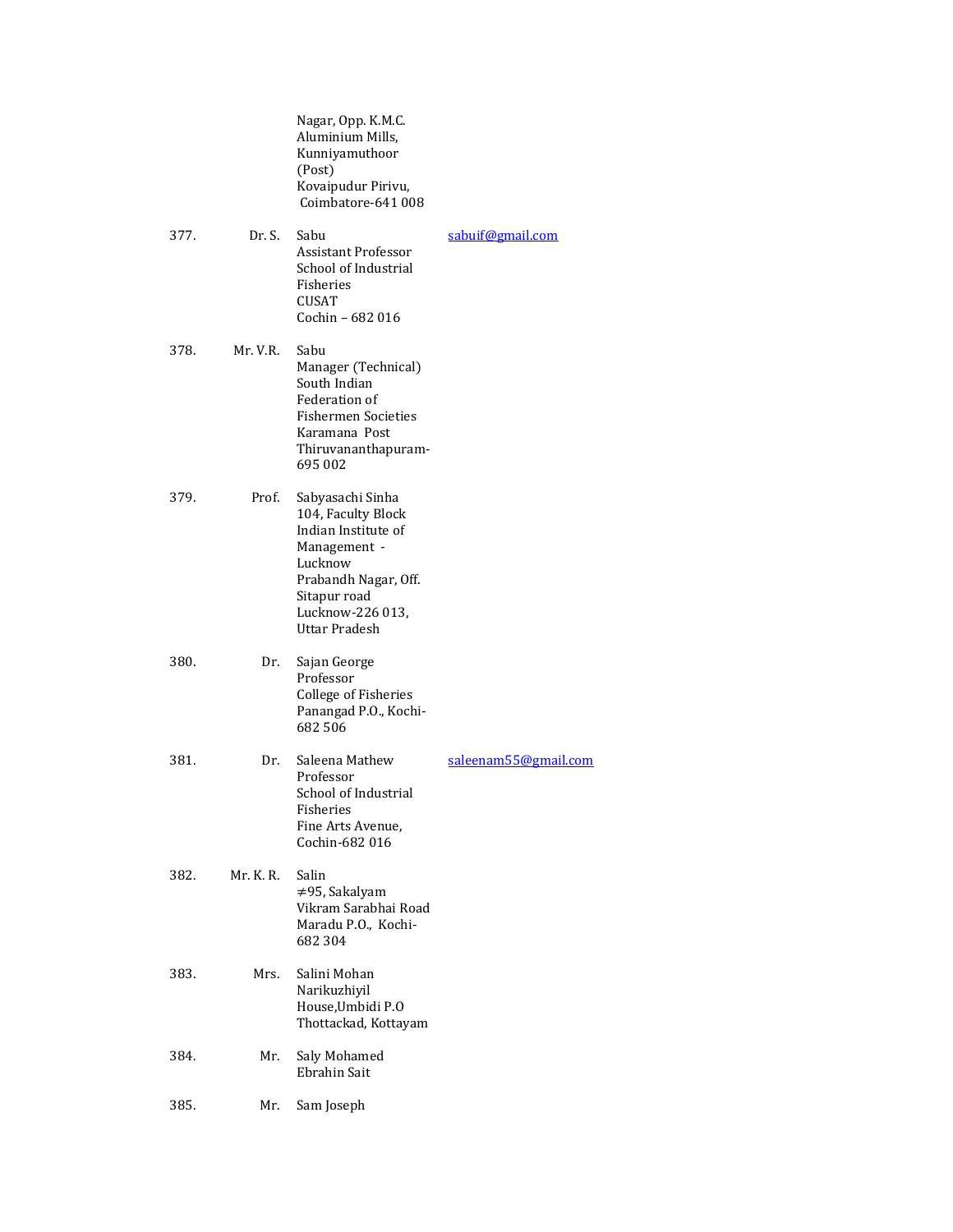|      |          | Zion House<br>B.T.S. Mamangalam<br>Cross Road<br>Edappaly P.O., Kochi-<br>682024                                                          |                       |
|------|----------|-------------------------------------------------------------------------------------------------------------------------------------------|-----------------------|
| 386. | Dr.      | Samaremdra Behera                                                                                                                         |                       |
| 387. | Dr. K.   | Sampath<br>Reader in Zoology<br>V.O. Chidambaram<br>College<br>Tuticorin-628 008                                                          |                       |
| 388. | Ms.      | Sandhya Sukumaran<br>Scientist, MRC of<br>C.M.F.R.I.<br>Marine Fisheries P.O.<br>Mandapam Camp-623<br>520, Tanil Nadu                     |                       |
| 389. | Mr.      | Sangipran Baishya<br>Lecturer<br>College of Fisheries,<br>A.A.U.<br>Raha-782 103,<br>Nagaon, Assam                                        |                       |
| 390. | Dr. M.K. | Sanjeevan<br>Junior Fisheries<br>Scientist<br>Fishery Survey of<br>India, Botawala<br>Chambers<br>Sir, P.M. Road, Fort,<br>Mumbai-400 001 |                       |
| 391. | Dr.      | Sanjoy Das<br>Senior Scientist<br>Kakdwip Research<br>Centre of CIBA<br>Kakdwip, West<br>Bengal-743 347                                   | sanjoy125@yahoo.co.in |
| 392. | Mr. S.   | Santhosh<br>"Souparnika"<br>Nemmara College<br>Post,<br>Nellikattuparambu<br>Nemmara, Palakkad-<br>678508                                 |                       |
| 393. | Dr. C.   | Sarada<br>Senior Scientist<br>Directorate of Oilseed<br>Research<br>Rajendranagar,<br>Hydrabad-600 030                                    |                       |
| 394. | Mr.      | Sarifuddin Ahmed<br>Asst. Professor                                                                                                       |                       |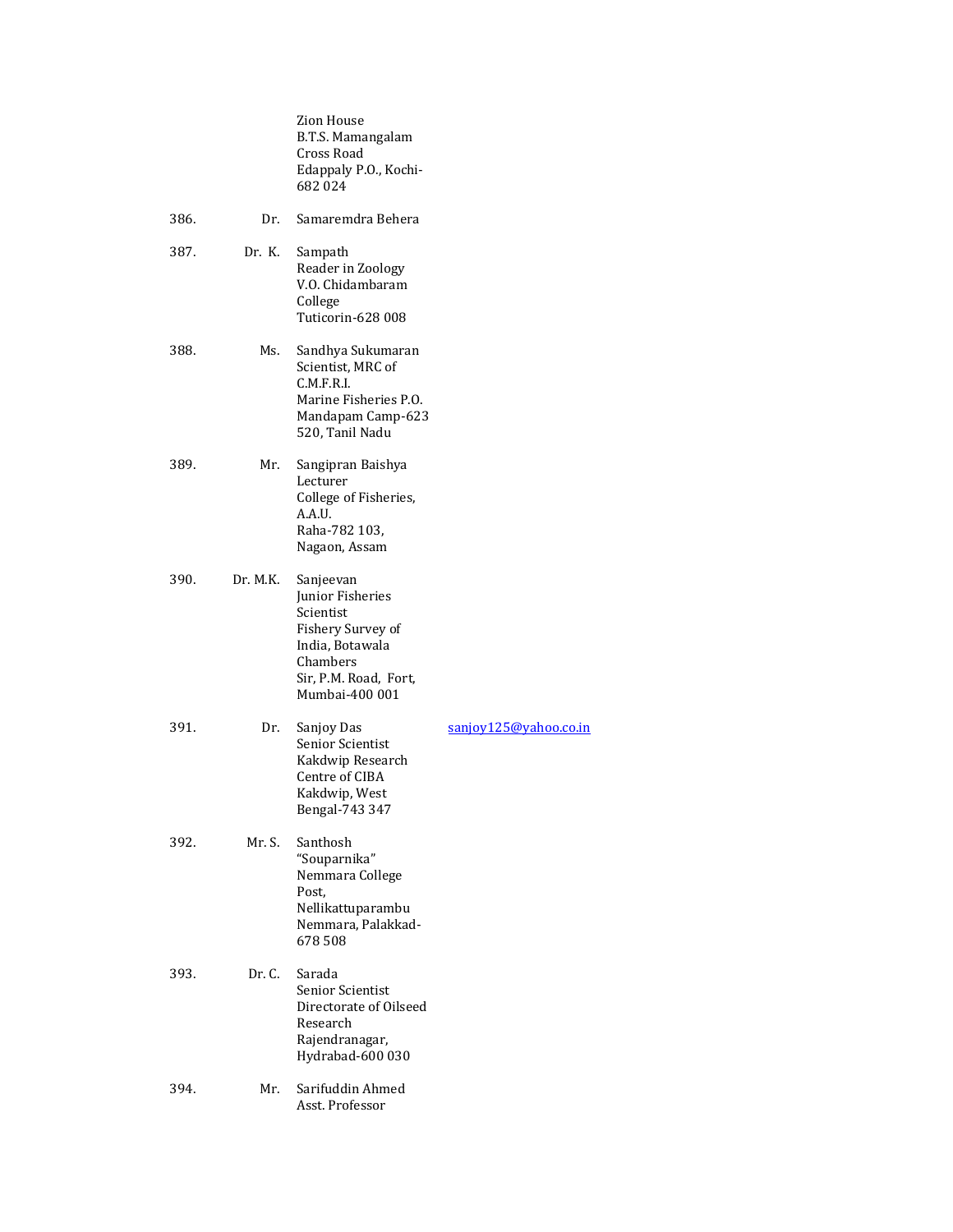|      |           | College of Fisheries,<br>Assam Agricultural<br>University, Raha,<br>Nageon-782 103<br>(Assam)                                                                   |                        |            |
|------|-----------|-----------------------------------------------------------------------------------------------------------------------------------------------------------------|------------------------|------------|
| 395. | Dr.       | Sarita G. Bhat<br>Department of<br>Biotechnology<br>Cochin University of<br>Science and<br>Technology<br>Cochin-682 022                                         | saritagbhat@gmail.com  |            |
| 396. | Dr.       | Saritha Thomas<br>W/o Dr. P.D. Dorphy<br>Physician, Maria<br>Hospital Pvt.Ltd.<br>Near Basilica Church,<br>Angamaly-683 572                                     |                        |            |
| 397. | Mrs. K.G. | Sasikala<br><b>Technical Officer</b><br>CIFT, Matsyapuri P.O<br>Cochin- 682 029                                                                                 | kgskala@gmail.com      | 9447511492 |
| 398. | Mr.       | Satam Sachin Bajirao<br>Marine Biological<br><b>Research Station</b><br>Pethkilla, Ratnagiri-<br>415 612<br>Maharashtra                                         |                        |            |
| 399. | Mr. K.    | Sathish Kumar<br><b>ICAR-Central Institute</b><br>of Fisheries<br>Technology<br>Cochin - 682 029                                                                | sathishcife@gmail.com  |            |
| 400. | Dr.       | Sathish Kumar<br>Srivastava<br>Directorate of<br>Coldwater Fisheries<br>Research (DLFR)<br>Anusandhan Bhavan,<br>Bhimtol Dist. Nainital,<br>Uttarakhand-263 136 |                        |            |
| 401. | Dr.       | Satish Kesahav Barve<br>Associate Professor<br>College of Fisheries,<br>Shirgaon-415 629<br>Ratnagiri, Maharastra                                               |                        |            |
| 402. | Dr.       | Satyen Kumar Panda<br>Scientist<br>ICAR-CIFT,<br>Matsyapuri P.O<br>Cochin-682029                                                                                | satyenpanda@gmail.com  | 9746057226 |
| 403. | Ms. K.A.  | Sayana                                                                                                                                                          | sayanaanandan@gmail.co | 9633264761 |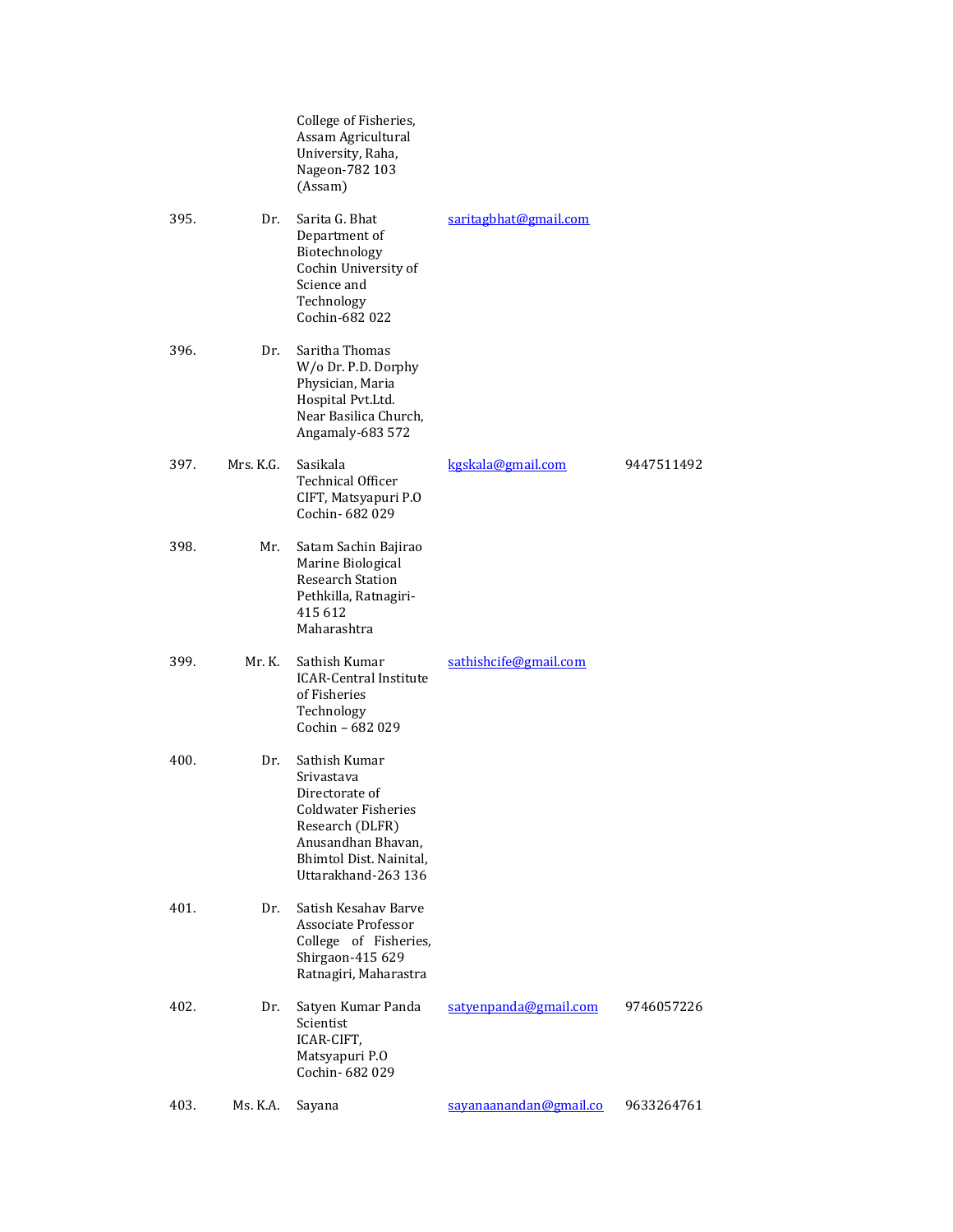|      |           | SRF, CIFT<br>Varun Bhavan,<br>Chowalloor<br>Edakkidum P.O,<br>Kollam- 691 505                                                                  | $\underline{\mathbf{m}}$ |
|------|-----------|------------------------------------------------------------------------------------------------------------------------------------------------|--------------------------|
| 404. | Ms. K.    | Sarika<br>Scientist<br>ICAR-CIFT,<br>Matsyapuri P.O<br>Cochin- 682 029                                                                         | sarikacift@gmail.com     |
| 405. | Dr. V. K. | Sajesh<br>Scientist<br>ICAR-CIFT,<br>Matsyapuri P.O<br>Cochin- 682 029                                                                         | sajeshyk@gmail.com       |
| 406. | Mr. C.D.  | Sebastian<br>Pookatu Fisheries<br>Marathakara P.O.<br>Thrissur                                                                                 |                          |
| 407. | Dr. M.J.  | Sebastian                                                                                                                                      |                          |
| 408. |           | Secretary<br>Navodaya Vayanasala<br>Kavassar P.O. 678 543<br>Palakkad Dist                                                                     |                          |
| 409. |           | Secretary<br><b>Public Reading Room</b><br>P.O. Podyr-678 548<br>Palakkad Dist.                                                                |                          |
| 410. | Dr.       | Seema P. Nair<br>Head, Department of<br>Biotechnology<br>Sree Buddha College<br>of Engineering<br>Patoor P.O., 690 529,<br>Alappuzha District  |                          |
| 411. | Mr.       | Seetharam                                                                                                                                      |                          |
| 412. | Dr. M.    | Senguttuvan<br>Associate Professor in<br>Zoology<br>Old No.31/New No.28,<br>A.K.G. Nagar-II Street<br>Uppilipalayam P.O.,<br>Coimbatore-641015 |                          |
| 413. | Dr. T.A.  | Sethuramalingam<br>Reader-in-Zoology<br>Department of<br>zoology, St. Xaviers<br>College<br>Palayamkottai-677<br>002                           |                          |
| 414. | Dr.       | Shaheda rangoonwala                                                                                                                            |                          |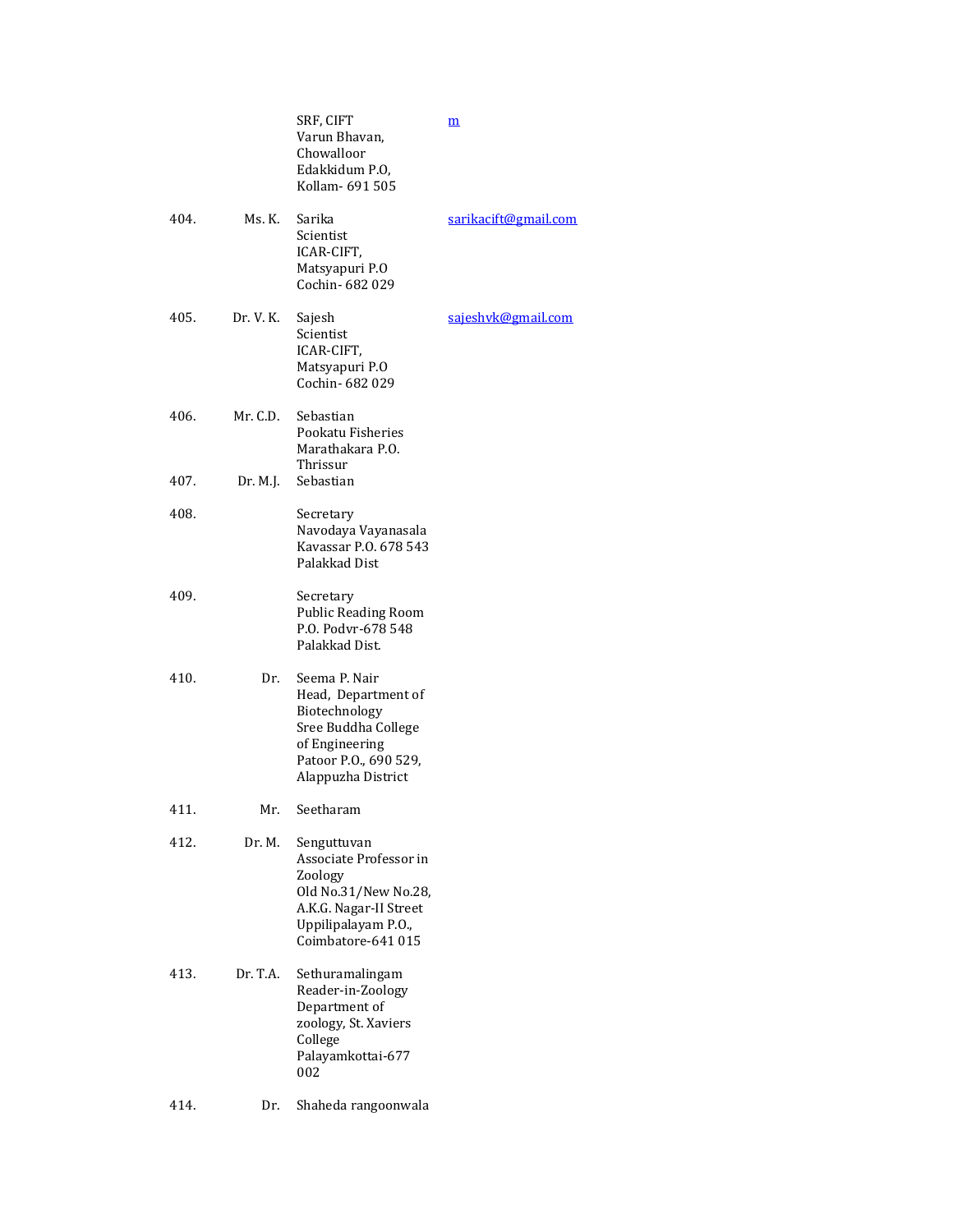| 415. | Dr.       | Shahnawaz Ali<br>C/o Directorate of<br><b>Coldwater Fisheries</b><br>Research, (DLFR)<br>Anusandhan Bhavan,<br>Bhimtol, Dist. Nainital,<br>Uttarakhand-263 136 |
|------|-----------|----------------------------------------------------------------------------------------------------------------------------------------------------------------|
| 416. | Ms. R.    | Shalini<br><b>Assistant Professor</b><br>Fisheries College and<br>Research Institute<br>Thoothukudi-628 08,<br>Tamilnadu                                       |
| 417. | Dr. S. L. | Shanbhogue<br>Professor and Head<br>Department of<br><b>Fishery Biology</b><br>College of Fisheries,<br>Mangalore-575 002                                      |
| 418. | Dr. B.    | Shanthi<br><b>Senior Scientist</b><br>C.I.B.A., 75, Santhome<br>High Road<br>R.A. Puram, Chennai-<br>600028                                                    |
| 419. | Dr.       | Sharadini Vasant<br>Shereker                                                                                                                                   |
| 420. | Mr.       | Shardal Sham Gangan<br>A/403, Jigma<br>Apartment, N.H.<br>Joshi Marg, Currey<br>Road (West)<br>Mumbai-400 013,<br>Maharashtra                                  |
| 421. | Mr. A.S.  | Shenoy                                                                                                                                                         |
| 422. | Dr. P.M.  | Sherief<br>Professor<br><b>College of Fisheries</b><br>Panangad, Cochin-<br>682506                                                                             |
| 423. | Dr. Y.    | Shibu Vardhanan<br>Shibu Bhavan<br>Venganoor P.O. 695<br>523<br>Thiruvananthapuram,<br>Kerala                                                                  |
| 424. | Ms. K.S.  | Shiny<br>Sarath Nivas77<br>Valummel Road<br>Thoppumpady,<br>Cochin-682 005                                                                                     |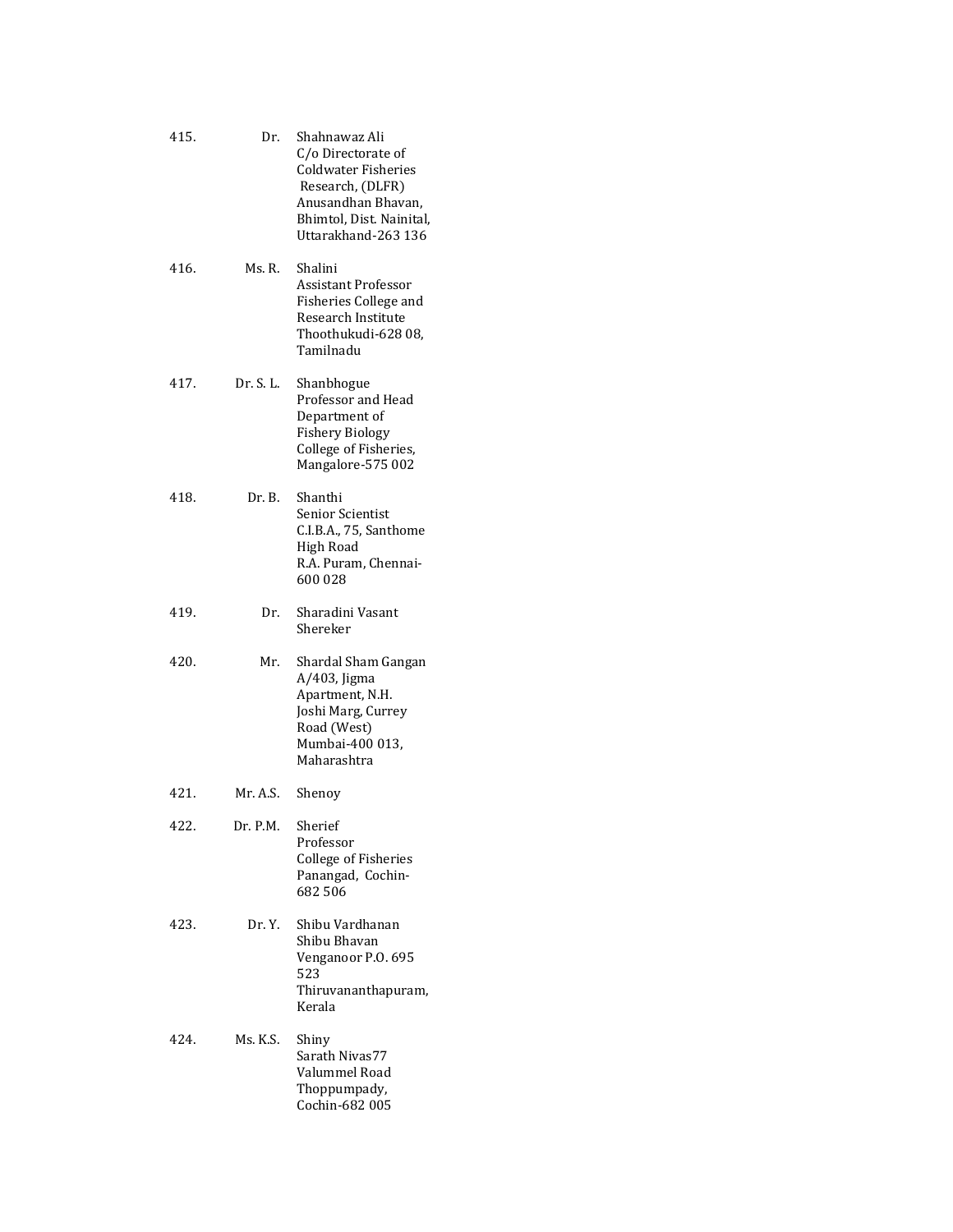| 425. | Dr. K.   | Shiny Sreedhar<br>S.N. Nivas<br>Kuthiathode P.O.<br>Cherthala-688 533                                                                                                                                            |
|------|----------|------------------------------------------------------------------------------------------------------------------------------------------------------------------------------------------------------------------|
| 426. | Dr.      | Shirdhankar Mangesh<br>Madhvkar<br>'551' K. Gulmohar, S.V.<br>Road<br>Anandnagar,<br>Shivajinagar<br>Ratnagiri-415 612,<br>Maharashtra                                                                           |
| 427. | Mr.      | Shivendra Kumar<br>C/o Dr. S.C. Rai<br>TCA Campus, D.H. $\rightarrow$ 3<br>Dholi, Muzaffarpur,<br><b>Biha</b>                                                                                                    |
| 428. | Mr.      | Shrikant Trambyak<br>Sharanadhar<br><b>Assistant Professor</b><br>(FPTM)<br>1844, Trambyak<br>Sudha Nivas, Behind<br>SwamiSamarth<br>Mangal Karyalay,<br>Salvistop<br>Nashane, Tal. & Dist.<br>Ratnagiri-415 639 |
| 429. | Dr. S.   | Shyama<br>Asst. Professor<br>College of Fisheries,<br>Panangad<br>Cochin-682 506                                                                                                                                 |
| 430. | Ms. J.   | Shyma<br>Research Scholar<br>School of Industrial<br>Fisheries<br>CUSAT, Cochin-682<br>016                                                                                                                       |
| 431. | Ms. P.K. | Shyma<br>Technical Officer (T6)<br>CIFT<br>Arrimbassery, Flat<br>No.6<br>Pettah Arcade,<br>Chakkugal Road,<br>Palrivattom, Cochin-<br>682025                                                                     |
| 432. | Mr.      | Sib Sankar Gupta<br>Principal Scientist<br>Research centre of<br>CIFT, Ocean View<br>Layout,                                                                                                                     |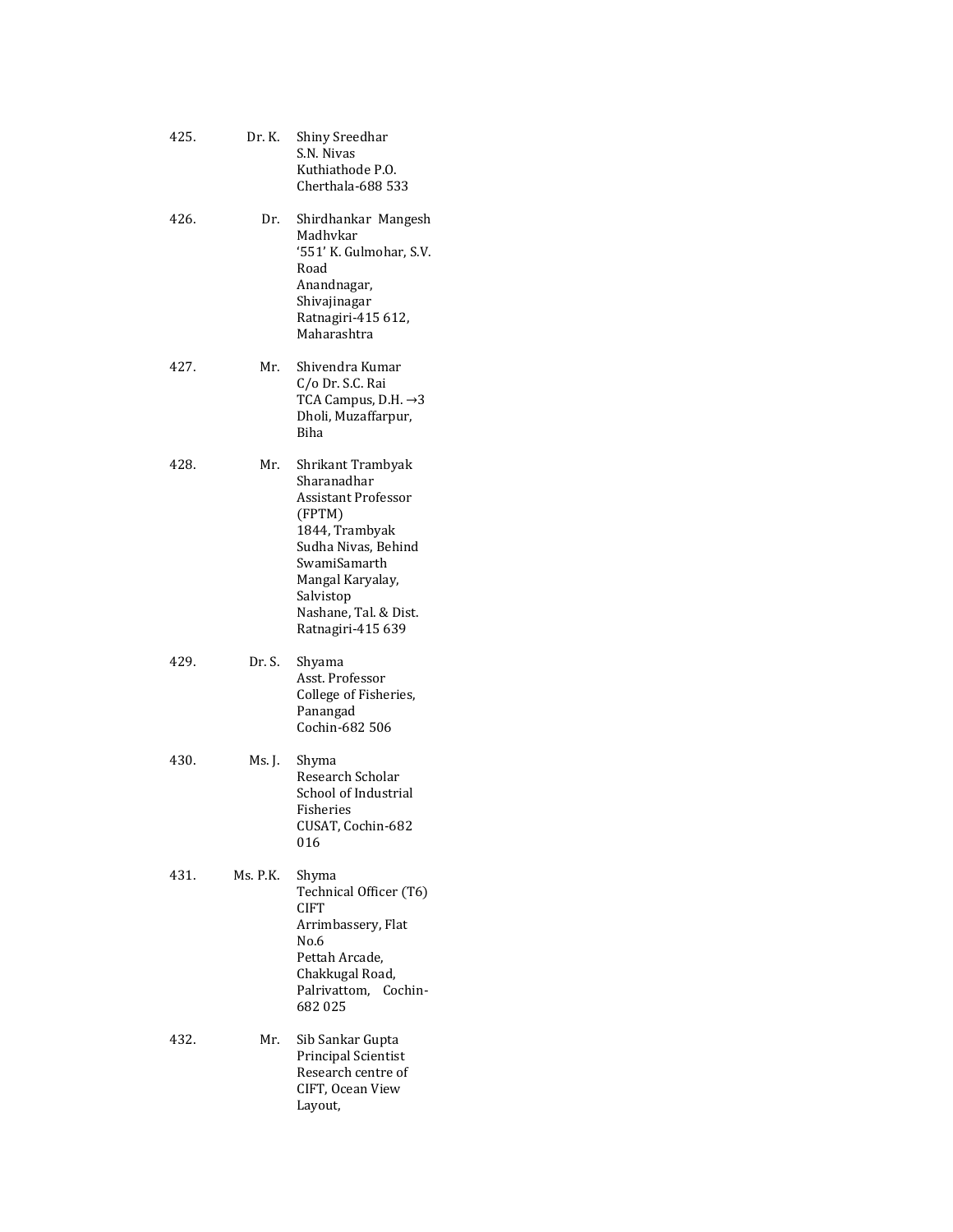|      |             | Visakhapatnam-530<br>003                                                                                                                        |                   |            |
|------|-------------|-------------------------------------------------------------------------------------------------------------------------------------------------|-------------------|------------|
| 433. | Dr.         | Siddappaji<br>Department of Fish<br>Processing<br>Technology<br>College of Fisheries,<br>Kanakanady<br>Mangalore-575 002                        |                   |            |
| 434. | Mrs. T.     | Silaja<br>Librarian<br><b>ICAR-Central Institte</b><br>of Fisheries<br>Technology<br>Cochin-682029                                              | silajat@gmail.com | 9496281406 |
| 435. | $Ms$ . O.K. | Sindhu<br>Junior Technical<br>Officer<br>M.P.E.D.A., MPEDA<br>House<br>Panampilly Nagar.<br>Cochin-682 036                                      |                   |            |
| 436. | Ms. S.      | Sindhu<br>H.No.NRRA 9A<br>Bharatham,<br>Nettayikoddath<br>II Cross Road,<br>Palarivattom, Kochi-<br>682025                                      |                   |            |
| 437. | Ms. T.K.    | Sini<br>C/o S. santhosh                                                                                                                         |                   |            |
| 438. | Dr.         | Sini Joys Mathew<br>Palliachira House<br>Padamugal, Kakkanad<br>P.O.<br>Cochin-682 030                                                          |                   |            |
| 439. | Dr. A.      | Sitarama Raju                                                                                                                                   |                   |            |
| 440. | Dr. T.K.    | Sivadas<br>Principal Scientist<br>(Retd.)<br>Karthika, 28/800,<br>Sudharsana Lane<br>K.P. Vallon Road,<br>Cochin-682 020                        |                   |            |
| 441. | Mr. P.      | Sivaperumal<br>Scientist "B", Pesticide<br>Toxicology<br>Division, National<br>Institute of<br>Occupational<br>Health (ICMR),<br>Meghani Nagar, |                   |            |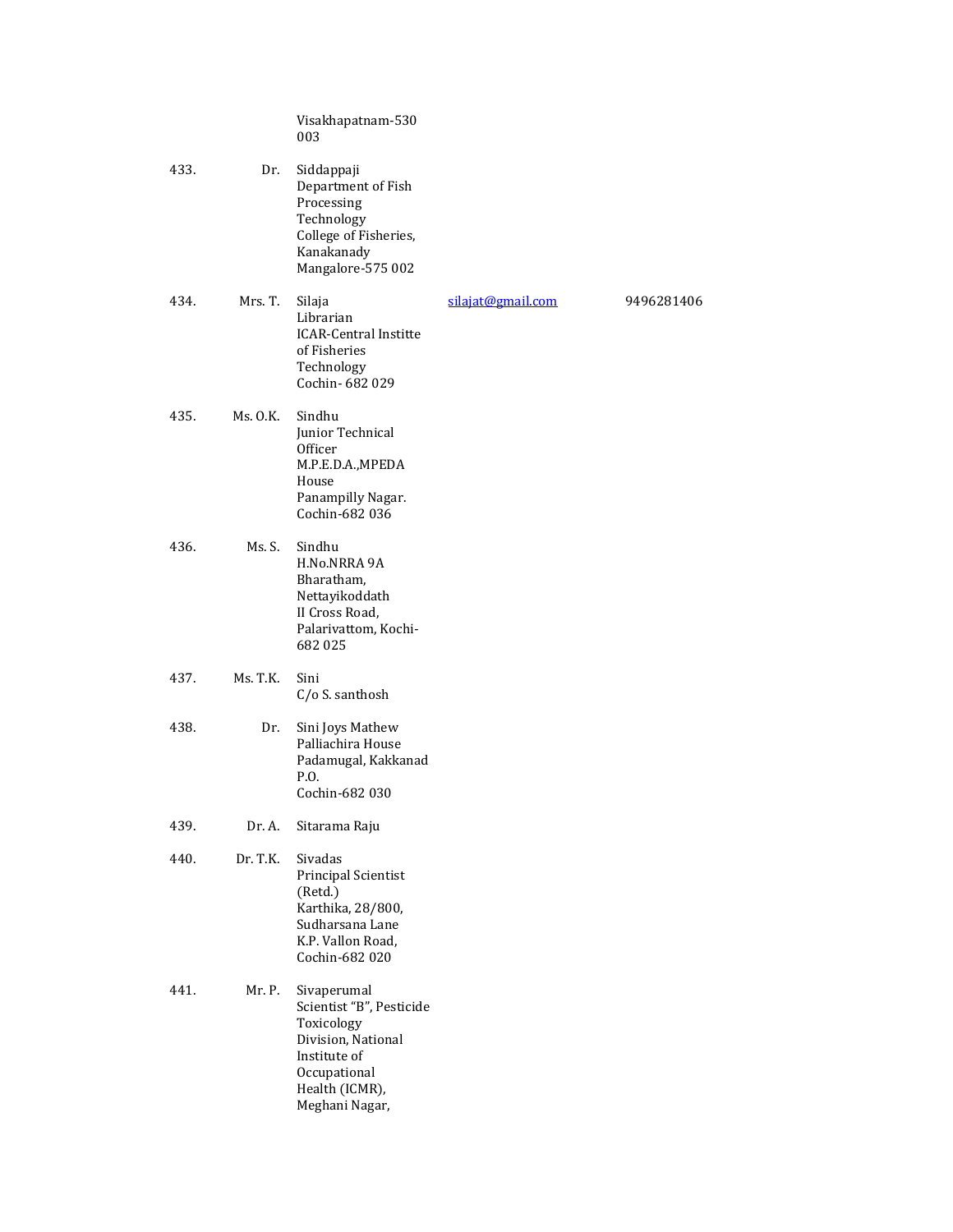P.B.No.2031, Ahmedabad-16

| 442. | Dr. G. K. | gkshivraman@gmail.com<br>Sivaraman<br>Principal Scientist<br><b>ICAR-CIFT</b><br>Cochin - 682 029                                     |         |
|------|-----------|---------------------------------------------------------------------------------------------------------------------------------------|---------|
| 443. | Dr.       | Snehasish Mishra<br>B-4, Thrishna Enclave<br>Phase 11<br>Near KIT Branch of<br>SBI<br>Bhubaneshwar-751<br>024.<br>Odisha              |         |
| 444. | Dr. K.    | Sobha<br><b>Technical Officer</b><br>CIFT, Matsyapuri P.O<br>Cochin- 682 029                                                          | No More |
| 445. | Dr. K.S.  | Sobhana<br>Scientist.<br><b>Central Marine</b><br>Fisheries Research<br>Institute<br>Tatapuram P.O.<br>P.B.No.1603, Cochin-<br>682014 |         |
| 446. | Mr.       | Solanki Jitesh<br>Babubhai<br>"Usha", Near<br>Rotleshwar Temple<br>Behind Bhanjan Road,<br>Bhidia<br>Veraval-362 267,<br>Gujarat      |         |
| 447. | Dr. V.S.  | Somvanshi<br>Flat No. 701, A-1<br>Tower<br>Riddi Gardens, Film<br>City Road<br>Goregoan, Mumbai                                       |         |
| 448. | Dr. S.R.  | Sonawane<br>Lecturer,<br>Flat No. II, Hirakhan<br>Apartment,<br>Yedant Nagar, Station<br>Road,<br>Aurangabad-431 005                  |         |
| 449. |           | South Fisheries<br>company of Iran                                                                                                    |         |
| 450. | Ms. K.    | Sravani<br>D/o. Mr. Sreeramalu                                                                                                        |         |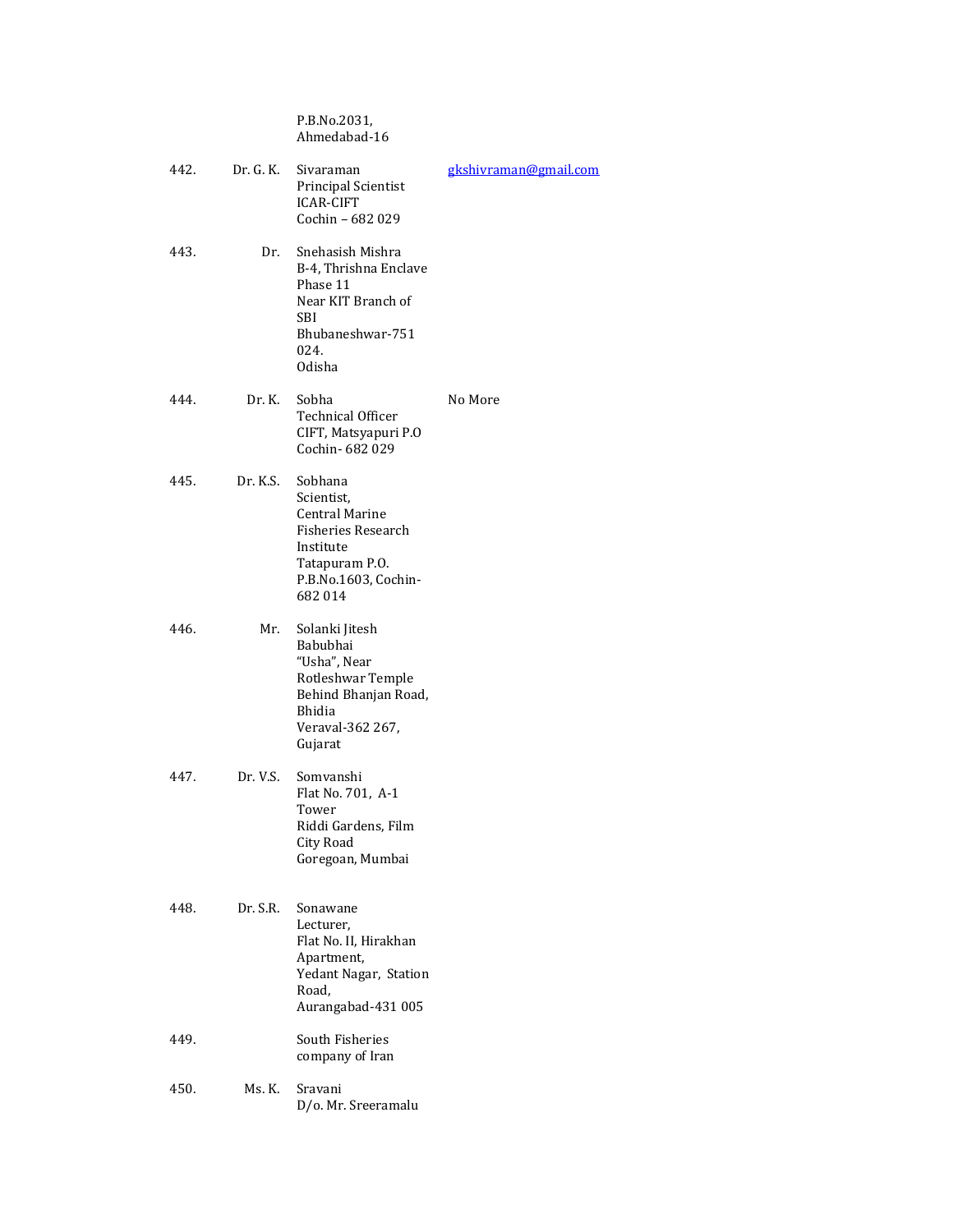D.No.6/237/G8-299, Penchupadu Road, Madanapalle-517 325, Chittoor Dist., A.P.

- 451. Mr. U. Sreedhar Scientist, Research Centre of C.I.F.T. Ocean View, Layout, Pandurangapurm. Visakhapatnam-530 003
- 452. Dr. K.L. Sreejamole Asst. Professor Department of Zoology Sree Narayana Collge. Cherthala
- 453. Mr. P.G. Sreenath Pathiyaparambil House HMCA Road, South Chitoor P.O. Kochi-682 027
- 454. Dr. P.S. Sreerekha "Aswathy", Near Railway Station Pudukad- 680 301 Thrissur Dist
- 455. Dr. Sreevalsan J. Menon Basunika Ambadi Poonithura P.O. Cochin-682 301
- 456. Dr. N. Sridhar Senior Scientist PAD of C.I.F.A., Hassrghatta Lake Complex Bangalore-560 089
- 457. Dr. Srikanta Samanta E-3/10, Purbasha Housing Estate 160, Manicktala Main Road Kolkata-700 054
- 458. Dr. S. Srisudha Pugazhendi Department of Botany Lady Doak College Madurai-625 002
- 459. Prof. N. Subba Rao Flat No. 4, Ist floor Rama Sai Apartment,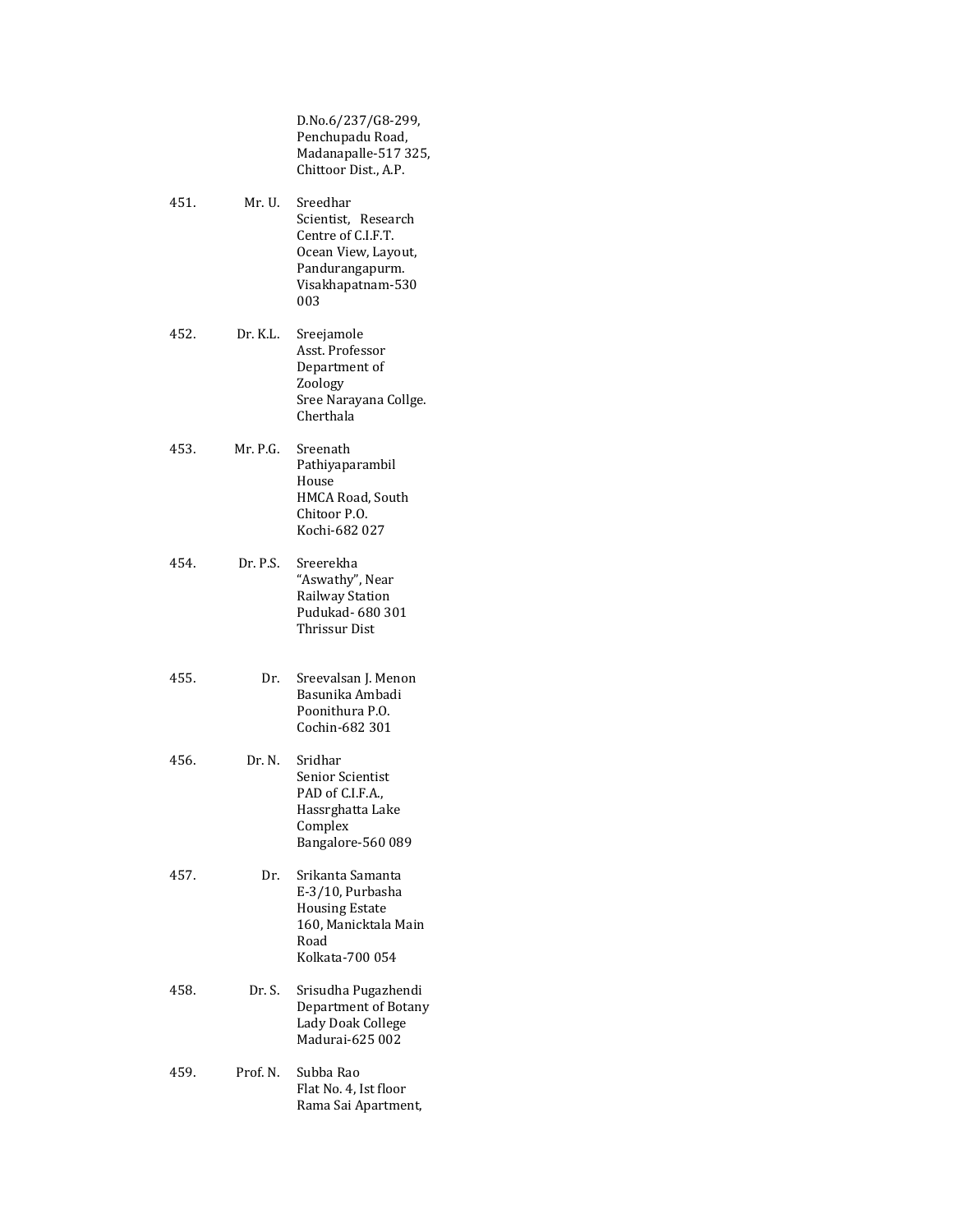|      |        | Peda Waltair Junction,<br>Visakhapatnam-530<br>017                                                                                                                 |
|------|--------|--------------------------------------------------------------------------------------------------------------------------------------------------------------------|
| 460. | Mr.    | Subhasis Sil<br>C/o Haripada Sil<br>6, Bijoy Nagar, P.O.<br>Naibati, Dist-24<br>Parganas (North),<br>West Bengal-743165                                            |
| 461. | Dr. S. | Subramanian<br>Senior Scientist<br>(Fishery Science)<br>GP-D-5/2, Govt.<br>Quarters<br>Alto-Pororium, Goa-<br>403 521                                              |
| 462. | Dr.    | Suchismita Das<br>Lecturer<br>Life Science, Assam<br>University<br>Silchar-788 011,<br>Assam                                                                       |
| 463. | Ms. S. | Sudha<br>H.No.15/27-C<br>Near Water Authority<br>Karuvelipady, Kochi-<br>682005                                                                                    |
| 464. | Dr.    | Sudhir Kumar Das<br>Reader in Fishery<br>Biology, Faculty of<br><b>Fishery Sciences</b><br>(WBUAFS), 5,<br>Buderhat Road, P.O.<br>Panchasayer,<br>Kolkatta-700 094 |
| 465. | Dr. G. | Sugumar<br>106K/9F<br>Chinnamani Nagar<br>Thoothukudi-628 008                                                                                                      |
| 466. | Dr.    | Sujata Subhash Bhatt<br>Shree Ram Tirth<br>Opp. Ram Kripa<br>Apartments<br>Ambawadi, Anand -<br>388 120                                                            |
| 467. | Dr. K. | Sujatha<br>Professor<br>Department of Marine<br><b>Living Resources</b><br>Andhra University,<br>Visakhapatnam-530<br>003                                          |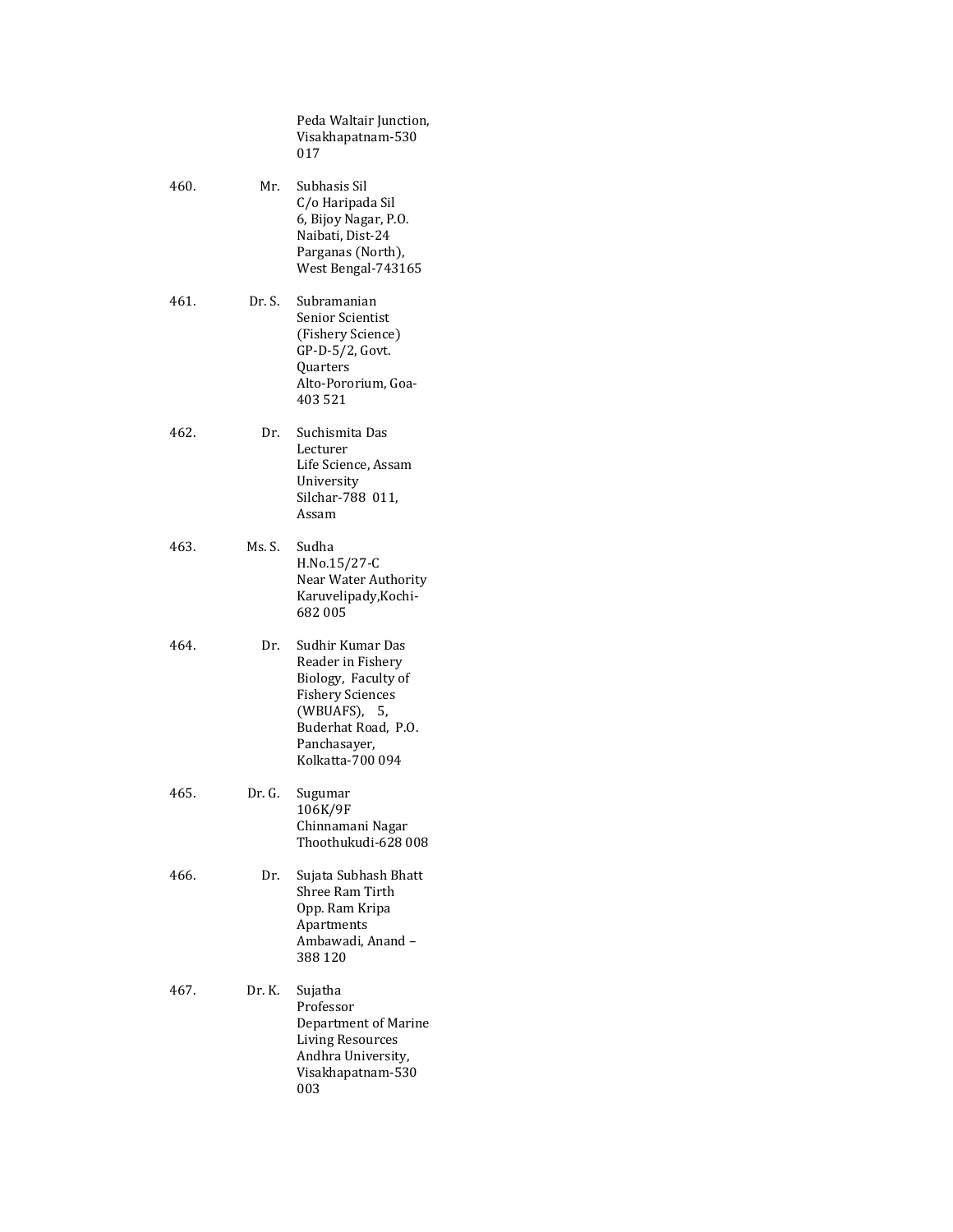| 468. | Dr. G.   | Sujay Kumar<br>S/o. G. Nageswara Rao<br>Pothireddypalem<br>(V&P) Kovur (M)<br>SPSR Nellore (Dist.)<br>524 1137<br>Andhra Pradesh                                                                |
|------|----------|-------------------------------------------------------------------------------------------------------------------------------------------------------------------------------------------------|
| 469. | Mr.      | Sujeet Kumar<br>Qr. No. D/234, RD No.<br>Н<br>P.T.P.S, Hazasibag<br><b>Iharkhand</b><br>BIUAS-829 119                                                                                           |
| 470. | Dr.      | Sujitha Thomas<br><b>Senior Scientist</b><br>Research Centre of<br>CMFRI<br>P.B.No.244, Hoige<br>Bazar, Mangalore-575<br>001                                                                    |
| 471. | Dr.      | Sukham Munilkumar<br>Asst. Professor, Dept.<br>of aquaculture<br>College of Fisheries,<br>Central Agril.<br>University<br>Lembucherra,<br>Tripura-799 210                                       |
| 472. | Mr. D.   | Sukumar<br>Professor<br>Fisheries College and<br>Research Institute<br>Thoothukudi-628 008                                                                                                      |
| 473. | Dr. B.   | Sundaramoorthi<br>Associate Professor<br>and Head, Dept of<br><b>Fishing Technology</b><br>and Fisheries<br>Engineering,<br>Fisheries College and<br>Research Institute,<br>Thoothukudi-628 008 |
| 474. | Mr. R.   | Sundaresh<br>Deputy General<br>Manager (Marketing)<br><b>Garware Wall Ropes</b><br>Ltd., Plot No.II<br>MIDC, Chinchwad,<br>Pune 440 019                                                         |
| 475. | Dr. M.S. | Sunil<br>'Krupa'<br>Azhoor<br>Pathanamthitta – 689<br>645                                                                                                                                       |

9447694968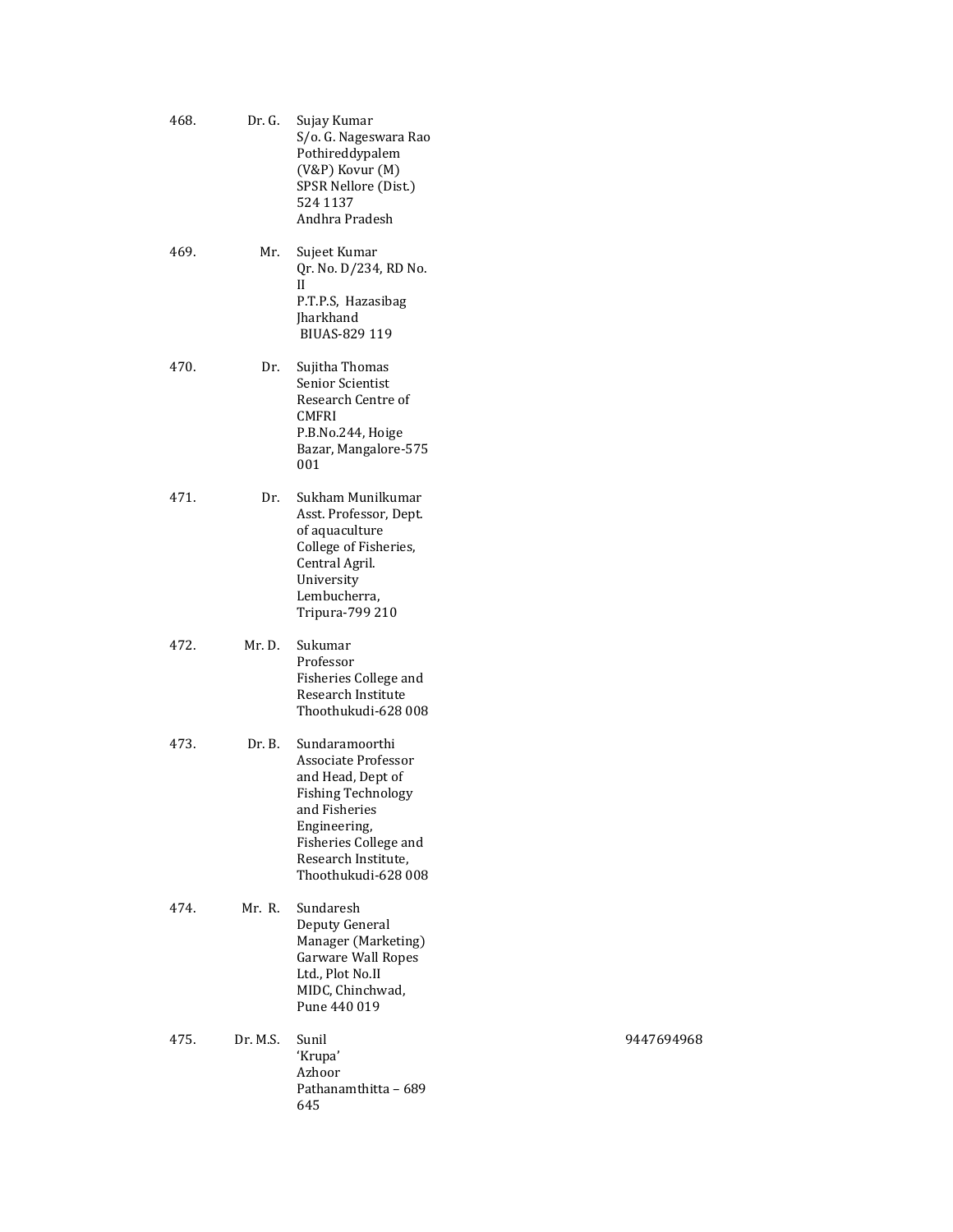| 476. | Mr. A.    | Surendra Raj<br>3/33 South Street,<br>Mamsapuram (Post)<br>(via) Sivakasi West<br>Viruthunagar (Dist.)-<br>626 124,<br>Tamil Nadu                   |                                        |
|------|-----------|-----------------------------------------------------------------------------------------------------------------------------------------------------|----------------------------------------|
| 477. | Dr. P.P.  | Suresh Babu<br>Scientist<br>C.I.F.E. Kakinada<br>Center<br>Near Old Burma Shell,<br>Beach Road<br>Kakinada-533007                                   |                                        |
| 478. | Dr.       | Suresh Easwaran<br>S/o. V. Easwaran<br>4902 Gandhi Nagar,<br>Vellandi Valasu P.O.<br>Idappadi Taluk, Salem<br><b>District</b><br>Tamil Nadu-637 105 |                                        |
| 479. | Dr. S.    | Suresh Kumar<br>Department of<br>Aquaculture &<br>Fisheries<br>,Microbiology, MES<br>Ponnani College<br>Post Bag No.1,<br>Malapuram-679 586         | suresh mes@hotmail<br>.com             |
| 480. | Mr.       | Suresh L. Raidker<br>Post Caranzalem,<br>TONCA<br>MIRAMAR, ILHAS<br>Panaji, Goa                                                                     |                                        |
| 481. | Dr.       | Sushila V. Kamath<br>5, Pankaj, Vakoa<br><b>Bridge</b><br>Santhacruz-E<br>Mumbai-400 055                                                            |                                        |
| 482. | Dr. M.    | Swaminath                                                                                                                                           |                                        |
| 483. | Ms. K. R. | Sreelakshmi<br>Scientist<br>ICAR-CIFT<br>Cochin - 682 029                                                                                           | sreelakshmi.k.raman<br>athan@gmail.com |
| 484. | Dr. P.S.  | Swathi Lakshmi<br>Scientist, SEETTD,<br>M.R.C. of CMFRI75,<br>Santhome High Road<br>Chennai-600 028                                                 |                                        |
| 485. | Dr.       | Swapnaja Ashish<br>Mohite                                                                                                                           |                                        |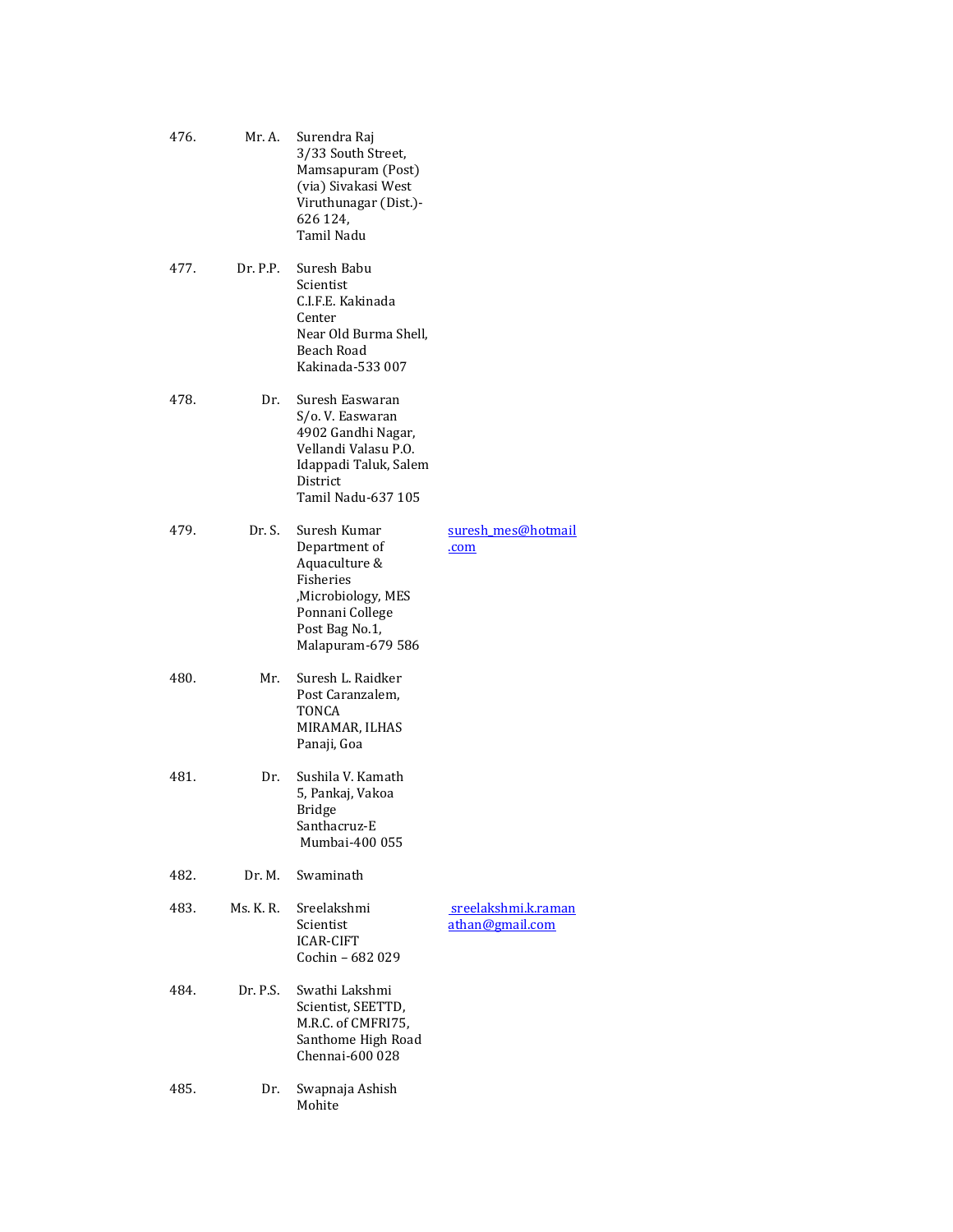|      |          | Snehankit Banglow<br>Opp. Muncipal Garden<br>Chatrapati Nagar,<br>Shivaji Nagar<br>Ratnagiri - 415 639                                                                                                         |                    |
|------|----------|----------------------------------------------------------------------------------------------------------------------------------------------------------------------------------------------------------------|--------------------|
| 486. | Dr.      | Syed Hasib Ahmad<br>405 Saket Enclave,<br>Opp. Cold Storage<br>Masjid, Khajepura,<br>New Bailey Road<br>P.O. Bihar Veterinary<br>College, Patna-800<br>014                                                     |                    |
| 487. | Dr.      | Syed Shabih Hassan<br>Assistant Scientist<br>(Fisheries), College of<br>Fisheries, Guru Angad<br>Dev Veterinary and<br><b>Animal Science</b><br>University<br>Ludhin-141 004,<br>Punjab                        |                    |
| 488. | Dr. N.A. | Talwar<br>Asst. Professor<br>(Senior Scale)<br>Department of<br><b>Fishery Engineering</b><br>Faculty if Fishery<br>Engineering,<br><b>Budherhat Rd</b><br>Panchasagar (Post)<br>Chakgaria,<br>Kolkata-700 094 |                    |
| 489. | Mr.      | <b>Tanmoy Gon</b><br>Choudhury<br>Live Stock/Farm<br>Assistant<br>College of Fisheries,<br>C.A.U. (I)<br>Lembucherra,<br>Tripura (West)-799<br>210                                                             | tanmovgc@gmail.com |
| 490. | Ms. S.   | Tanuja<br>Scientist, Livestock<br>and Fisheries Section<br>Directorate of<br>Research on Women<br>in Agriculture,<br>Bharatpur Square,<br>Khandagiri<br>Nandankanan Road,<br>Bhubaneswar-751<br>003            |                    |
| 491. | Dr.      | Tanuja Rajeswary<br><b>East End Building</b>                                                                                                                                                                   |                    |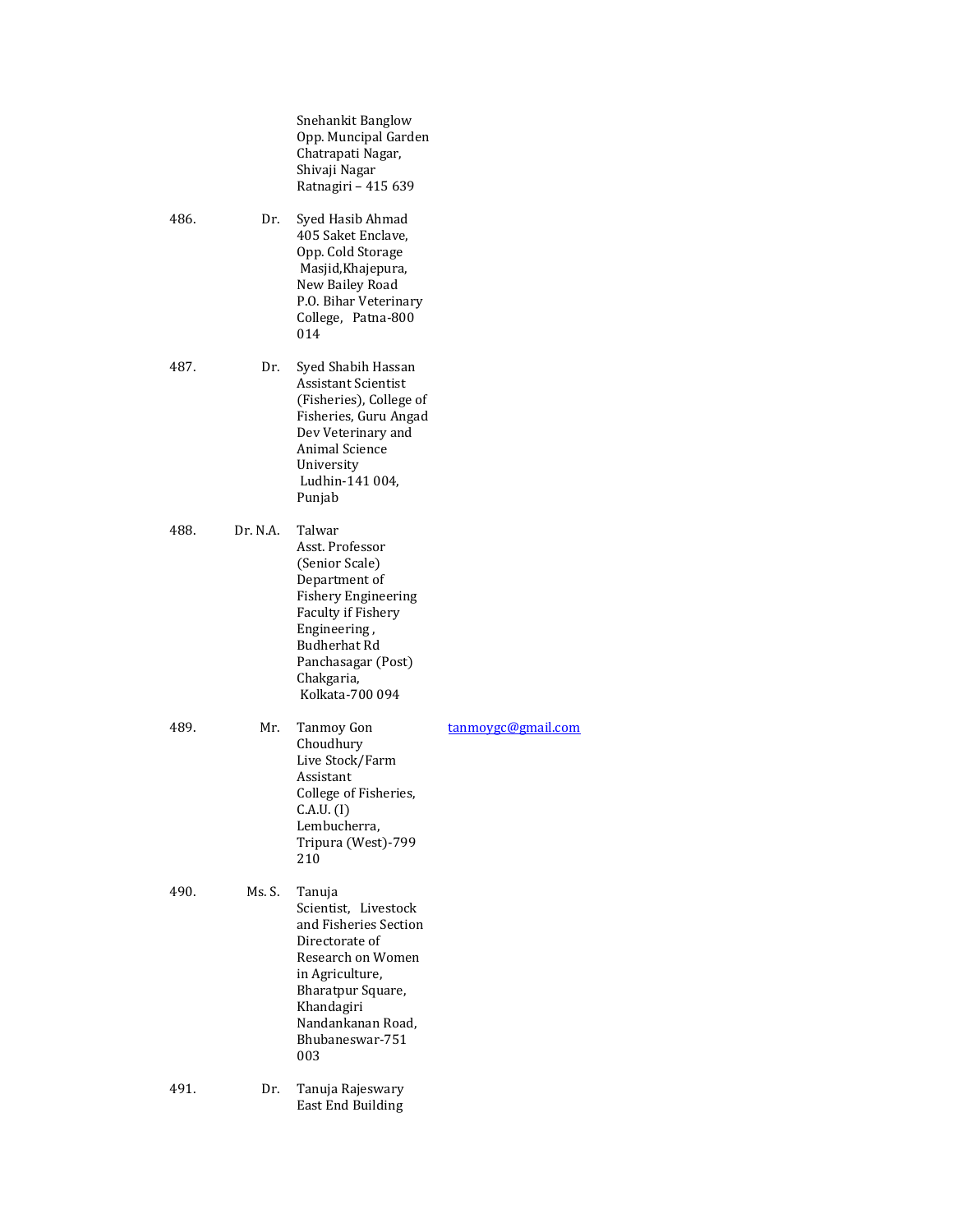|      |           | <b>Alapat Extension</b><br>Road<br>Ravipuram,<br>Cochin-682 016                                                                               |                                               |            |
|------|-----------|-----------------------------------------------------------------------------------------------------------------------------------------------|-----------------------------------------------|------------|
| 492. | Mr.       | Tapan Kumar Das<br>S/o Dr. Rakhal<br>Chandra Das<br>At Angaragada<br>(Satsang Colony)<br>Balasore-765 001                                     |                                               |            |
| 493. | Mr. C. S. | Tejpal<br>Scientist<br><b>ICAR-CIFT</b><br>Cochin - 682 029                                                                                   | tejpal.arun@redifffmail.co<br>$\underline{m}$ |            |
| 494. | Mr. M.R.  | Thilakan<br>23/109, Makkiseril<br>Edakochi<br>Cochin-682 006                                                                                  |                                               |            |
| 495. | Mr. S.    | Thippeswamy<br>Halikante (P)<br>Challakere (TQ)<br>Chitradurfa Dist.<br>Karnataka                                                             |                                               |            |
| 496. | Mr. K.    | Thomas<br>Parakalampatt<br>36/1839A, St. Francis<br>Xavier's Church Road<br>Kaloor, Cochin-682<br>017                                         | tkunjummen@hotmail.co<br>m                    |            |
| 497. | Dr.       | Tom C. Joseph<br>Principal Scientist<br><b>ICAR-Central Institute</b><br>of Fisheries<br>Technology<br>Cochin-682 029                         | tomscjoseph@gmail.com                         | 9447378216 |
| 498. | Dr. S.D.  | Tripathi<br>701, Ankita<br>S.V.P. Nagar, Four<br><b>Bungalows</b><br>Andheri (W), Mumbai-<br>400 03                                           |                                               |            |
| 499. | Dr.       | Uday Harichandra<br>Mune<br>Reader, Department<br>of Zoology<br>Dr. Babasahed<br>Ambedkar,<br>Marathwada<br>University,<br>Aurangabad-431 009 |                                               |            |
| 500. | Dr.       | Umesh C. Goswami<br>C/o Dr. Alaka                                                                                                             |                                               |            |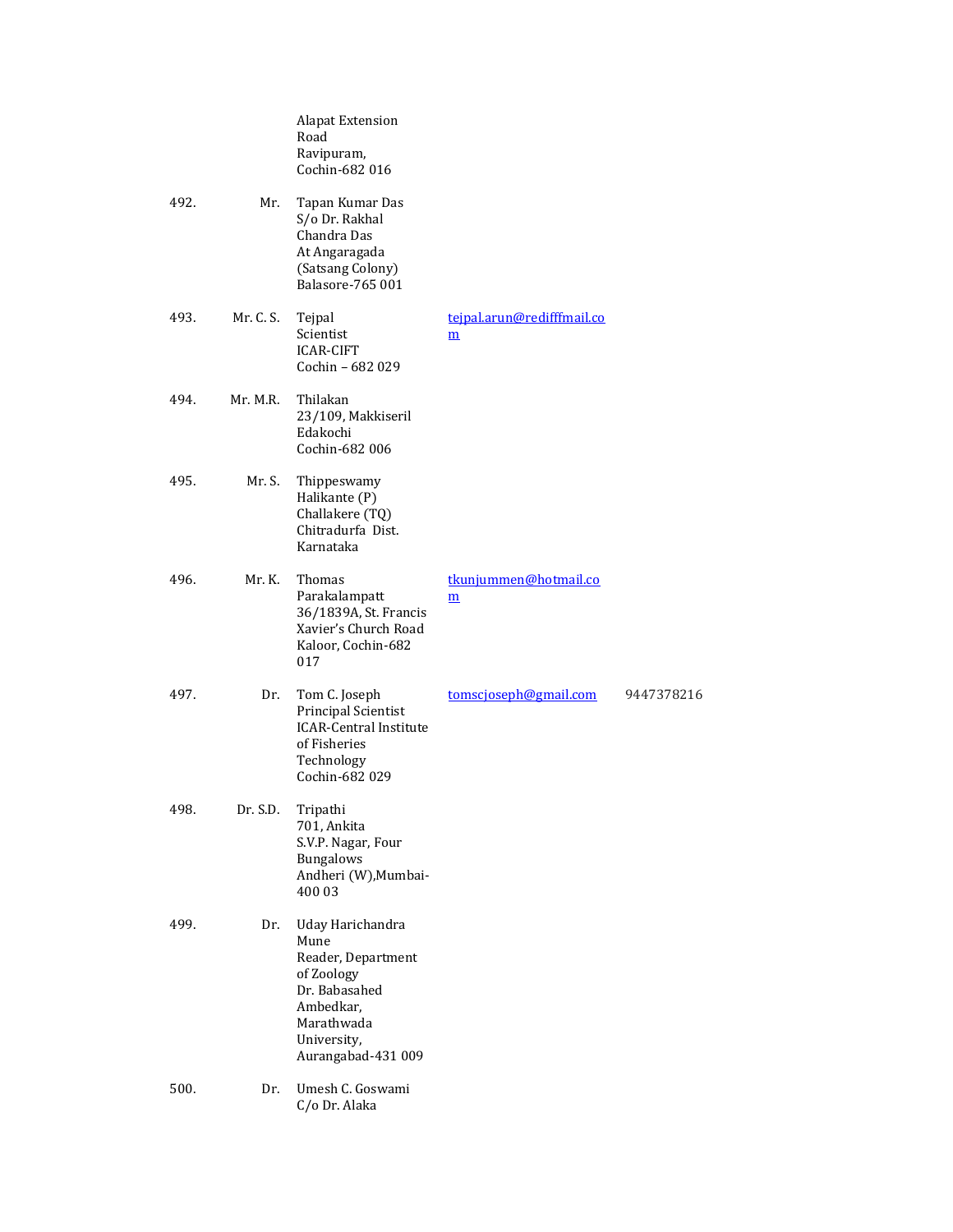|      |          | Goswami<br>Upendranath<br>Benharua<br>Silpukhuri, Guwahati-<br>781003                                                                                                 |                                                      |            |
|------|----------|-----------------------------------------------------------------------------------------------------------------------------------------------------------------------|------------------------------------------------------|------------|
| 501. | Mr. T.S. | Unnikrishnan Nair<br>Principal Scientist<br>(Retd.)<br>Krishnageetha,<br>Manjalil, Karapuzha<br>Kottayam-686 003,<br>Kerala                                           |                                                      |            |
| 502. | Dr.      | Usha Bhagirathan<br>Shivam<br>Kottappuram Road<br>Thrissur-680 004                                                                                                    | ushasreenath@gmail.com                               | 9895203130 |
| 503. | Dr.      | Usha Rani<br>Plot No. 143, Karthika<br>Kumarasan Nagar,<br>P.O. Kadavanthara,<br>Cochin-682020                                                                        | usharanisanjeev@gmail.co<br>$\underline{\mathbf{m}}$ | 9446607018 |
| 504. | Mr.      | V.M. Vasu                                                                                                                                                             |                                                      |            |
| 505. | Ms. M.   | Vanitha<br>$D/O$ Mr. M.<br>Venkateswara Rao,<br>D.No. 25-17-384,<br>Srinivasa Rao Thota,<br>Main Road, Guntur-04                                                      |                                                      |            |
| 506. | Mr.      | Venkatesh Salagrama<br><b>Integrated Coastal</b><br>Management<br>64-16-3 Pratap Nagar<br>Kakinada-533 004,<br>A.P.                                                   |                                                      |            |
| 507. | Mr. M.   | Venkateswara Rao<br>Shore Laboratory,<br>Wood<br>Biodeterioration<br>Institute of Wood<br>Science and<br>Technology<br>Ocean view Layout,<br>Visakhapatnam-530<br>003 |                                                      |            |
| 508. | Dr.      | Venkateswarlu Ronda<br>Scientist, F.P. Division<br>CIFT, Mtsyapuri P.O,<br>Cochin 682 029                                                                             | venkatvet@gmail.com                                  |            |
| 509. | Mr. S.   | Vijay Kumar Reddy<br>Teaching Assistant,<br>Dept. of Fish<br>Processing                                                                                               |                                                      |            |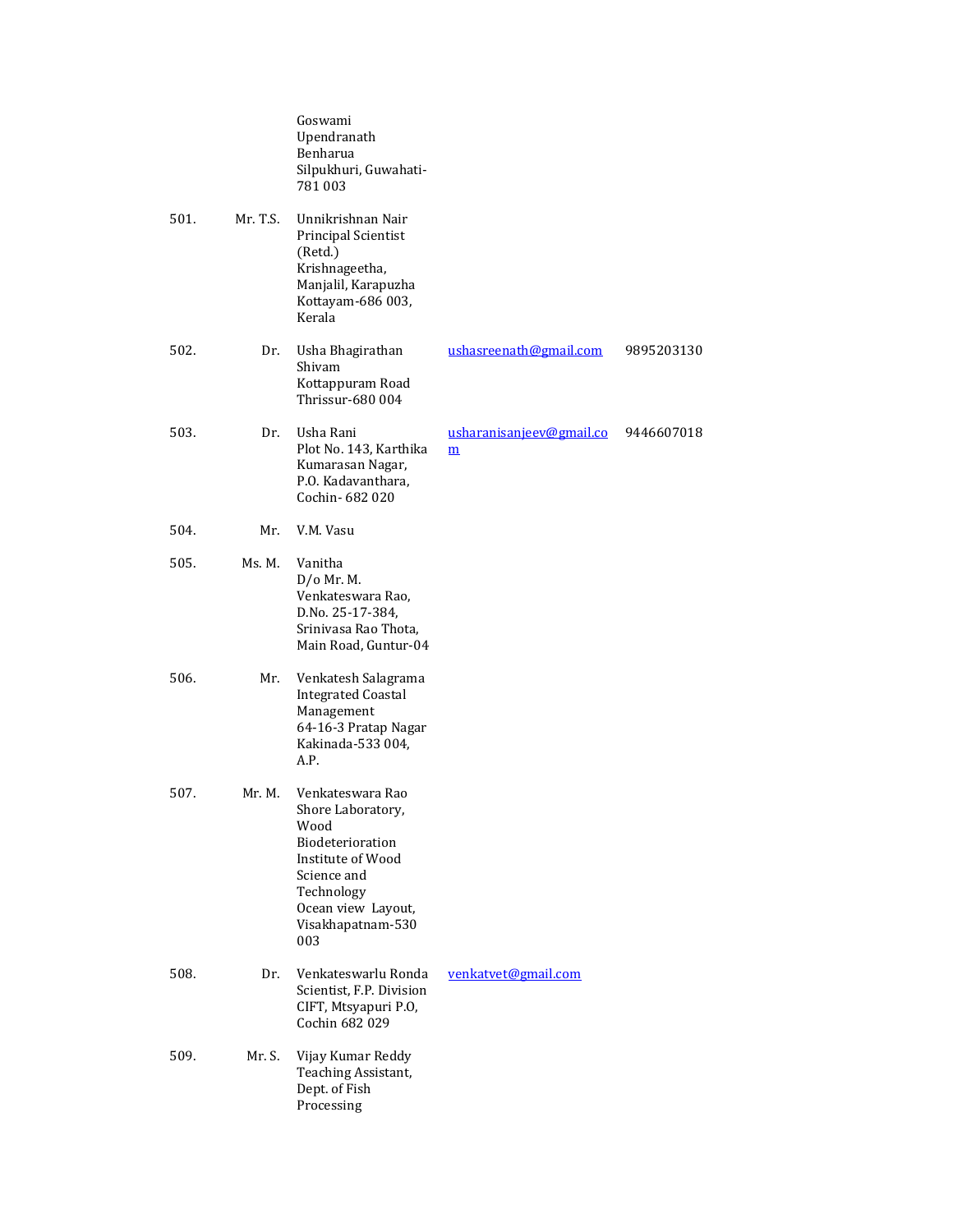Technology, College of Fisheries, SVVU Muthukur-524 344, Nellore District, A.P.

- 510. Mr. K. Vijaya Kumaran Research center of Central Marine Fisheries Research Institute Andhra University P.O. Visakhapatnam-530 003
- 511. Dr. V. Vijaya Padma Asst. Professor Department of Biotechnology Bharathiar University, Coimbatore-641 046
- 512. Ms. K. Vijayabharati Principal Scientist (Retd.) Deepas Iramaloor-688 537
- 513. Mr. S. Vijayakumar Asst. Director )PF) M.P.E.D.A., RC (PF) Halar Road P.B.No.130, Valsad-396 001
- 514. Dr. Vijayalakshmy Saxena 7/182 Swarup Nagar Kanpur - 208 002

515. Ms. P. Viji scientist, Research Centre of CIFT, CIDCO Administrative Buildings Ground Floor, Sector-1, Vashi, Navi Mumbai-400 703, Maharashtra pankyammaviji@gmail.co m 9769306950 516. Mr. Vikas Kumar Scientist (FPT) ICAR-CIPHET P. O. PAU Ludhiana – 141 004 517. Mr. Vimezo Kire Directorate of Fisheries Kohima-797 001 Nagaland

518. Mr. Vinayak Vamanarao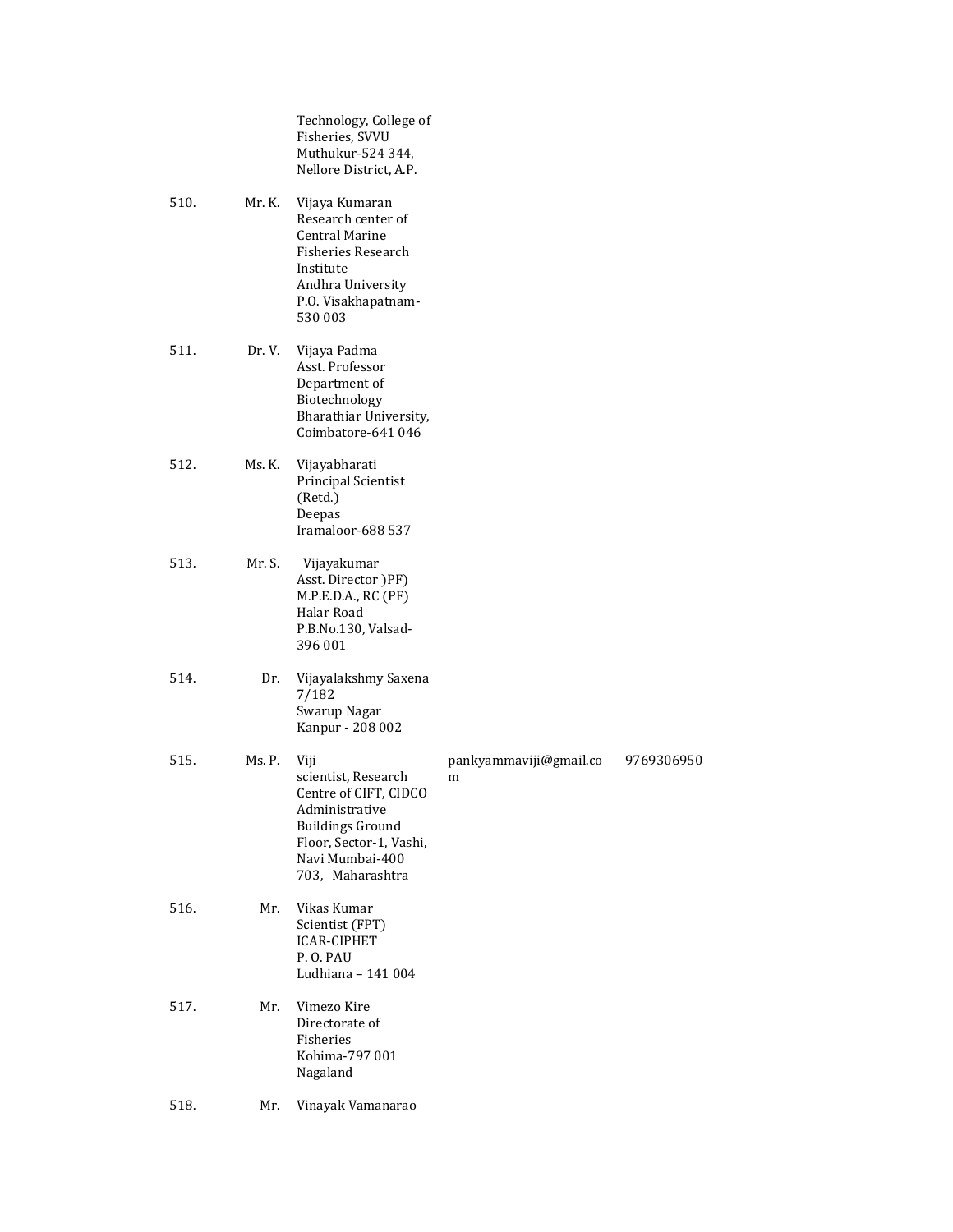|      |          | Vishwasrao<br><b>Assistant Professor</b><br>"Rameshwar Krupa",<br>Old Police Station<br>Shivaji Nagar, Tal. &<br>Dist. Ratnagiri-415<br>639<br>MIDC Area,<br>Maharashtra                                        |                              |            |
|------|----------|-----------------------------------------------------------------------------------------------------------------------------------------------------------------------------------------------------------------|------------------------------|------------|
| 519. | Dr.      | Vinita Rathore<br>Lecturer<br>Department of<br>Zoology,<br>B.N.P.G. College<br><b>Udaipur-313 001</b>                                                                                                           |                              |            |
| 520. | Mr.      | Vinod Malayilethu<br>28/799, Prasanth<br>Kadavanthra<br>Kochi-682 020                                                                                                                                           |                              | 9447290728 |
| 521. | Mr. P.M. | Vipin<br>Instructor (Fishing<br>Technology)<br>CIFNET, DEWAn'S<br>Road, Cochi-682<br>016                                                                                                                        | vipinpm83@gmail.com          | 9846852109 |
| 522. | Dr.      | Vipul Gupta<br>Assistant Professor,<br>Dept. of Fish<br>Processing, College of<br>Fisheries, Pantnagar-<br>263 145,<br><b>Uttaranchal State</b>                                                                 |                              |            |
| 523. | Dr.      | Waikhom<br>Vishwanath<br>Professor<br>Life Science<br>Department, Manipur<br>University, Canchipur-<br>795 003, Manipur                                                                                         |                              |            |
| 524. | Mr. R.   | Yathavamoorthi<br>Assistant Director,<br><b>Export Inspection</b><br>Agency<br>Sub-Office<br>Bhimavaram, Door<br>No.27-14-13 J.P. Road,<br>Beside Padmalaya<br>Theatre<br>Bhimavaram-534 202,<br>Andhra Pradesh | ryathavamoothi@gmail.co<br>m | 8985830608 |
| 525. | Mr.      | Yogesh Kumar<br>"Yoginda", 8B<br>Vrindavan Yozna<br>Near Saheeb Path                                                                                                                                            |                              |            |